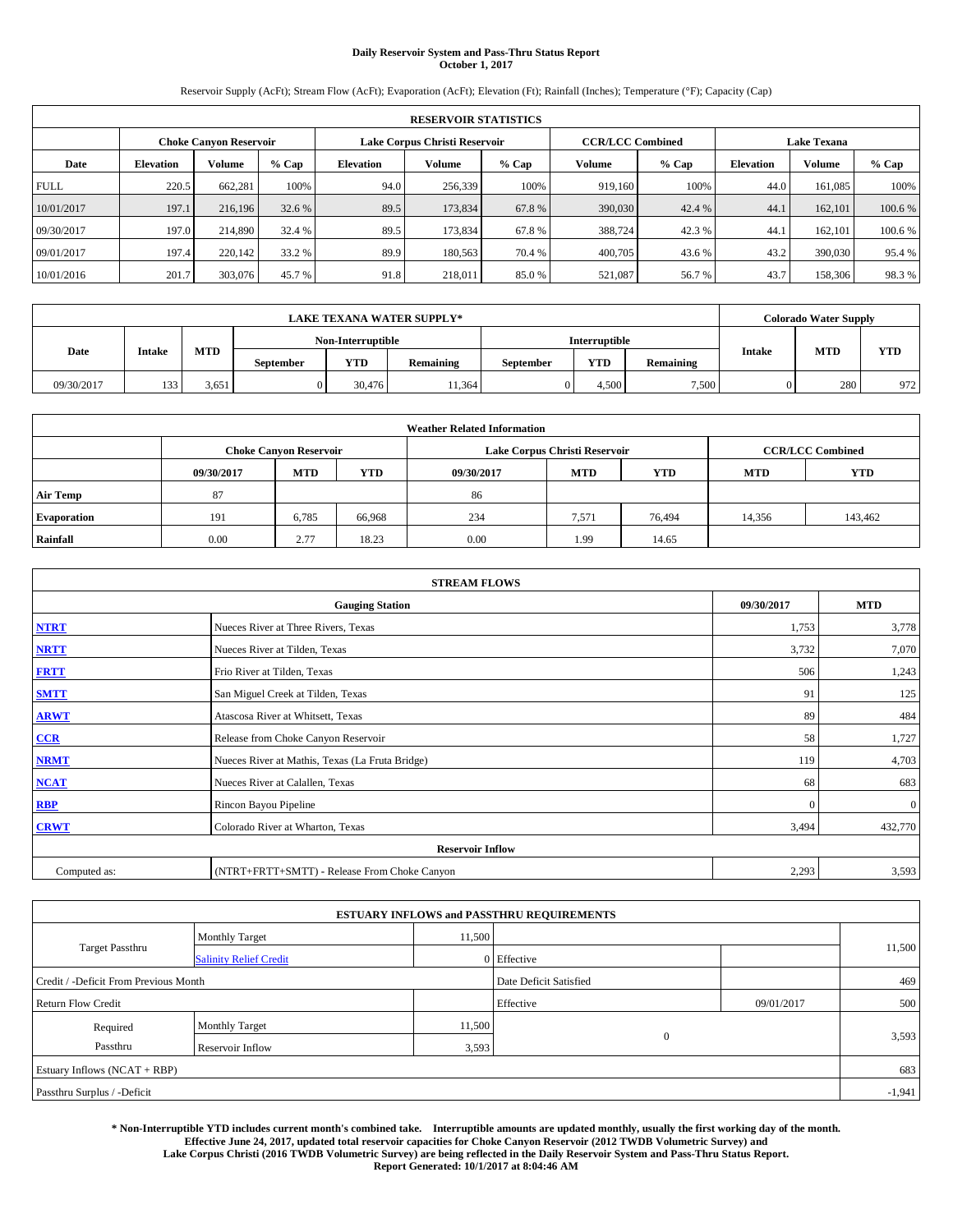# **Daily Reservoir System and Pass-Thru Status Report October 2, 2017**

Reservoir Supply (AcFt); Stream Flow (AcFt); Evaporation (AcFt); Elevation (Ft); Rainfall (Inches); Temperature (°F); Capacity (Cap)

|             | <b>RESERVOIR STATISTICS</b> |         |         |                               |               |         |                         |         |                    |               |        |
|-------------|-----------------------------|---------|---------|-------------------------------|---------------|---------|-------------------------|---------|--------------------|---------------|--------|
|             | Choke Canvon Reservoir      |         |         | Lake Corpus Christi Reservoir |               |         | <b>CCR/LCC Combined</b> |         | <b>Lake Texana</b> |               |        |
| Date        | <b>Elevation</b>            | Volume  | $%$ Cap | <b>Elevation</b>              | <b>Volume</b> | $%$ Cap | Volume                  | $%$ Cap | <b>Elevation</b>   | <b>Volume</b> | % Cap  |
| <b>FULL</b> | 220.5                       | 662,281 | 100%    | 94.0                          | 256,339       | 100%    | 919.160                 | 100%    | 44.0               | 161.085       | 100%   |
| 10/02/2017  | 197.0                       | 214,890 | 32.4 %  | 89.6                          | 175,504       | 68.5%   | 390,394                 | 42.5 %  | 43.9               | 160,156       | 99.4 % |
| 10/01/2017  | 197.1                       | 216,196 | 32.6 %  | 89.5                          | 173.834       | 67.8%   | 390,030                 | 42.4 %  | 44.                | 162,101       | 100.6% |
| 09/02/2017  | 197.4                       | 220,142 | 33.2 %  | 89.9                          | 180,563       | 70.4 %  | 400,705                 | 43.6 %  | 43.6               | 390,394       | 97.7 % |
| 10/02/2016  | 201.7                       | 302,915 | 45.7 %  | 91.8                          | 218,011       | 85.0%   | 520,926                 | 56.7 %  | 43.7               | 158,306       | 98.3%  |

|            | <b>LAKE TEXANA WATER SUPPLY*</b> |            |           |                   |                  |           |               |                  |               |            | <b>Colorado Water Supply</b> |
|------------|----------------------------------|------------|-----------|-------------------|------------------|-----------|---------------|------------------|---------------|------------|------------------------------|
|            |                                  |            |           | Non-Interruptible |                  |           | Interruptible |                  |               |            |                              |
| Date       | <b>Intake</b>                    | <b>MTD</b> | September | YTD               | <b>Remaining</b> | September | <b>YTD</b>    | <b>Remaining</b> | <b>Intake</b> | <b>MTD</b> | <b>YTD</b>                   |
| 10/01/2017 | 134                              | 134        |           | 26,959            | 14,881           |           | 4,500         | 7,500            |               |            | 692                          |

| <b>Weather Related Information</b> |            |                                                                                  |        |      |                               |                         |     |            |  |  |
|------------------------------------|------------|----------------------------------------------------------------------------------|--------|------|-------------------------------|-------------------------|-----|------------|--|--|
|                                    |            | <b>Choke Canyon Reservoir</b>                                                    |        |      | Lake Corpus Christi Reservoir | <b>CCR/LCC Combined</b> |     |            |  |  |
|                                    | 10/01/2017 | <b>YTD</b><br><b>MTD</b><br><b>MTD</b><br><b>YTD</b><br>10/01/2017<br><b>MTD</b> |        |      |                               |                         |     | <b>YTD</b> |  |  |
| <b>Air Temp</b>                    | 88         |                                                                                  |        | -89  |                               |                         |     |            |  |  |
| <b>Evaporation</b>                 | 159        | 159                                                                              | 67.127 | 250  | 250                           | 76,744                  | 409 | 143,871    |  |  |
| Rainfall                           | 0.00       | 0.00                                                                             | 18.23  | 0.00 | 0.00                          | 14.65                   |     |            |  |  |

| <b>STREAM FLOWS</b> |                                                 |            |              |  |  |  |  |  |  |
|---------------------|-------------------------------------------------|------------|--------------|--|--|--|--|--|--|
|                     | <b>Gauging Station</b>                          | 10/01/2017 | <b>MTD</b>   |  |  |  |  |  |  |
| <b>NTRT</b>         | Nueces River at Three Rivers, Texas             | 2,283      | 2,283        |  |  |  |  |  |  |
| <b>NRTT</b>         | Nueces River at Tilden, Texas                   | 5,975      | 5,975        |  |  |  |  |  |  |
| <b>FRTT</b>         | Frio River at Tilden, Texas                     | 459        | 459          |  |  |  |  |  |  |
| <b>SMTT</b>         | San Miguel Creek at Tilden, Texas               | 51         | 51           |  |  |  |  |  |  |
| <b>ARWT</b>         | Atascosa River at Whitsett, Texas               | 56         | 56           |  |  |  |  |  |  |
| CCR                 | Release from Choke Canyon Reservoir             | 58         | 58           |  |  |  |  |  |  |
| <b>NRMT</b>         | Nueces River at Mathis, Texas (La Fruta Bridge) | 200        | 200          |  |  |  |  |  |  |
| <b>NCAT</b>         | Nueces River at Calallen, Texas                 | 26         | 26           |  |  |  |  |  |  |
| <b>RBP</b>          | Rincon Bayou Pipeline                           | $\Omega$   | $\mathbf{0}$ |  |  |  |  |  |  |
| <b>CRWT</b>         | Colorado River at Wharton, Texas                | 4,566      | 4,566        |  |  |  |  |  |  |
|                     | <b>Reservoir Inflow</b>                         |            |              |  |  |  |  |  |  |
| Computed as:        | (NTRT+FRTT+SMTT) - Release From Choke Canyon    | 2,735      | 2,735        |  |  |  |  |  |  |

| <b>ESTUARY INFLOWS and PASSTHRU REQUIREMENTS</b> |                               |       |                        |  |                |  |  |  |  |
|--------------------------------------------------|-------------------------------|-------|------------------------|--|----------------|--|--|--|--|
|                                                  | <b>Monthly Target</b>         | 9,000 |                        |  |                |  |  |  |  |
| <b>Target Passthru</b>                           | <b>Salinity Relief Credit</b> |       | 0 Effective            |  | 9,000          |  |  |  |  |
| Credit / -Deficit From Previous Month            |                               |       | Date Deficit Satisfied |  | $-1,941$       |  |  |  |  |
| <b>Return Flow Credit</b>                        |                               |       | Effective              |  | $\overline{0}$ |  |  |  |  |
| Required                                         | <b>Monthly Target</b>         | 9,000 |                        |  |                |  |  |  |  |
| Passthru<br>Reservoir Inflow                     |                               | 2,735 | $\overline{0}$         |  | 2,735          |  |  |  |  |
| Estuary Inflows (NCAT + RBP)                     |                               |       |                        |  | 26             |  |  |  |  |
| Passthru Surplus / -Deficit                      |                               |       |                        |  |                |  |  |  |  |

**\* Non-Interruptible YTD includes current month's combined take. Interruptible amounts are updated monthly, usually the first working day of the month. Effective June 24, 2017, updated total reservoir capacities for Choke Canyon Reservoir (2012 TWDB Volumetric Survey) and Lake Corpus Christi (2016 TWDB Volumetric Survey) are being reflected in the Daily Reservoir System and Pass-Thru Status Report. Report Generated: 10/2/2017 at 9:13:42 AM**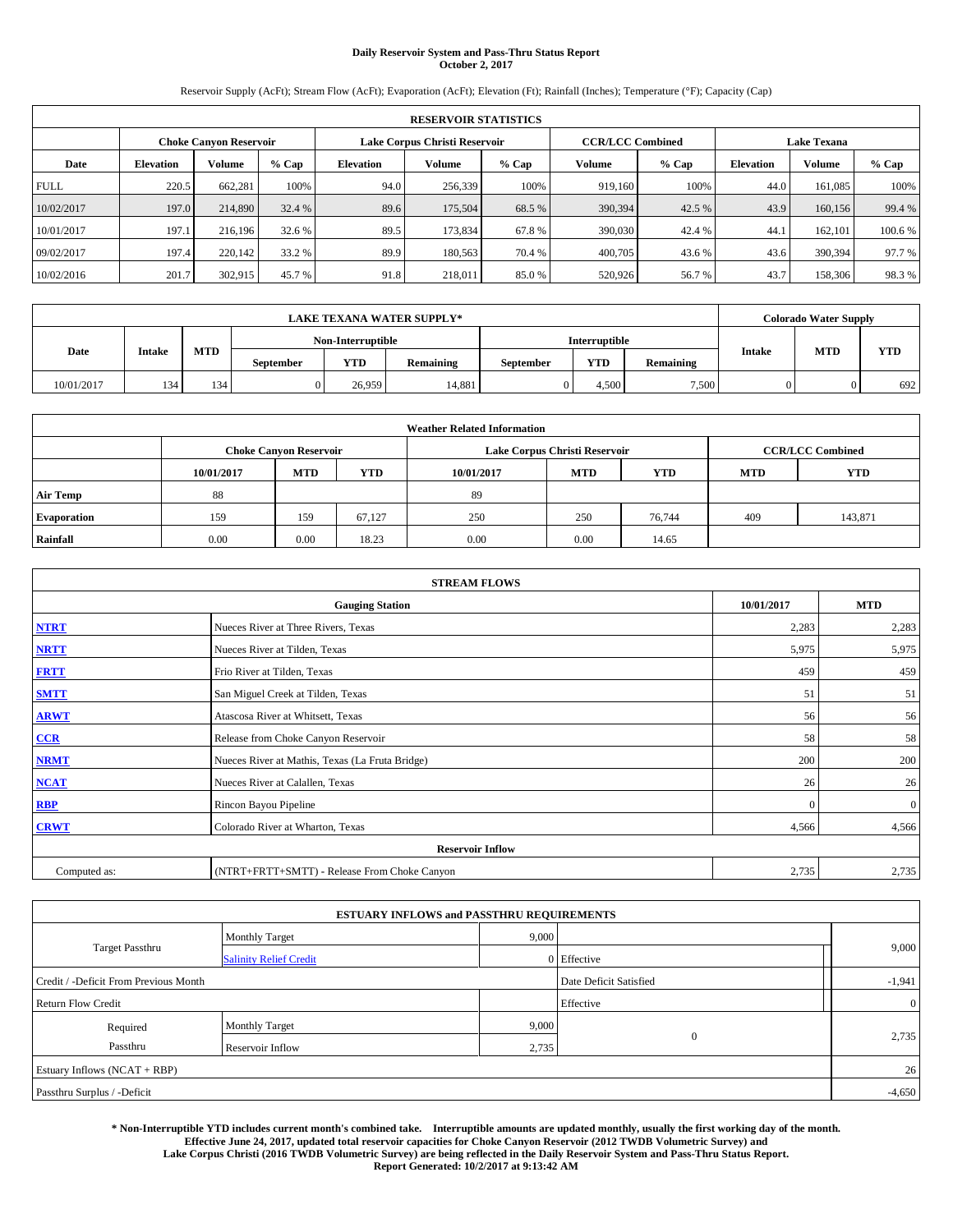# **Daily Reservoir System and Pass-Thru Status Report October 3, 2017**

Reservoir Supply (AcFt); Stream Flow (AcFt); Evaporation (AcFt); Elevation (Ft); Rainfall (Inches); Temperature (°F); Capacity (Cap)

| <b>RESERVOIR STATISTICS</b> |                               |         |         |           |                               |         |                         |         |                    |               |        |
|-----------------------------|-------------------------------|---------|---------|-----------|-------------------------------|---------|-------------------------|---------|--------------------|---------------|--------|
|                             | <b>Choke Canyon Reservoir</b> |         |         |           | Lake Corpus Christi Reservoir |         | <b>CCR/LCC Combined</b> |         | <b>Lake Texana</b> |               |        |
| Date                        | <b>Elevation</b>              | Volume  | $%$ Cap | Elevation | Volume                        | $%$ Cap | Volume                  | $%$ Cap | <b>Elevation</b>   | <b>Volume</b> | % Cap  |
| <b>FULL</b>                 | 220.5                         | 662,281 | 100%    | 94.0      | 256,339                       | 100%    | 919.160                 | 100%    | 44.0               | 161.085       | 100%   |
| 10/03/2017                  | 197.0                         | 214,890 | 32.4 %  | 89.7      | 177.182                       | 69.1 %  | 392,072                 | 42.7 %  | 44.0               | 161,085       | 100.0% |
| 10/02/2017                  | 197.0                         | 214,890 | 32.4 %  | 89.6      | 175,504                       | 68.5 %  | 390,394                 | 42.5 %  | 43.9               | 160,156       | 99.4 % |
| 09/03/2017                  | 197.4                         | 220,142 | 33.2 %  | 89.9      | 180,563                       | 70.4 %  | 400,705                 | 43.6%   | 44.0               | 392,072       | 100.0% |
| 10/03/2016                  | 201.8                         | 303,397 | 45.8%   | 91.8      | 218,011                       | 85.0%   | 521,408                 | 56.7 %  | 43.7               | 158,306       | 98.3%  |

|            | <b>LAKE TEXANA WATER SUPPLY*</b> |            |                   |        |                  |           |                      |           |               | <b>Colorado Water Supply</b> |            |  |
|------------|----------------------------------|------------|-------------------|--------|------------------|-----------|----------------------|-----------|---------------|------------------------------|------------|--|
|            |                                  |            | Non-Interruptible |        |                  |           | <b>Interruptible</b> |           |               |                              |            |  |
| Date       | <b>Intake</b>                    | <b>MTD</b> | September         | YTD    | <b>Remaining</b> | September | <b>YTD</b>           | Remaining | <b>Intake</b> | <b>MTD</b>                   | <b>YTD</b> |  |
| 10/02/2017 | 94                               | 228        | 3,648             | 30,701 | 11,139           |           | 4.500                | 7,500     | 39            | 39                           | 731        |  |

| <b>Weather Related Information</b> |            |                               |            |            |                                                      |                         |     |         |  |  |
|------------------------------------|------------|-------------------------------|------------|------------|------------------------------------------------------|-------------------------|-----|---------|--|--|
|                                    |            | <b>Choke Canyon Reservoir</b> |            |            | Lake Corpus Christi Reservoir                        | <b>CCR/LCC Combined</b> |     |         |  |  |
|                                    | 10/02/2017 | <b>MTD</b>                    | <b>YTD</b> | 10/02/2017 | <b>YTD</b><br><b>MTD</b><br><b>YTD</b><br><b>MTD</b> |                         |     |         |  |  |
| <b>Air Temp</b>                    | 90         |                               |            | 90         |                                                      |                         |     |         |  |  |
| <b>Evaporation</b>                 | 190        | 349                           | 67,317     | 314        | 564                                                  | 77,058                  | 913 | 144,375 |  |  |
| Rainfall                           | 0.00       | 0.00                          | 18.23      | 0.00       | 0.00                                                 | 14.65                   |     |         |  |  |

| <b>STREAM FLOWS</b> |                                                 |            |              |  |  |  |  |  |  |
|---------------------|-------------------------------------------------|------------|--------------|--|--|--|--|--|--|
|                     | 10/02/2017                                      | <b>MTD</b> |              |  |  |  |  |  |  |
| <b>NTRT</b>         | Nueces River at Three Rivers, Texas             | 2,640      | 4,923        |  |  |  |  |  |  |
| <b>NRTT</b>         | Nueces River at Tilden, Texas                   | 12,466     | 18,441       |  |  |  |  |  |  |
| <b>FRTT</b>         | Frio River at Tilden, Texas                     | 736        | 1,195        |  |  |  |  |  |  |
| <b>SMTT</b>         | San Miguel Creek at Tilden, Texas               | 19         | 70           |  |  |  |  |  |  |
| <b>ARWT</b>         | Atascosa River at Whitsett, Texas               | 36         | 92           |  |  |  |  |  |  |
| $CCR$               | Release from Choke Canyon Reservoir             | 58         | 115          |  |  |  |  |  |  |
| <b>NRMT</b>         | Nueces River at Mathis, Texas (La Fruta Bridge) | 282        | 482          |  |  |  |  |  |  |
| <b>NCAT</b>         | Nueces River at Calallen, Texas                 | 8          | 34           |  |  |  |  |  |  |
| RBP                 | Rincon Bayou Pipeline                           | $\Omega$   | $\mathbf{0}$ |  |  |  |  |  |  |
| <b>CRWT</b>         | Colorado River at Wharton, Texas                | 4,188      | 8,754        |  |  |  |  |  |  |
|                     | <b>Reservoir Inflow</b>                         |            |              |  |  |  |  |  |  |
| Computed as:        | (NTRT+FRTT+SMTT) - Release From Choke Canyon    | 3,338      | 6,073        |  |  |  |  |  |  |

|                                       |                               | <b>ESTUARY INFLOWS and PASSTHRU REQUIREMENTS</b> |                        |  |                |  |  |
|---------------------------------------|-------------------------------|--------------------------------------------------|------------------------|--|----------------|--|--|
|                                       | <b>Monthly Target</b>         |                                                  | 9,000                  |  |                |  |  |
| <b>Target Passthru</b>                | <b>Salinity Relief Credit</b> |                                                  | 0 Effective            |  | 9,000          |  |  |
| Credit / -Deficit From Previous Month |                               |                                                  | Date Deficit Satisfied |  | $-1,941$       |  |  |
| <b>Return Flow Credit</b>             |                               |                                                  | Effective              |  | $\overline{0}$ |  |  |
| Required                              | <b>Monthly Target</b>         | 9,000                                            |                        |  |                |  |  |
| Passthru<br>Reservoir Inflow          |                               | 6,073                                            | $\overline{0}$         |  | 6,073          |  |  |
| Estuary Inflows (NCAT + RBP)          |                               |                                                  |                        |  |                |  |  |
| Passthru Surplus / -Deficit           |                               |                                                  |                        |  |                |  |  |

**\* Non-Interruptible YTD includes current month's combined take. Interruptible amounts are updated monthly, usually the first working day of the month. Effective June 24, 2017, updated total reservoir capacities for Choke Canyon Reservoir (2012 TWDB Volumetric Survey) and Lake Corpus Christi (2016 TWDB Volumetric Survey) are being reflected in the Daily Reservoir System and Pass-Thru Status Report. Report Generated: 10/3/2017 at 10:17:39 AM**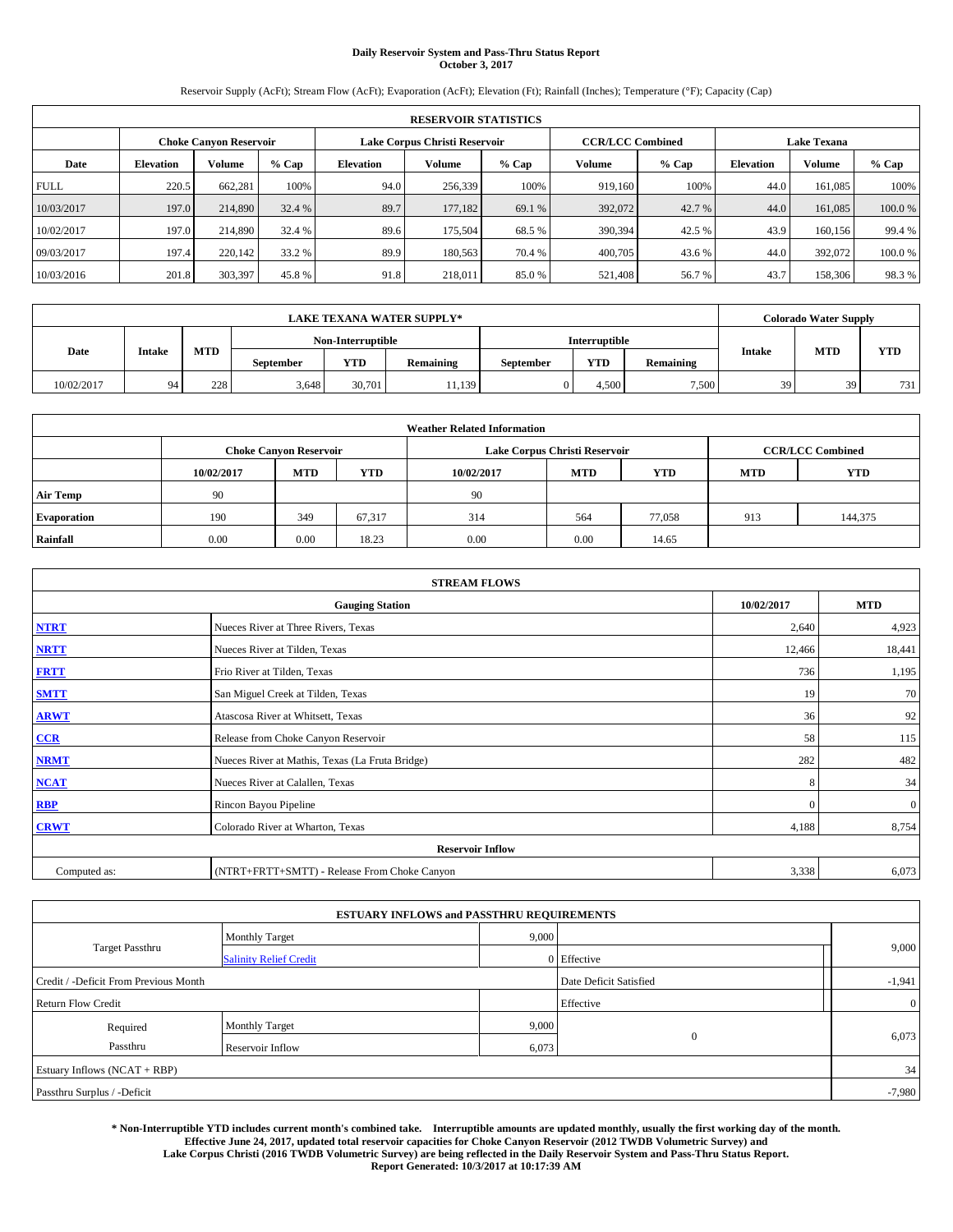# **Daily Reservoir System and Pass-Thru Status Report October 4, 2017**

Reservoir Supply (AcFt); Stream Flow (AcFt); Evaporation (AcFt); Elevation (Ft); Rainfall (Inches); Temperature (°F); Capacity (Cap)

| <b>RESERVOIR STATISTICS</b> |                  |                        |         |                  |                               |         |                         |         |                  |                    |        |
|-----------------------------|------------------|------------------------|---------|------------------|-------------------------------|---------|-------------------------|---------|------------------|--------------------|--------|
|                             |                  | Choke Canvon Reservoir |         |                  | Lake Corpus Christi Reservoir |         | <b>CCR/LCC Combined</b> |         |                  | <b>Lake Texana</b> |        |
| Date                        | <b>Elevation</b> | Volume                 | $%$ Cap | <b>Elevation</b> | <b>Volume</b>                 | $%$ Cap | Volume                  | $%$ Cap | <b>Elevation</b> | <b>Volume</b>      | % Cap  |
| <b>FULL</b>                 | 220.5            | 662,281                | 100%    | 94.0             | 256,339                       | 100%    | 919.160                 | 100%    | 44.0             | 161.085            | 100%   |
| 10/04/2017                  | 197.1            | 216,196                | 32.6 %  | 90.0             | 182,266                       | 71.1 %  | 398,462                 | 43.4 %  | 44.0             | 161,085            | 100.0% |
| 10/03/2017                  | 197.0            | 214,890                | 32.4 %  | 89.7             | 177.182                       | 69.1 %  | 392,072                 | 42.7 %  | 44.0             | 161.085            | 100.0% |
| 09/04/2017                  | 197.4            | 220,142                | 33.2 %  | 89.9             | 180,563                       | 70.4 %  | 400,705                 | 43.6 %  | 43.4             | 398,462            | 100.0% |
| 10/04/2016                  | 201.8            | 303,879                | 45.8%   | 91.8             | 218,011                       | 85.0%   | 521,890                 | 56.8%   | 43.6             | 157.385            | 97.7 % |

| <b>LAKE TEXANA WATER SUPPLY*</b> |                   |            |           |        |                  |               |            |                  |    | <b>Colorado Water Supply</b> |     |
|----------------------------------|-------------------|------------|-----------|--------|------------------|---------------|------------|------------------|----|------------------------------|-----|
|                                  | Non-Interruptible |            |           |        |                  | Interruptible |            |                  |    | <b>YTD</b>                   |     |
| Date                             | <b>Intake</b>     | <b>MTD</b> | September | YTD    | <b>Remaining</b> | September     | <b>YTD</b> | <b>Remaining</b> |    | <b>MTD</b><br><b>Intake</b>  |     |
| 10/03/2017                       | 66                | 294        | 3,648     | 30,767 | 11,073           |               | 4.500      | 7,500            | 68 | 107                          | 799 |

| <b>Weather Related Information</b> |            |                               |            |            |                                                      |                         |       |         |  |
|------------------------------------|------------|-------------------------------|------------|------------|------------------------------------------------------|-------------------------|-------|---------|--|
|                                    |            | <b>Choke Canyon Reservoir</b> |            |            | Lake Corpus Christi Reservoir                        | <b>CCR/LCC Combined</b> |       |         |  |
|                                    | 10/03/2017 | <b>MTD</b>                    | <b>YTD</b> | 10/03/2017 | <b>YTD</b><br><b>MTD</b><br><b>YTD</b><br><b>MTD</b> |                         |       |         |  |
| <b>Air Temp</b>                    | 86         |                               |            | -89        |                                                      |                         |       |         |  |
| <b>Evaporation</b>                 | 107        | 456                           | 67.424     | 149        | 713                                                  | 77.207                  | 1,169 | 144,631 |  |
| Rainfall                           | 0.04       | 0.04                          | 18.27      | 1.33       | 1.33                                                 | 15.98                   |       |         |  |

| <b>STREAM FLOWS</b> |                                                 |            |        |  |  |  |  |  |  |
|---------------------|-------------------------------------------------|------------|--------|--|--|--|--|--|--|
|                     | 10/03/2017                                      | <b>MTD</b> |        |  |  |  |  |  |  |
| <b>NTRT</b>         | Nueces River at Three Rivers, Texas             | 3,533      | 8,456  |  |  |  |  |  |  |
| <b>NRTT</b>         | Nueces River at Tilden, Texas                   | 14,570     | 33,011 |  |  |  |  |  |  |
| <b>FRTT</b>         | Frio River at Tilden, Texas                     | 909        | 2,104  |  |  |  |  |  |  |
| <b>SMTT</b>         | San Miguel Creek at Tilden, Texas               | 8          | 78     |  |  |  |  |  |  |
| <b>ARWT</b>         | Atascosa River at Whitsett, Texas               | 25         | 117    |  |  |  |  |  |  |
| $CCR$               | Release from Choke Canyon Reservoir             | 58         | 173    |  |  |  |  |  |  |
| <b>NRMT</b>         | Nueces River at Mathis, Texas (La Fruta Bridge) | 300        | 782    |  |  |  |  |  |  |
| <b>NCAT</b>         | Nueces River at Calallen, Texas                 | 50         | 84     |  |  |  |  |  |  |
| RBP                 | Rincon Bayou Pipeline                           | 141        | 141    |  |  |  |  |  |  |
| <b>CRWT</b>         | Colorado River at Wharton, Texas                | 5,002      | 13,756 |  |  |  |  |  |  |
|                     | <b>Reservoir Inflow</b>                         |            |        |  |  |  |  |  |  |
| Computed as:        | (NTRT+FRTT+SMTT) - Release From Choke Canyon    | 4,392      | 10,465 |  |  |  |  |  |  |

| <b>ESTUARY INFLOWS and PASSTHRU REQUIREMENTS</b> |                               |           |                        |                |  |  |  |  |  |  |
|--------------------------------------------------|-------------------------------|-----------|------------------------|----------------|--|--|--|--|--|--|
|                                                  | <b>Monthly Target</b>         | 9,000     |                        |                |  |  |  |  |  |  |
| Target Passthru                                  | <b>Salinity Relief Credit</b> |           | 0 Effective            | 9,000          |  |  |  |  |  |  |
| Credit / -Deficit From Previous Month            |                               |           | Date Deficit Satisfied | $-1,941$       |  |  |  |  |  |  |
| <b>Return Flow Credit</b>                        |                               |           | Effective              | $\overline{0}$ |  |  |  |  |  |  |
| Required                                         | <b>Monthly Target</b>         | 9,000     |                        |                |  |  |  |  |  |  |
| Passthru<br>Reservoir Inflow                     |                               | 10,465    | $\Omega$               | 9,000          |  |  |  |  |  |  |
| Estuary Inflows (NCAT + RBP)                     |                               |           |                        | 225            |  |  |  |  |  |  |
| Passthru Surplus / -Deficit                      |                               | $-10,716$ |                        |                |  |  |  |  |  |  |

**\* Non-Interruptible YTD includes current month's combined take. Interruptible amounts are updated monthly, usually the first working day of the month. Effective June 24, 2017, updated total reservoir capacities for Choke Canyon Reservoir (2012 TWDB Volumetric Survey) and Lake Corpus Christi (2016 TWDB Volumetric Survey) are being reflected in the Daily Reservoir System and Pass-Thru Status Report. Report Generated: 10/4/2017 at 9:56:39 AM**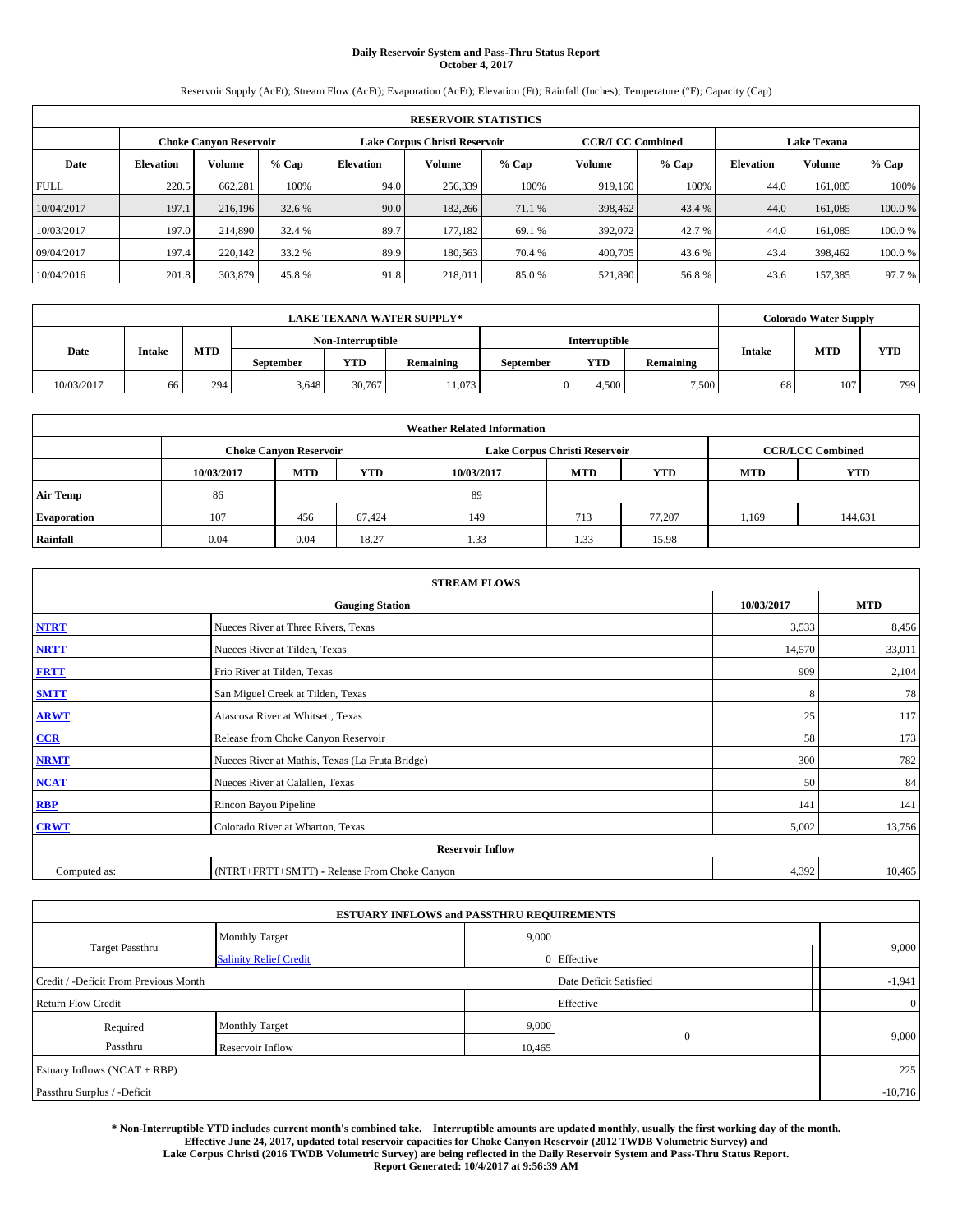# **Daily Reservoir System and Pass-Thru Status Report October 5, 2017**

Reservoir Supply (AcFt); Stream Flow (AcFt); Evaporation (AcFt); Elevation (Ft); Rainfall (Inches); Temperature (°F); Capacity (Cap)

| <b>RESERVOIR STATISTICS</b> |                  |                        |         |                  |                               |         |                         |         |                  |                    |        |
|-----------------------------|------------------|------------------------|---------|------------------|-------------------------------|---------|-------------------------|---------|------------------|--------------------|--------|
|                             |                  | Choke Canvon Reservoir |         |                  | Lake Corpus Christi Reservoir |         | <b>CCR/LCC Combined</b> |         |                  | <b>Lake Texana</b> |        |
| Date                        | <b>Elevation</b> | Volume                 | $%$ Cap | <b>Elevation</b> | <b>Volume</b>                 | $%$ Cap | Volume                  | $%$ Cap | <b>Elevation</b> | <b>Volume</b>      | % Cap  |
| <b>FULL</b>                 | 220.5            | 662,281                | 100%    | 94.0             | 256,339                       | 100%    | 919.160                 | 100%    | 44.0             | 161.085            | 100%   |
| 10/05/2017                  | 197.2            | 217,506                | 32.8 %  | 90.4             | 189.164                       | 73.8%   | 406,670                 | 44.2%   | 43.9             | 160,156            | 99.4 % |
| 10/04/2017                  | 197.1            | 216,196                | 32.6 %  | 90.0             | 182,266                       | 71.1 %  | 398,462                 | 43.4 %  | 44.0             | 161.085            | 100.0% |
| 09/05/2017                  | 197.3            | 218,822                | 33.0 %  | 89.9             | 180,563                       | 70.4 %  | 399,385                 | 43.5 %  | 43.4             | 406,670            | 100.0% |
| 10/05/2016                  | 201.8            | 303,879                | 45.8%   | 91.8             | 218,011                       | 85.0%   | 521,890                 | 56.8%   | 43.5             | 156,467            | 97.1 % |

| <b>LAKE TEXANA WATER SUPPLY*</b> |               |     |           |                   |           |           |               |           | <b>Colorado Water Supply</b> |                             |            |
|----------------------------------|---------------|-----|-----------|-------------------|-----------|-----------|---------------|-----------|------------------------------|-----------------------------|------------|
|                                  |               |     |           | Non-Interruptible |           |           | Interruptible |           |                              |                             | <b>YTD</b> |
| Date                             | <b>Intake</b> | MTD | September | YTD               | Remaining | September | YTD           | Remaining |                              | <b>MTD</b><br><b>Intake</b> |            |
| 10/04/2017                       | 66            | 359 | 3,648     | 30,833            | 11,007    |           | 4,500         | 7,500     | 68                           | 175                         | 866        |

| <b>Weather Related Information</b> |            |                               |            |            |                                                      |                         |       |         |  |  |
|------------------------------------|------------|-------------------------------|------------|------------|------------------------------------------------------|-------------------------|-------|---------|--|--|
|                                    |            | <b>Choke Canyon Reservoir</b> |            |            | Lake Corpus Christi Reservoir                        | <b>CCR/LCC Combined</b> |       |         |  |  |
|                                    | 10/04/2017 | <b>MTD</b>                    | <b>YTD</b> | 10/04/2017 | <b>YTD</b><br><b>MTD</b><br><b>YTD</b><br><b>MTD</b> |                         |       |         |  |  |
| <b>Air Temp</b>                    | 87         |                               |            | 88         |                                                      |                         |       |         |  |  |
| <b>Evaporation</b>                 | 99         | 555                           | 67,523     | 264        | 977                                                  | 77.471                  | 1,532 | 144,994 |  |  |
| Rainfall                           | 0.14       | 0.18                          | 18.41      | 0.40       | 1.73                                                 | 16.38                   |       |         |  |  |

| <b>STREAM FLOWS</b> |                                                 |            |        |  |  |  |  |  |  |
|---------------------|-------------------------------------------------|------------|--------|--|--|--|--|--|--|
|                     | 10/04/2017                                      | <b>MTD</b> |        |  |  |  |  |  |  |
| <b>NTRT</b>         | Nueces River at Three Rivers, Texas             | 6,689      | 15,146 |  |  |  |  |  |  |
| <b>NRTT</b>         | Nueces River at Tilden, Texas                   | 16,753     | 49,764 |  |  |  |  |  |  |
| <b>FRTT</b>         | Frio River at Tilden, Texas                     | 1,078      | 3,182  |  |  |  |  |  |  |
| <b>SMTT</b>         | San Miguel Creek at Tilden, Texas               | 3          | 81     |  |  |  |  |  |  |
| <b>ARWT</b>         | Atascosa River at Whitsett, Texas               | 23         | 140    |  |  |  |  |  |  |
| $CCR$               | Release from Choke Canyon Reservoir             | 58         | 230    |  |  |  |  |  |  |
| <b>NRMT</b>         | Nueces River at Mathis, Texas (La Fruta Bridge) | 333        | 1,116  |  |  |  |  |  |  |
| <b>NCAT</b>         | Nueces River at Calallen, Texas                 | 89         | 173    |  |  |  |  |  |  |
| RBP                 | Rincon Bayou Pipeline                           | 199        | 340    |  |  |  |  |  |  |
| <b>CRWT</b>         | Colorado River at Wharton, Texas                | 4,685      | 18,441 |  |  |  |  |  |  |
|                     | <b>Reservoir Inflow</b>                         |            |        |  |  |  |  |  |  |
| Computed as:        | (NTRT+FRTT+SMTT) - Release From Choke Canyon    | 7,713      | 18,178 |  |  |  |  |  |  |

|                                       | <b>ESTUARY INFLOWS and PASSTHRU REQUIREMENTS</b> |        |                        |                |
|---------------------------------------|--------------------------------------------------|--------|------------------------|----------------|
|                                       | <b>Monthly Target</b>                            | 9,000  |                        |                |
| Target Passthru                       | <b>Salinity Relief Credit</b>                    |        | 0 Effective            | 9,000          |
| Credit / -Deficit From Previous Month |                                                  |        | Date Deficit Satisfied | $-1,941$       |
| <b>Return Flow Credit</b>             |                                                  |        | Effective              | $\overline{0}$ |
| Required                              | <b>Monthly Target</b>                            | 9,000  |                        |                |
| Passthru                              | Reservoir Inflow                                 | 18,178 | $\Omega$               | 9,000          |
| Estuary Inflows (NCAT + RBP)          |                                                  |        |                        | 513            |
| Passthru Surplus / -Deficit           |                                                  |        |                        | $-10,428$      |

**\* Non-Interruptible YTD includes current month's combined take. Interruptible amounts are updated monthly, usually the first working day of the month. Effective June 24, 2017, updated total reservoir capacities for Choke Canyon Reservoir (2012 TWDB Volumetric Survey) and Lake Corpus Christi (2016 TWDB Volumetric Survey) are being reflected in the Daily Reservoir System and Pass-Thru Status Report. Report Generated: 10/5/2017 at 8:15:08 AM**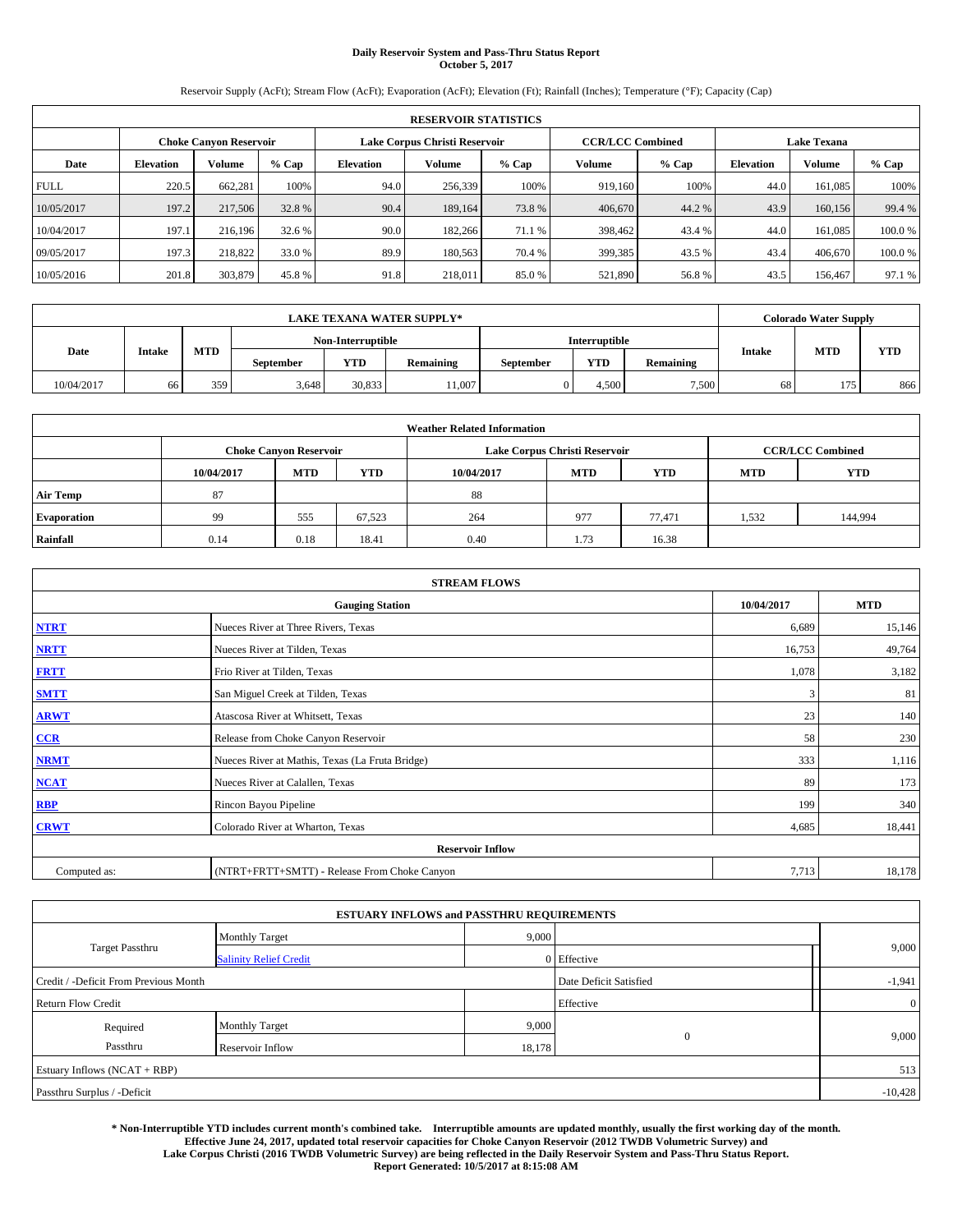# **Daily Reservoir System and Pass-Thru Status Report October 6, 2017**

Reservoir Supply (AcFt); Stream Flow (AcFt); Evaporation (AcFt); Elevation (Ft); Rainfall (Inches); Temperature (°F); Capacity (Cap)

|             | <b>RESERVOIR STATISTICS</b> |                        |         |                  |                               |         |                         |         |                  |                    |        |  |
|-------------|-----------------------------|------------------------|---------|------------------|-------------------------------|---------|-------------------------|---------|------------------|--------------------|--------|--|
|             |                             | Choke Canvon Reservoir |         |                  | Lake Corpus Christi Reservoir |         | <b>CCR/LCC Combined</b> |         |                  | <b>Lake Texana</b> |        |  |
| Date        | <b>Elevation</b>            | Volume                 | $%$ Cap | <b>Elevation</b> | <b>Volume</b>                 | $%$ Cap | Volume                  | $%$ Cap | <b>Elevation</b> | <b>Volume</b>      | % Cap  |  |
| <b>FULL</b> | 220.5                       | 662,281                | 100%    | 94.0             | 256,339                       | 100%    | 919.160                 | 100%    | 44.0             | 161.085            | 100%   |  |
| 10/06/2017  | 197.2                       | 217,506                | 32.8 %  | 90.9             | 197,976                       | 77.2 %  | 415,482                 | 45.2 %  | 43.9             | 161,085            | 100.0% |  |
| 10/05/2017  | 197.2                       | 217,506                | 32.8 %  | 90.4             | 189.164                       | 73.8%   | 406,670                 | 44.2%   | 43.9             | 160.156            | 99.4 % |  |
| 09/06/2017  | 197.2                       | 217,506                | 32.8 %  | 89.9             | 180,563                       | 70.4 %  | 398,069                 | 43.3 %  | 44.0             | 415,482            | 100.0% |  |
| 10/06/2016  | 201.8                       | 303,719                | 45.8%   | 91.8             | 218,011                       | 85.0%   | 521,730                 | 56.8%   | 43.4             | 155,551            | 96.6%  |  |

|            | <b>LAKE TEXANA WATER SUPPLY*</b><br>Non-Interruptible<br>Interruptible |     |           |        |           |           |       |           | <b>Colorado Water Supply</b> |     |            |
|------------|------------------------------------------------------------------------|-----|-----------|--------|-----------|-----------|-------|-----------|------------------------------|-----|------------|
|            |                                                                        |     |           |        |           |           |       |           |                              |     |            |
| Date       | <b>Intake</b>                                                          | MTD | September | YTD    | Remaining | September | YTD   | Remaining | <b>MTD</b><br><b>Intake</b>  |     | <b>YTD</b> |
| 10/05/2017 | 66                                                                     | 425 | 3,648     | 30,898 | 10,942    |           | 4,500 | 7,500     | 66                           | 240 | 932        |

| <b>Weather Related Information</b> |                                                                                           |            |            |            |            |            |            |            |  |  |
|------------------------------------|-------------------------------------------------------------------------------------------|------------|------------|------------|------------|------------|------------|------------|--|--|
|                                    | <b>CCR/LCC Combined</b><br><b>Choke Canyon Reservoir</b><br>Lake Corpus Christi Reservoir |            |            |            |            |            |            |            |  |  |
|                                    | 10/05/2017                                                                                | <b>MTD</b> | <b>YTD</b> | 10/05/2017 | <b>MTD</b> | <b>YTD</b> | <b>MTD</b> | <b>YTD</b> |  |  |
| <b>Air Temp</b>                    | 88                                                                                        |            |            | 87         |            |            |            |            |  |  |
| <b>Evaporation</b>                 | 153                                                                                       | 708        | 67,676     | 197        | 1,174      | 77,668     | 1,882      | 145,344    |  |  |
| Rainfall                           | 0.00                                                                                      | 0.18       | 18.41      | 0.00       | 1.73       | 16.38      |            |            |  |  |

|              | <b>STREAM FLOWS</b>                             |            |            |  |  |  |  |  |  |  |
|--------------|-------------------------------------------------|------------|------------|--|--|--|--|--|--|--|
|              | <b>Gauging Station</b>                          | 10/05/2017 | <b>MTD</b> |  |  |  |  |  |  |  |
| <b>NTRT</b>  | Nueces River at Three Rivers, Texas             | 11,354     | 26,500     |  |  |  |  |  |  |  |
| <b>NRTT</b>  | Nueces River at Tilden, Texas                   | 18,540     | 68,304     |  |  |  |  |  |  |  |
| <b>FRTT</b>  | Frio River at Tilden, Texas                     | 1,173      | 4,355      |  |  |  |  |  |  |  |
| <b>SMTT</b>  | San Miguel Creek at Tilden, Texas               |            | 82         |  |  |  |  |  |  |  |
| <b>ARWT</b>  | Atascosa River at Whitsett, Texas               | 80         | 220        |  |  |  |  |  |  |  |
| $CCR$        | Release from Choke Canyon Reservoir             | 58         | 288        |  |  |  |  |  |  |  |
| <b>NRMT</b>  | Nueces River at Mathis, Texas (La Fruta Bridge) | 482        | 1,598      |  |  |  |  |  |  |  |
| <b>NCAT</b>  | Nueces River at Calallen, Texas                 | 95         | 268        |  |  |  |  |  |  |  |
| RBP          | Rincon Bayou Pipeline                           | 204        | 545        |  |  |  |  |  |  |  |
| <b>CRWT</b>  | Colorado River at Wharton, Texas                | 3,712      | 22,153     |  |  |  |  |  |  |  |
|              | <b>Reservoir Inflow</b>                         |            |            |  |  |  |  |  |  |  |
| Computed as: | (NTRT+FRTT+SMTT) - Release From Choke Canyon    | 12,471     | 30,649     |  |  |  |  |  |  |  |

|                                       | <b>ESTUARY INFLOWS and PASSTHRU REQUIREMENTS</b> |        |                        |                |
|---------------------------------------|--------------------------------------------------|--------|------------------------|----------------|
|                                       | <b>Monthly Target</b>                            | 9,000  |                        |                |
| Target Passthru                       | <b>Salinity Relief Credit</b>                    |        | 0 Effective            | 9,000          |
| Credit / -Deficit From Previous Month |                                                  |        | Date Deficit Satisfied | $-1,941$       |
| <b>Return Flow Credit</b>             |                                                  |        | Effective              | $\overline{0}$ |
| Required                              | <b>Monthly Target</b>                            | 9,000  |                        |                |
| Passthru                              | Reservoir Inflow                                 | 30,649 | $\Omega$               | 9,000          |
| Estuary Inflows (NCAT + RBP)          |                                                  |        |                        | 813            |
| Passthru Surplus / -Deficit           |                                                  |        |                        | $-10,128$      |

**\* Non-Interruptible YTD includes current month's combined take. Interruptible amounts are updated monthly, usually the first working day of the month. Effective June 24, 2017, updated total reservoir capacities for Choke Canyon Reservoir (2012 TWDB Volumetric Survey) and Lake Corpus Christi (2016 TWDB Volumetric Survey) are being reflected in the Daily Reservoir System and Pass-Thru Status Report. Report Generated: 10/6/2017 at 8:22:16 AM**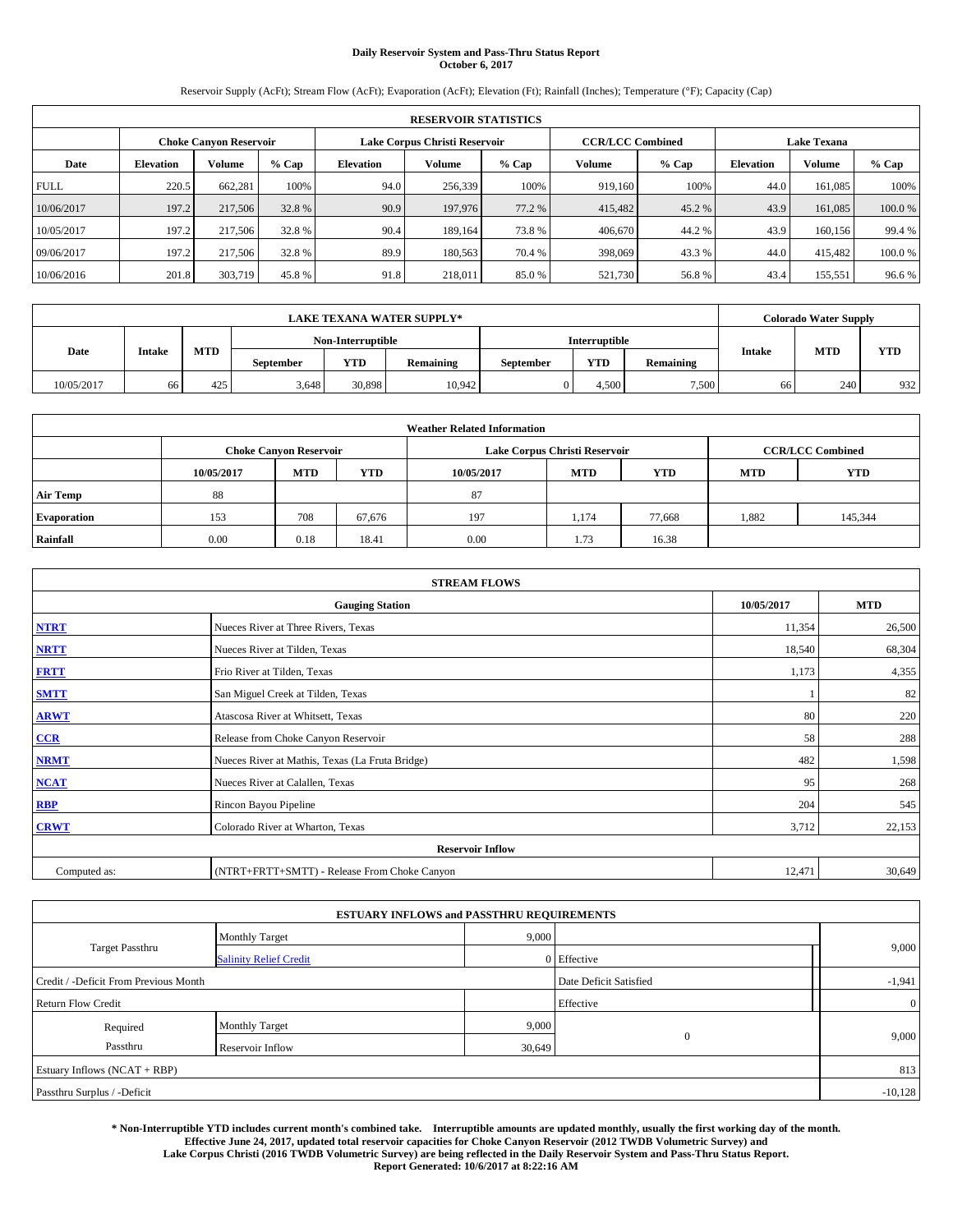# **Daily Reservoir System and Pass-Thru Status Report October 7, 2017**

Reservoir Supply (AcFt); Stream Flow (AcFt); Evaporation (AcFt); Elevation (Ft); Rainfall (Inches); Temperature (°F); Capacity (Cap)

|             |                  |                        |         |                  | <b>RESERVOIR STATISTICS</b>   |         |                         |         |                  |                    |        |
|-------------|------------------|------------------------|---------|------------------|-------------------------------|---------|-------------------------|---------|------------------|--------------------|--------|
|             |                  | Choke Canvon Reservoir |         |                  | Lake Corpus Christi Reservoir |         | <b>CCR/LCC Combined</b> |         |                  | <b>Lake Texana</b> |        |
| Date        | <b>Elevation</b> | Volume                 | $%$ Cap | <b>Elevation</b> | <b>Volume</b>                 | $%$ Cap | Volume                  | $%$ Cap | <b>Elevation</b> | <b>Volume</b>      | % Cap  |
| <b>FULL</b> | 220.5            | 662,281                | 100%    | 94.0             | 256,339                       | 100%    | 919.160                 | 100%    | 44.0             | 161.085            | 100%   |
| 10/07/2017  | 197.3            | 218,822                | 33.0 %  | 91.5             | 208,819                       | 81.5 %  | 427,641                 | 46.5 %  | 43.9             | 160,156            | 99.4 % |
| 10/06/2017  | 197.2            | 217,506                | 32.8 %  | 90.9             | 197,976                       | 77.2 %  | 415,482                 | 45.2 %  | 43.9             | 161.085            | 100.0% |
| 09/07/2017  | 197.2            | 217,506                | 32.8 %  | 89.9             | 180,563                       | 70.4 %  | 398,069                 | 43.3%   | 44.0             | 427.641            | 100.0% |
| 10/07/2016  | 201.8            | 303,397                | 45.8%   | 91.9             | 219,930                       | 85.8%   | 523,327                 | 56.9%   | 43.4             | 155,551            | 96.6%  |

|            | <b>LAKE TEXANA WATER SUPPLY*</b><br>Non-Interruptible<br>Interruptible |            |           |            |           |                  |            |                  |               | <b>Colorado Water Supply</b> |            |  |
|------------|------------------------------------------------------------------------|------------|-----------|------------|-----------|------------------|------------|------------------|---------------|------------------------------|------------|--|
|            |                                                                        |            |           |            |           |                  |            |                  |               |                              |            |  |
| Date       | <b>Intake</b>                                                          | <b>MTD</b> | September | <b>YTD</b> | Remaining | <b>September</b> | <b>YTD</b> | <b>Remaining</b> | <b>Intake</b> | <b>MTD</b>                   | <b>YTD</b> |  |
| 10/06/2017 | 109                                                                    | 534        | 3,648     | 31,007     | 10,833    |                  | 4.500      | 7.500            | 24            | 265                          | 957        |  |

| <b>Weather Related Information</b> |                                                                                           |            |            |            |            |            |            |            |  |  |
|------------------------------------|-------------------------------------------------------------------------------------------|------------|------------|------------|------------|------------|------------|------------|--|--|
|                                    | <b>CCR/LCC Combined</b><br><b>Choke Canyon Reservoir</b><br>Lake Corpus Christi Reservoir |            |            |            |            |            |            |            |  |  |
|                                    | 10/06/2017                                                                                | <b>MTD</b> | <b>YTD</b> | 10/06/2017 | <b>MTD</b> | <b>YTD</b> | <b>MTD</b> | <b>YTD</b> |  |  |
| <b>Air Temp</b>                    | 87                                                                                        |            |            | 88         |            |            |            |            |  |  |
| <b>Evaporation</b>                 | 138                                                                                       | 846        | 67,814     | 266        | 1,440      | 77.934     | 2,286      | 145,748    |  |  |
| Rainfall                           | 0.00                                                                                      | 0.18       | 18.41      | 0.00       | 1.73       | 16.38      |            |            |  |  |

|              | <b>STREAM FLOWS</b>                             |              |            |  |  |  |  |  |  |
|--------------|-------------------------------------------------|--------------|------------|--|--|--|--|--|--|
|              | <b>Gauging Station</b>                          | 10/06/2017   | <b>MTD</b> |  |  |  |  |  |  |
| <b>NTRT</b>  | Nueces River at Three Rivers, Texas             | 15,999       | 42,499     |  |  |  |  |  |  |
| <b>NRTT</b>  | Nueces River at Tilden, Texas                   | 16,217       | 84,521     |  |  |  |  |  |  |
| <b>FRTT</b>  | Frio River at Tilden, Texas                     | 983          | 5,338      |  |  |  |  |  |  |
| <b>SMTT</b>  | San Miguel Creek at Tilden, Texas               | $\mathbf{0}$ | 82         |  |  |  |  |  |  |
| <b>ARWT</b>  | Atascosa River at Whitsett, Texas               | 93           | 313        |  |  |  |  |  |  |
| $CCR$        | Release from Choke Canyon Reservoir             | 58           | 345        |  |  |  |  |  |  |
| <b>NRMT</b>  | Nueces River at Mathis, Texas (La Fruta Bridge) | 601          | 2,199      |  |  |  |  |  |  |
| <b>NCAT</b>  | Nueces River at Calallen, Texas                 | 120          | 388        |  |  |  |  |  |  |
| RBP          | Rincon Bayou Pipeline                           | 200          | 744        |  |  |  |  |  |  |
| <b>CRWT</b>  | Colorado River at Wharton, Texas                | 3,394        | 25,547     |  |  |  |  |  |  |
|              | <b>Reservoir Inflow</b>                         |              |            |  |  |  |  |  |  |
| Computed as: | (NTRT+FRTT+SMTT) - Release From Choke Canyon    | 16,924       | 47,573     |  |  |  |  |  |  |

|                                       |                               | <b>ESTUARY INFLOWS and PASSTHRU REQUIREMENTS</b> |                        |  |                |  |  |
|---------------------------------------|-------------------------------|--------------------------------------------------|------------------------|--|----------------|--|--|
|                                       | <b>Monthly Target</b>         | 9,000                                            |                        |  | 9,000          |  |  |
| <b>Target Passthru</b>                | <b>Salinity Relief Credit</b> |                                                  | 0 Effective            |  |                |  |  |
| Credit / -Deficit From Previous Month |                               |                                                  | Date Deficit Satisfied |  | $-1,941$       |  |  |
| <b>Return Flow Credit</b>             |                               |                                                  | Effective              |  | $\overline{0}$ |  |  |
| Required                              | <b>Monthly Target</b>         | 9,000                                            |                        |  |                |  |  |
| Passthru                              | Reservoir Inflow              | 47,573                                           | $\theta$               |  | 9,000          |  |  |
| Estuary Inflows (NCAT + RBP)          |                               |                                                  |                        |  | 1,132          |  |  |
| Passthru Surplus / -Deficit           |                               |                                                  |                        |  | $-9,809$       |  |  |

**\* Non-Interruptible YTD includes current month's combined take. Interruptible amounts are updated monthly, usually the first working day of the month. Effective June 24, 2017, updated total reservoir capacities for Choke Canyon Reservoir (2012 TWDB Volumetric Survey) and Lake Corpus Christi (2016 TWDB Volumetric Survey) are being reflected in the Daily Reservoir System and Pass-Thru Status Report. Report Generated: 10/7/2017 at 8:14:54 AM**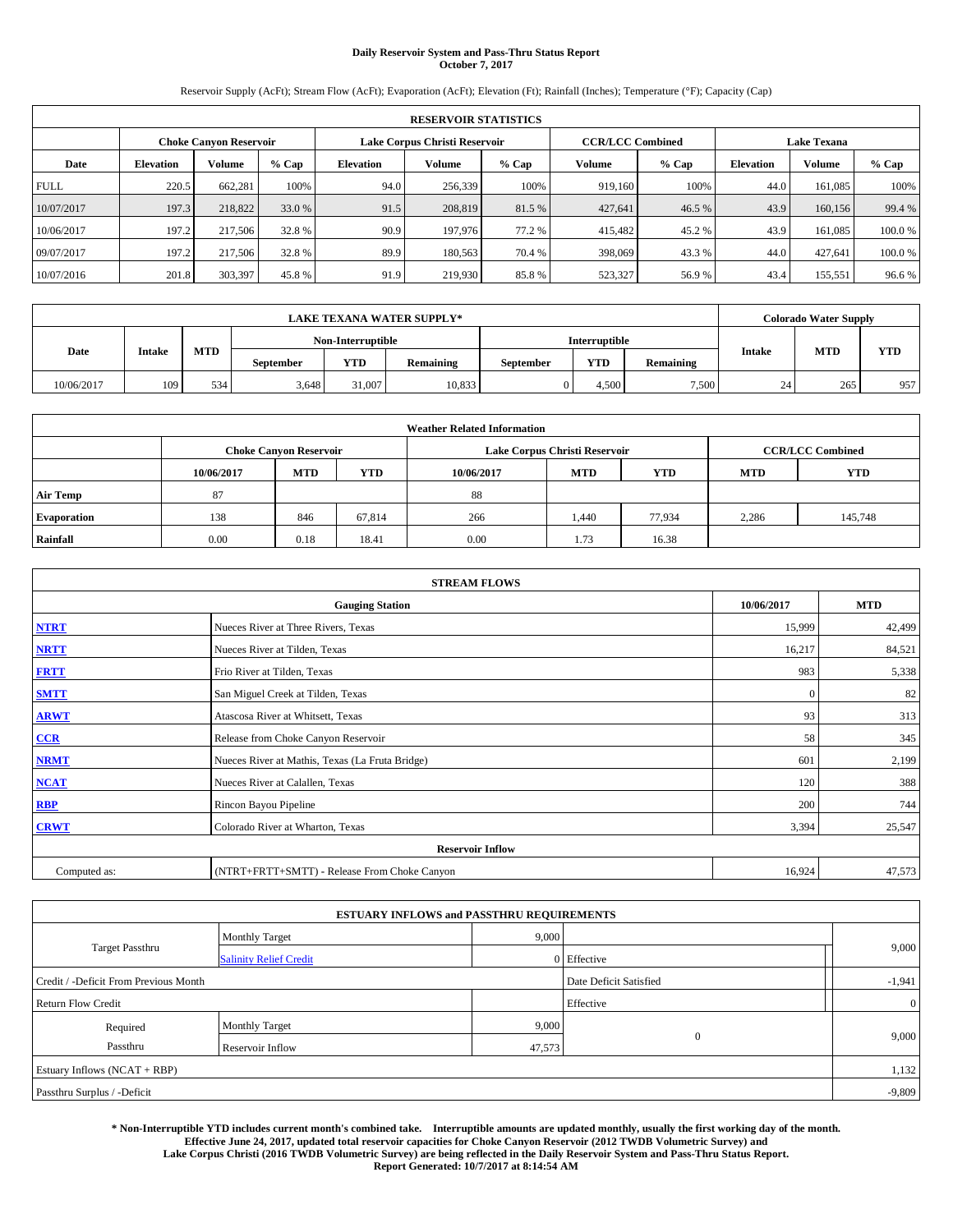# **Daily Reservoir System and Pass-Thru Status Report October 8, 2017**

Reservoir Supply (AcFt); Stream Flow (AcFt); Evaporation (AcFt); Elevation (Ft); Rainfall (Inches); Temperature (°F); Capacity (Cap)

|             | <b>RESERVOIR STATISTICS</b> |                        |         |                  |                               |         |                         |         |                  |                    |        |
|-------------|-----------------------------|------------------------|---------|------------------|-------------------------------|---------|-------------------------|---------|------------------|--------------------|--------|
|             |                             | Choke Canvon Reservoir |         |                  | Lake Corpus Christi Reservoir |         | <b>CCR/LCC Combined</b> |         |                  | <b>Lake Texana</b> |        |
| Date        | <b>Elevation</b>            | Volume                 | $%$ Cap | <b>Elevation</b> | <b>Volume</b>                 | $%$ Cap | Volume                  | $%$ Cap | <b>Elevation</b> | <b>Volume</b>      | % Cap  |
| <b>FULL</b> | 220.5                       | 662,281                | 100%    | 94.0             | 256,339                       | 100%    | 919.160                 | 100%    | 44.0             | 161.085            | 100%   |
| 10/08/2017  | 197.3                       | 218,822                | 33.0 %  | 92.3             | 223,623                       | 87.2 %  | 442,445                 | 48.1 %  | 43.9             | 161,085            | 100.0% |
| 10/07/2017  | 197.3                       | 218,822                | 33.0 %  | 91.5             | 208,819                       | 81.5 %  | 427.641                 | 46.5 %  | 43.9             | 160.156            | 99.4 % |
| 09/08/2017  | 197.2                       | 217,506                | 32.8 %  | 89.8             | 178,868                       | 69.8%   | 396,374                 | 43.1 %  | 44.0             | 442,445            | 100.0% |
| 10/08/2016  | 201.7                       | 302,270                | 45.6 %  | 92.1             | 222,729                       | 86.9%   | 524,999                 | 57.1 %  | 43.5             | 156,467            | 97.1 % |

|            | <b>LAKE TEXANA WATER SUPPLY*</b> |            |                   |        |                  |           |               |                  |               | <b>Colorado Water Supply</b> |            |  |
|------------|----------------------------------|------------|-------------------|--------|------------------|-----------|---------------|------------------|---------------|------------------------------|------------|--|
|            |                                  |            | Non-Interruptible |        |                  |           | Interruptible |                  |               |                              |            |  |
| Date       | <b>Intake</b>                    | <b>MTD</b> | September         | YTD    | <b>Remaining</b> | September | <b>YTD</b>    | <b>Remaining</b> | <b>Intake</b> | <b>MTD</b>                   | <b>YTD</b> |  |
| 10/07/2017 | 132                              | 666        | 3,648             | 31.139 | 10,701           |           | 4.500         | 7,500            |               | 265                          | 957        |  |

|                    | <b>Weather Related Information</b> |                               |            |                                                      |                               |                         |       |         |  |  |  |  |
|--------------------|------------------------------------|-------------------------------|------------|------------------------------------------------------|-------------------------------|-------------------------|-------|---------|--|--|--|--|
|                    |                                    | <b>Choke Canyon Reservoir</b> |            |                                                      | Lake Corpus Christi Reservoir | <b>CCR/LCC Combined</b> |       |         |  |  |  |  |
|                    | 10/07/2017                         | <b>MTD</b>                    | <b>YTD</b> | <b>MTD</b><br>10/07/2017<br><b>YTD</b><br><b>MTD</b> |                               |                         |       |         |  |  |  |  |
| <b>Air Temp</b>    | 89                                 |                               |            | 88                                                   |                               |                         |       |         |  |  |  |  |
| <b>Evaporation</b> | 177                                | 1,023                         | 67,991     | 218                                                  | 1,658                         | 78,152                  | 2,681 | 146,143 |  |  |  |  |
| Rainfall           | 0.00                               | 0.18                          | 18.41      | 0.00                                                 | 1.73                          | 16.38                   |       |         |  |  |  |  |

| <b>STREAM FLOWS</b> |                                                 |              |            |  |  |  |  |  |
|---------------------|-------------------------------------------------|--------------|------------|--|--|--|--|--|
|                     | <b>Gauging Station</b>                          | 10/07/2017   | <b>MTD</b> |  |  |  |  |  |
| <b>NTRT</b>         | Nueces River at Three Rivers, Texas             | 19,771       | 62,269     |  |  |  |  |  |
| <b>NRTT</b>         | Nueces River at Tilden, Texas                   | 13,280       | 97,801     |  |  |  |  |  |
| <b>FRTT</b>         | Frio River at Tilden, Texas                     | 419          | 5,757      |  |  |  |  |  |
| <b>SMTT</b>         | San Miguel Creek at Tilden, Texas               | $\mathbf{0}$ | 82         |  |  |  |  |  |
| <b>ARWT</b>         | Atascosa River at Whitsett, Texas               | 52           | 365        |  |  |  |  |  |
| $CCR$               | Release from Choke Canyon Reservoir             | 58           | 403        |  |  |  |  |  |
| <b>NRMT</b>         | Nueces River at Mathis, Texas (La Fruta Bridge) | 613          | 2,813      |  |  |  |  |  |
| <b>NCAT</b>         | Nueces River at Calallen, Texas                 | 294          | 682        |  |  |  |  |  |
| RBP                 | Rincon Bayou Pipeline                           | 198          | 942        |  |  |  |  |  |
| <b>CRWT</b>         | Colorado River at Wharton, Texas                | 3,255        | 28,802     |  |  |  |  |  |
|                     | <b>Reservoir Inflow</b>                         |              |            |  |  |  |  |  |
| Computed as:        | (NTRT+FRTT+SMTT) - Release From Choke Canyon    | 20,132       | 67,705     |  |  |  |  |  |

|                                       |                               | <b>ESTUARY INFLOWS and PASSTHRU REQUIREMENTS</b> |             |                |  |  |
|---------------------------------------|-------------------------------|--------------------------------------------------|-------------|----------------|--|--|
|                                       | <b>Monthly Target</b>         | 9,000                                            |             |                |  |  |
| <b>Target Passthru</b>                | <b>Salinity Relief Credit</b> |                                                  | 0 Effective | 9,000          |  |  |
| Credit / -Deficit From Previous Month | Date Deficit Satisfied        | $-1,941$                                         |             |                |  |  |
| <b>Return Flow Credit</b>             |                               |                                                  | Effective   | $\overline{0}$ |  |  |
| Required                              | <b>Monthly Target</b>         | 9,000                                            |             |                |  |  |
| Passthru                              | Reservoir Inflow              | 67,705                                           | $\theta$    | 9,000          |  |  |
| Estuary Inflows (NCAT + RBP)          |                               |                                                  |             | 1,624          |  |  |
| Passthru Surplus / -Deficit           |                               |                                                  |             |                |  |  |

**\* Non-Interruptible YTD includes current month's combined take. Interruptible amounts are updated monthly, usually the first working day of the month. Effective June 24, 2017, updated total reservoir capacities for Choke Canyon Reservoir (2012 TWDB Volumetric Survey) and Lake Corpus Christi (2016 TWDB Volumetric Survey) are being reflected in the Daily Reservoir System and Pass-Thru Status Report. Report Generated: 10/8/2017 at 8:10:38 AM**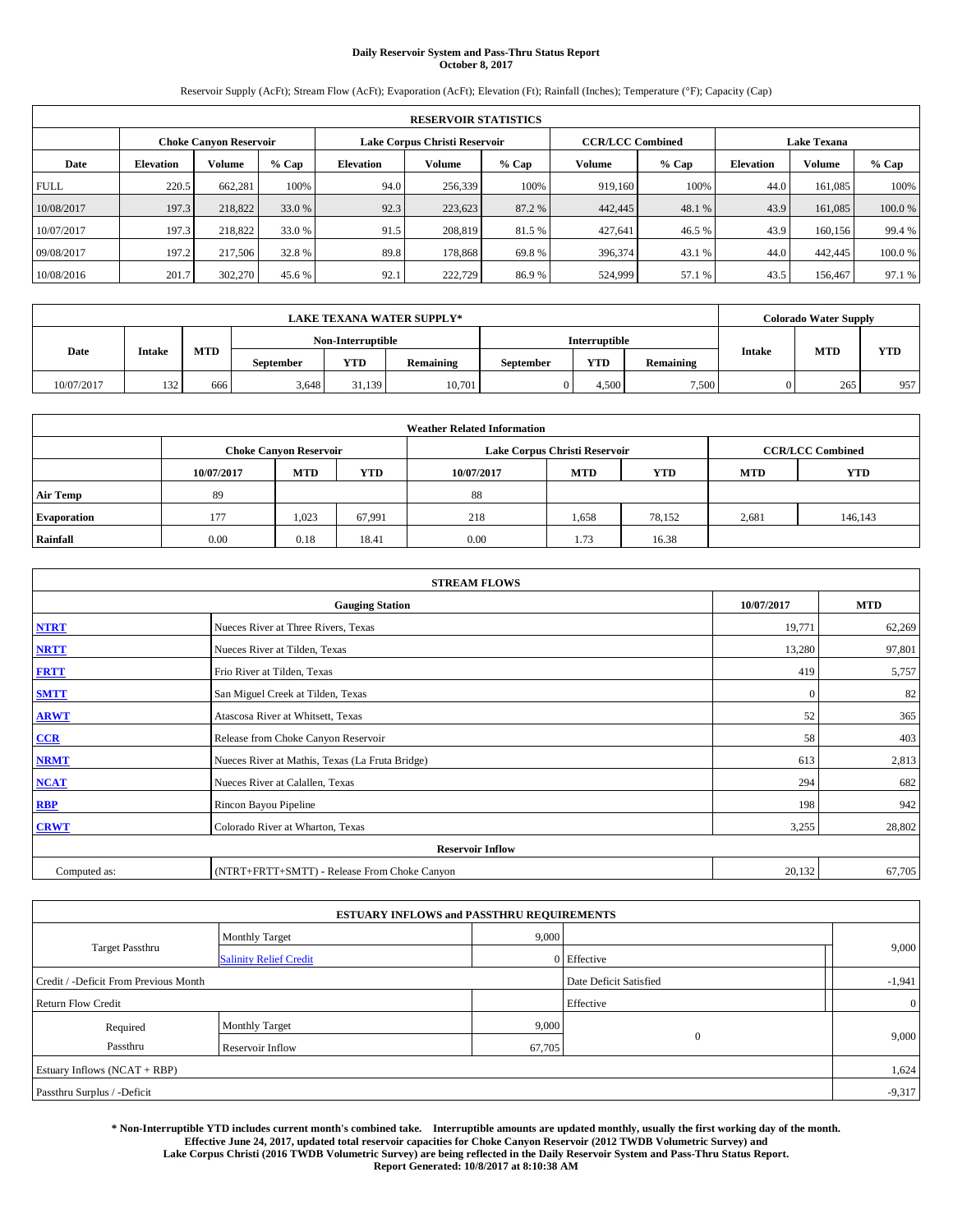# **Daily Reservoir System and Pass-Thru Status Report October 9, 2017**

Reservoir Supply (AcFt); Stream Flow (AcFt); Evaporation (AcFt); Elevation (Ft); Rainfall (Inches); Temperature (°F); Capacity (Cap)

|             | <b>RESERVOIR STATISTICS</b> |                        |         |                               |               |         |                         |         |                    |               |        |  |  |
|-------------|-----------------------------|------------------------|---------|-------------------------------|---------------|---------|-------------------------|---------|--------------------|---------------|--------|--|--|
|             |                             | Choke Canvon Reservoir |         | Lake Corpus Christi Reservoir |               |         | <b>CCR/LCC Combined</b> |         | <b>Lake Texana</b> |               |        |  |  |
| Date        | <b>Elevation</b>            | Volume                 | $%$ Cap | <b>Elevation</b>              | <b>Volume</b> | $%$ Cap | Volume                  | $%$ Cap | <b>Elevation</b>   | <b>Volume</b> | % Cap  |  |  |
| <b>FULL</b> | 220.5                       | 662,281                | 100%    | 94.0                          | 256,339       | 100%    | 919.160                 | 100%    | 44.0               | 161.085       | 100%   |  |  |
| 10/09/2017  | 197.2                       | 217,506                | 32.8 %  | 93.1                          | 238,806       | 93.2 %  | 456,312                 | 49.6 %  | 43.9               | 161,085       | 100.0% |  |  |
| 10/08/2017  | 197.3                       | 218,822                | 33.0 %  | 92.3                          | 223.623       | 87.2 %  | 442,445                 | 48.1 %  | 43.9               | 161.085       | 100.0% |  |  |
| 09/09/2017  | 197.2                       | 217,506                | 32.8 %  | 89.8                          | 178,868       | 69.8%   | 396,374                 | 43.1 %  | 44.0               | 456.312       | 100.0% |  |  |
| 10/09/2016  | 201.7                       | 302,433                | 45.6 %  | 92.1                          | 223,080       | 87.0%   | 525,513                 | 57.2 %  | 43.5               | 156,467       | 97.1 % |  |  |

|            | <b>LAKE TEXANA WATER SUPPLY*</b> |            |                   |        |                  |           |               |                  |               | <b>Colorado Water Supply</b> |            |  |
|------------|----------------------------------|------------|-------------------|--------|------------------|-----------|---------------|------------------|---------------|------------------------------|------------|--|
|            |                                  |            | Non-Interruptible |        |                  |           | Interruptible |                  |               |                              |            |  |
| Date       | <b>Intake</b>                    | <b>MTD</b> | September         | YTD    | <b>Remaining</b> | September | <b>YTD</b>    | <b>Remaining</b> | <b>Intake</b> | <b>MTD</b>                   | <b>YTD</b> |  |
| 10/08/2017 | 132                              | 798        | 3,648             | 31.272 | 10,568           |           | 4.500         | 7,500            |               | 265                          | 957        |  |

|                    | <b>Weather Related Information</b> |                               |            |                                                      |                               |                         |       |         |  |  |  |  |
|--------------------|------------------------------------|-------------------------------|------------|------------------------------------------------------|-------------------------------|-------------------------|-------|---------|--|--|--|--|
|                    |                                    | <b>Choke Canyon Reservoir</b> |            |                                                      | Lake Corpus Christi Reservoir | <b>CCR/LCC Combined</b> |       |         |  |  |  |  |
|                    | 10/08/2017                         | <b>MTD</b>                    | <b>YTD</b> | <b>MTD</b><br>10/08/2017<br><b>YTD</b><br><b>MTD</b> |                               |                         |       |         |  |  |  |  |
| <b>Air Temp</b>    | 92                                 |                               |            | 92                                                   |                               |                         |       |         |  |  |  |  |
| <b>Evaporation</b> | 214                                | 1,237                         | 68,205     | 302                                                  | 1,960                         | 78,454                  | 3,197 | 146,659 |  |  |  |  |
| Rainfall           | 0.00                               | 0.18                          | 18.41      | 0.00                                                 | 1.73                          | 16.38                   |       |         |  |  |  |  |

| <b>STREAM FLOWS</b> |                                                 |            |            |  |  |  |  |  |
|---------------------|-------------------------------------------------|------------|------------|--|--|--|--|--|
|                     | <b>Gauging Station</b>                          | 10/08/2017 | <b>MTD</b> |  |  |  |  |  |
| <b>NTRT</b>         | Nueces River at Three Rivers, Texas             | 20,644     | 82,913     |  |  |  |  |  |
| <b>NRTT</b>         | Nueces River at Tilden, Texas                   | 10,937     | 108,738    |  |  |  |  |  |
| <b>FRTT</b>         | Frio River at Tilden, Texas                     | 181        | 5,938      |  |  |  |  |  |
| <b>SMTT</b>         | San Miguel Creek at Tilden, Texas               | $\Omega$   | 82         |  |  |  |  |  |
| <b>ARWT</b>         | Atascosa River at Whitsett, Texas               | 34         | 399        |  |  |  |  |  |
| $CCR$               | Release from Choke Canyon Reservoir             | 20         | 423        |  |  |  |  |  |
| <b>NRMT</b>         | Nueces River at Mathis, Texas (La Fruta Bridge) | 623        | 3,436      |  |  |  |  |  |
| <b>NCAT</b>         | Nueces River at Calallen, Texas                 | 272        | 953        |  |  |  |  |  |
| RBP                 | Rincon Bayou Pipeline                           | 209        | 1,151      |  |  |  |  |  |
| <b>CRWT</b>         | Colorado River at Wharton, Texas                | 3,593      | 32,395     |  |  |  |  |  |
|                     | <b>Reservoir Inflow</b>                         |            |            |  |  |  |  |  |
| Computed as:        | (NTRT+FRTT+SMTT) - Release From Choke Canyon    | 20,806     | 88,511     |  |  |  |  |  |

|                                       |                               |        | <b>ESTUARY INFLOWS and PASSTHRU REQUIREMENTS</b> |            |          |  |
|---------------------------------------|-------------------------------|--------|--------------------------------------------------|------------|----------|--|
|                                       | <b>Monthly Target</b>         | 9,000  |                                                  |            |          |  |
| Target Passthru                       | <b>Salinity Relief Credit</b> |        | 0 Effective                                      |            | 9,000    |  |
| Credit / -Deficit From Previous Month |                               |        | Date Deficit Satisfied                           | 10/08/2017 | $-1,941$ |  |
| <b>Return Flow Credit</b>             |                               |        | Effective                                        | 10/08/2017 | 500      |  |
| Required                              | <b>Monthly Target</b>         | 9,000  |                                                  |            |          |  |
| Passthru                              | Reservoir Inflow              | 88,511 | $\mathbf{0}$                                     |            | 9,000    |  |
| Estuary Inflows (NCAT + RBP)          |                               |        |                                                  |            | 2,105    |  |
| Passthru Surplus / -Deficit           |                               |        |                                                  |            | $-8,336$ |  |

**\* Non-Interruptible YTD includes current month's combined take. Interruptible amounts are updated monthly, usually the first working day of the month. Effective June 24, 2017, updated total reservoir capacities for Choke Canyon Reservoir (2012 TWDB Volumetric Survey) and Lake Corpus Christi (2016 TWDB Volumetric Survey) are being reflected in the Daily Reservoir System and Pass-Thru Status Report. Report Generated: 10/9/2017 at 9:19:29 AM**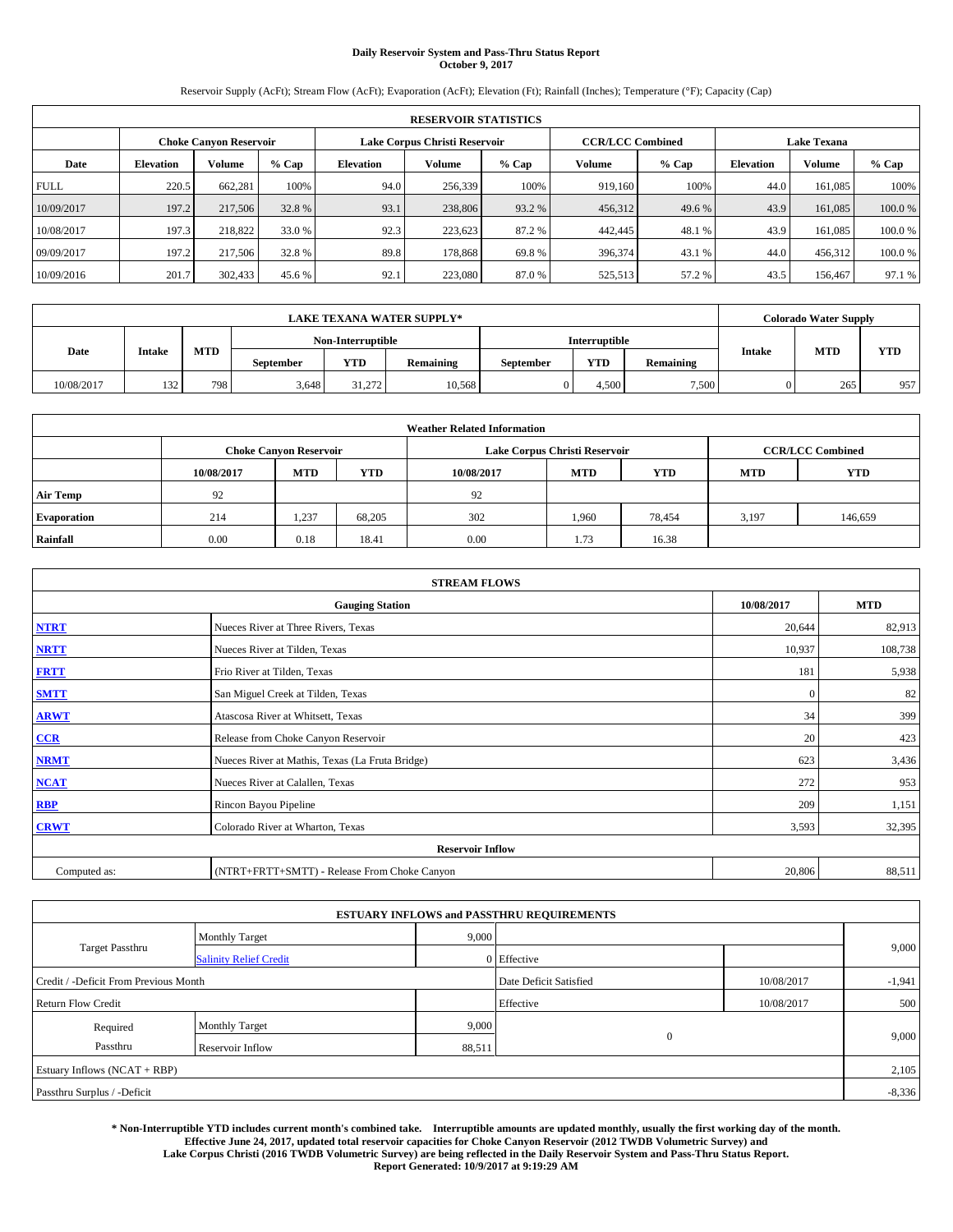# **Daily Reservoir System and Pass-Thru Status Report October 10, 2017**

Reservoir Supply (AcFt); Stream Flow (AcFt); Evaporation (AcFt); Elevation (Ft); Rainfall (Inches); Temperature (°F); Capacity (Cap)

|             | <b>RESERVOIR STATISTICS</b>         |                        |        |                               |         |         |                         |         |                    |               |        |  |  |
|-------------|-------------------------------------|------------------------|--------|-------------------------------|---------|---------|-------------------------|---------|--------------------|---------------|--------|--|--|
|             |                                     | Choke Canvon Reservoir |        | Lake Corpus Christi Reservoir |         |         | <b>CCR/LCC Combined</b> |         | <b>Lake Texana</b> |               |        |  |  |
| Date        | % Cap<br>Volume<br><b>Elevation</b> |                        |        | <b>Elevation</b>              | Volume  | $%$ Cap | Volume                  | $%$ Cap | <b>Elevation</b>   | <b>Volume</b> | % Cap  |  |  |
| <b>FULL</b> | 220.5                               | 662,281                | 100%   | 94.0                          | 256,339 | 100%    | 919.160                 | 100%    | 44.0               | 161.085       | 100%   |  |  |
| 10/10/2017  | 197.3                               | 218,822                | 33.0 % | 93.9                          | 254,368 | 99.2 %  | 473,190                 | 51.5 %  | 43.9               | 160,156       | 99.4 % |  |  |
| 10/09/2017  | 197.2                               | 217,506                | 32.8 % | 93.1                          | 238,806 | 93.2 %  | 456,312                 | 49.6 %  | 43.9               | 161.085       | 100.0% |  |  |
| 09/10/2017  | 197.2                               | 217,506                | 32.8%  | 89.8                          | 178,868 | 69.8%   | 396,374                 | 43.1 %  | 44.0               | 473,190       | 100.0% |  |  |
| 10/10/2016  | 201.7                               | 302,433                | 45.6 % | 92.1                          | 223,606 | 87.2%   | 526,039                 | 57.2 %  | 43.5               | 156,467       | 97.1 % |  |  |

|            | <b>LAKE TEXANA WATER SUPPLY*</b> |            |                   |            |           |               |            |           | <b>Colorado Water Supply</b> |            |            |
|------------|----------------------------------|------------|-------------------|------------|-----------|---------------|------------|-----------|------------------------------|------------|------------|
|            | <b>Intake</b>                    | <b>MTD</b> | Non-Interruptible |            |           | Interruptible |            |           |                              |            |            |
| Date       |                                  |            | September         | <b>YTD</b> | Remaining | September     | <b>YTD</b> | Remaining | <b>Intake</b>                | <b>MTD</b> | <b>YTD</b> |
| 10/09/2017 | 132                              | 930        | 3,648             | 31,403     | 10,437    |               | 4.500      | 7.500     |                              | 265        | 957        |

|                    | <b>Weather Related Information</b> |                               |                                                                    |      |                               |                         |       |         |  |  |  |  |
|--------------------|------------------------------------|-------------------------------|--------------------------------------------------------------------|------|-------------------------------|-------------------------|-------|---------|--|--|--|--|
|                    |                                    | <b>Choke Canyon Reservoir</b> |                                                                    |      | Lake Corpus Christi Reservoir | <b>CCR/LCC Combined</b> |       |         |  |  |  |  |
|                    | 10/09/2017                         | <b>MTD</b>                    | <b>YTD</b><br><b>MTD</b><br>10/09/2017<br><b>YTD</b><br><b>MTD</b> |      |                               |                         |       |         |  |  |  |  |
| <b>Air Temp</b>    | 93                                 |                               |                                                                    | 92   |                               |                         |       |         |  |  |  |  |
| <b>Evaporation</b> | 223                                | 1.460                         | 68.428                                                             | 241  | 2,201                         | 78,695                  | 3,661 | 147,123 |  |  |  |  |
| Rainfall           | 0.00                               | 0.18                          | 18.41                                                              | 0.00 | 1.73                          | 16.38                   |       |         |  |  |  |  |

| <b>STREAM FLOWS</b> |                                                 |              |         |  |  |  |  |  |  |
|---------------------|-------------------------------------------------|--------------|---------|--|--|--|--|--|--|
|                     | <b>Gauging Station</b>                          |              |         |  |  |  |  |  |  |
| <b>NTRT</b>         | Nueces River at Three Rivers, Texas             | 18,103       | 101,017 |  |  |  |  |  |  |
| <b>NRTT</b>         | Nueces River at Tilden, Texas                   | 9,210        | 117,949 |  |  |  |  |  |  |
| <b>FRTT</b>         | Frio River at Tilden, Texas                     | 90           | 6,028   |  |  |  |  |  |  |
| <b>SMTT</b>         | San Miguel Creek at Tilden, Texas               | $\mathbf{0}$ | 82      |  |  |  |  |  |  |
| <b>ARWT</b>         | Atascosa River at Whitsett, Texas               | 21           | 420     |  |  |  |  |  |  |
| $CCR$               | Release from Choke Canyon Reservoir             | $\mathbf{0}$ | 423     |  |  |  |  |  |  |
| <b>NRMT</b>         | Nueces River at Mathis, Texas (La Fruta Bridge) | 633          | 4,069   |  |  |  |  |  |  |
| <b>NCAT</b>         | Nueces River at Calallen, Texas                 | 280          | 1,233   |  |  |  |  |  |  |
| RBP                 | Rincon Bayou Pipeline                           | 199          | 1,351   |  |  |  |  |  |  |
| <b>CRWT</b>         | Colorado River at Wharton, Texas                | 3,196        | 35,591  |  |  |  |  |  |  |
|                     |                                                 |              |         |  |  |  |  |  |  |
| Computed as:        | (NTRT+FRTT+SMTT) - Release From Choke Canyon    | 18,193       | 106,704 |  |  |  |  |  |  |

| <b>ESTUARY INFLOWS and PASSTHRU REQUIREMENTS</b> |                               |         |                                      |            |          |  |  |  |  |  |
|--------------------------------------------------|-------------------------------|---------|--------------------------------------|------------|----------|--|--|--|--|--|
|                                                  | <b>Monthly Target</b>         | 9,000   |                                      |            | 9,000    |  |  |  |  |  |
| <b>Target Passthru</b>                           | <b>Salinity Relief Credit</b> |         | 0 Effective                          |            |          |  |  |  |  |  |
| Credit / -Deficit From Previous Month            |                               |         | Date Deficit Satisfied<br>10/08/2017 |            | $-1,941$ |  |  |  |  |  |
| <b>Return Flow Credit</b>                        |                               |         | Effective                            | 10/08/2017 | 500      |  |  |  |  |  |
| Required                                         | <b>Monthly Target</b>         | 9,000   |                                      |            |          |  |  |  |  |  |
| Passthru                                         | Reservoir Inflow              | 106,704 | $\mathbf{0}$                         |            | 9,000    |  |  |  |  |  |
|                                                  | Estuary Inflows (NCAT + RBP)  |         |                                      |            |          |  |  |  |  |  |
| Passthru Surplus / -Deficit                      |                               |         |                                      |            | $-7,857$ |  |  |  |  |  |

**\* Non-Interruptible YTD includes current month's combined take. Interruptible amounts are updated monthly, usually the first working day of the month. Effective June 24, 2017, updated total reservoir capacities for Choke Canyon Reservoir (2012 TWDB Volumetric Survey) and Lake Corpus Christi (2016 TWDB Volumetric Survey) are being reflected in the Daily Reservoir System and Pass-Thru Status Report. Report Generated: 10/10/2017 at 8:27:23 AM**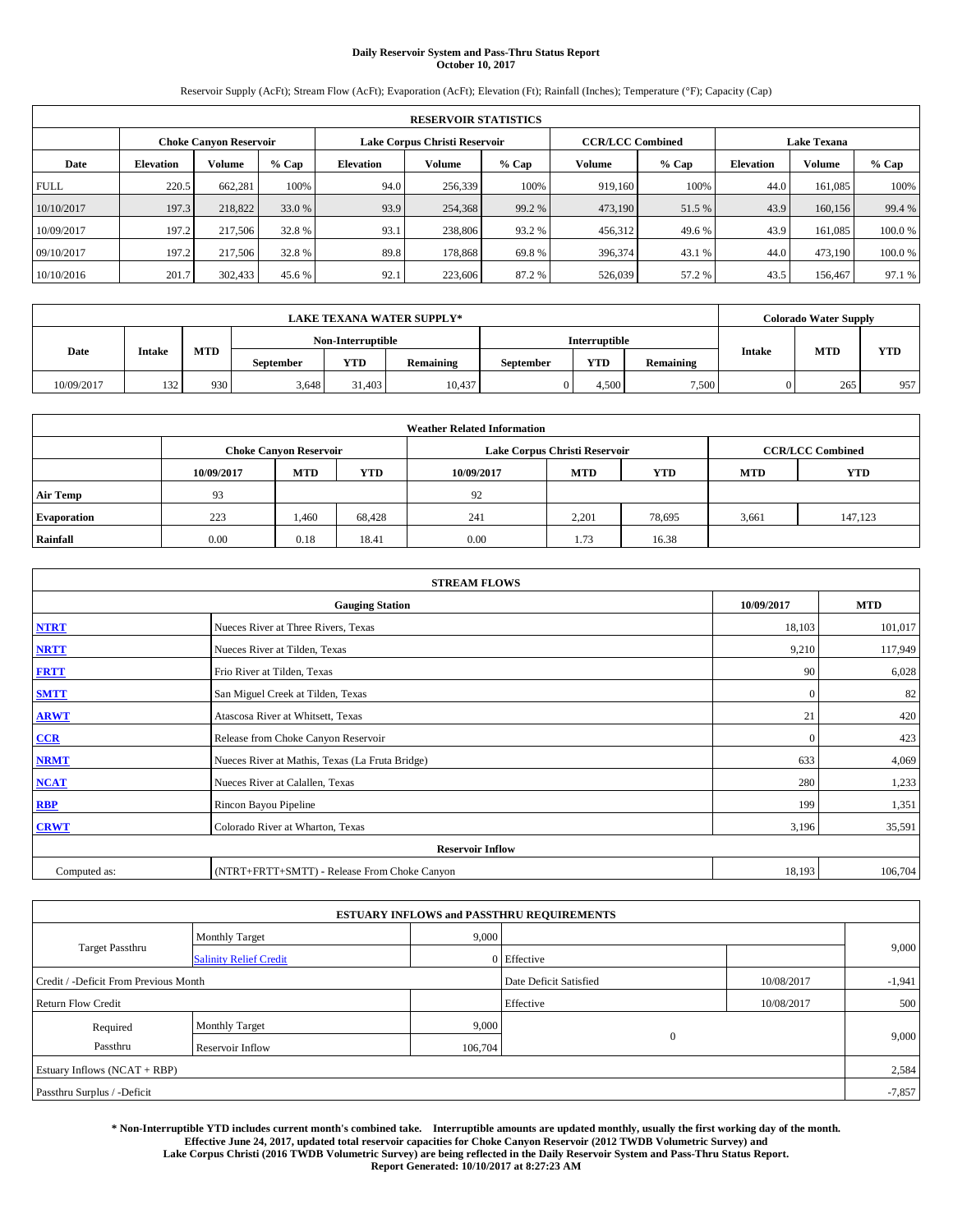# **Daily Reservoir System and Pass-Thru Status Report October 11, 2017**

Reservoir Supply (AcFt); Stream Flow (AcFt); Evaporation (AcFt); Elevation (Ft); Rainfall (Inches); Temperature (°F); Capacity (Cap)

|             | <b>RESERVOIR STATISTICS</b> |                               |         |           |                               |         |                         |         |                    |               |        |  |
|-------------|-----------------------------|-------------------------------|---------|-----------|-------------------------------|---------|-------------------------|---------|--------------------|---------------|--------|--|
|             |                             | <b>Choke Canyon Reservoir</b> |         |           | Lake Corpus Christi Reservoir |         | <b>CCR/LCC Combined</b> |         | <b>Lake Texana</b> |               |        |  |
| Date        | <b>Elevation</b>            | Volume                        | $%$ Cap | Elevation | Volume                        | $%$ Cap | Volume                  | $%$ Cap | <b>Elevation</b>   | <b>Volume</b> | % Cap  |  |
| <b>FULL</b> | 220.5                       | 662.281                       | 100%    | 94.0      | 256,339                       | 100%    | 919.160                 | 100%    | 44.0               | 161,085       | 100%   |  |
| 10/11/2017  | 197.2                       | 217,506                       | 32.8 %  | 94.0      | 256,339                       | 100.0 % | 473,845                 | 51.6 %  | 44.0               | 161,085       | 100.0% |  |
| 10/10/2017  | 197.3                       | 218,822                       | 33.0 %  | 93.9      | 254,368                       | 99.2 %  | 473,190                 | 51.5 %  | 43.9               | 160,156       | 99.4 % |  |
| 09/11/2017  | 197.1                       | 216.196                       | 32.6 %  | 89.7      | 177.182                       | 69.1 %  | 393,378                 | 42.8%   | 43.8               | 473,845       | 98.8%  |  |
| 10/11/2016  | 201.6                       | 301,292                       | 45.5 %  | 92.2      | 224,659                       | 87.6 %  | 525,951                 | 57.2%   | 43.5               | 156,467       | 97.1 % |  |

| <b>LAKE TEXANA WATER SUPPLY*</b> |               |      |                   |            |                  |                      | <b>Colorado Water Supply</b> |           |               |            |            |
|----------------------------------|---------------|------|-------------------|------------|------------------|----------------------|------------------------------|-----------|---------------|------------|------------|
|                                  |               |      | Non-Interruptible |            |                  | <b>Interruptible</b> |                              |           |               |            |            |
| Date                             | <b>Intake</b> | MTD  | September         | <b>YTD</b> | <b>Remaining</b> | September            | <b>YTD</b>                   | Remaining | <b>Intake</b> | <b>MTD</b> | <b>YTD</b> |
| 10/10/2017                       | 132           | .062 | 3.648             | 31,535     | 10,305           |                      | 4.500                        | 7,500     |               | 265        | 957        |

| <b>Weather Related Information</b> |            |                               |            |            |                               |                         |            |            |  |  |  |
|------------------------------------|------------|-------------------------------|------------|------------|-------------------------------|-------------------------|------------|------------|--|--|--|
|                                    |            | <b>Choke Canyon Reservoir</b> |            |            | Lake Corpus Christi Reservoir | <b>CCR/LCC Combined</b> |            |            |  |  |  |
|                                    | 10/10/2017 | <b>MTD</b>                    | <b>YTD</b> | 10/10/2017 | <b>MTD</b>                    | <b>YTD</b>              | <b>MTD</b> | <b>YTD</b> |  |  |  |
| <b>Air Temp</b>                    | 76         |                               |            | 78         |                               |                         |            |            |  |  |  |
| <b>Evaporation</b>                 | 199        | 1,659                         | 68,627     | 311        | 2,512                         | 79,006                  | 4,171      | 147,633    |  |  |  |
| Rainfall                           | 0.06       | 0.24                          | 18.47      | 0.06       | 1.79                          | 16.44                   |            |            |  |  |  |

| <b>STREAM FLOWS</b> |                                                 |              |         |  |  |  |  |  |  |
|---------------------|-------------------------------------------------|--------------|---------|--|--|--|--|--|--|
|                     | <b>Gauging Station</b>                          |              |         |  |  |  |  |  |  |
| <b>NTRT</b>         | Nueces River at Three Rivers, Texas             | 13,419       | 114,435 |  |  |  |  |  |  |
| <b>NRTT</b>         | Nueces River at Tilden, Texas                   | 8,139        | 126,087 |  |  |  |  |  |  |
| <b>FRTT</b>         | Frio River at Tilden, Texas                     | 54           | 6,082   |  |  |  |  |  |  |
| <b>SMTT</b>         | San Miguel Creek at Tilden, Texas               | $\mathbf{0}$ | 82      |  |  |  |  |  |  |
| <b>ARWT</b>         | Atascosa River at Whitsett, Texas               | 15           | 434     |  |  |  |  |  |  |
| $CCR$               | Release from Choke Canyon Reservoir             | $\mathbf{0}$ | 423     |  |  |  |  |  |  |
| <b>NRMT</b>         | Nueces River at Mathis, Texas (La Fruta Bridge) | 935          | 5,004   |  |  |  |  |  |  |
| <b>NCAT</b>         | Nueces River at Calallen, Texas                 | 302          | 1,535   |  |  |  |  |  |  |
| RBP                 | Rincon Bayou Pipeline                           | 183          | 1,533   |  |  |  |  |  |  |
| <b>CRWT</b>         | Colorado River at Wharton, Texas                | 2,779        | 38,370  |  |  |  |  |  |  |
|                     | <b>Reservoir Inflow</b>                         |              |         |  |  |  |  |  |  |
| Computed as:        | (NTRT+FRTT+SMTT) - Release From Choke Canyon    | 13,473       | 120,177 |  |  |  |  |  |  |

| <b>ESTUARY INFLOWS and PASSTHRU REQUIREMENTS</b> |                               |         |                        |            |          |  |  |  |  |  |
|--------------------------------------------------|-------------------------------|---------|------------------------|------------|----------|--|--|--|--|--|
|                                                  | <b>Monthly Target</b>         | 9,000   |                        |            |          |  |  |  |  |  |
| <b>Target Passthru</b>                           | <b>Salinity Relief Credit</b> |         | 0 Effective            |            | 9,000    |  |  |  |  |  |
| Credit / -Deficit From Previous Month            |                               |         | Date Deficit Satisfied | 10/08/2017 | $-1,941$ |  |  |  |  |  |
| <b>Return Flow Credit</b>                        |                               |         | Effective              | 10/08/2017 | 500      |  |  |  |  |  |
| Required                                         | <b>Monthly Target</b>         | 9,000   |                        |            |          |  |  |  |  |  |
| Passthru                                         | Reservoir Inflow              | 120,177 | $\mathbf{0}$           |            | 9,000    |  |  |  |  |  |
|                                                  | Estuary Inflows (NCAT + RBP)  |         |                        |            |          |  |  |  |  |  |
| Passthru Surplus / -Deficit                      |                               |         |                        |            | $-7,372$ |  |  |  |  |  |

**\* Non-Interruptible YTD includes current month's combined take. Interruptible amounts are updated monthly, usually the first working day of the month. Effective June 24, 2017, updated total reservoir capacities for Choke Canyon Reservoir (2012 TWDB Volumetric Survey) and Lake Corpus Christi (2016 TWDB Volumetric Survey) are being reflected in the Daily Reservoir System and Pass-Thru Status Report. Report Generated: 10/11/2017 at 9:03:40 AM**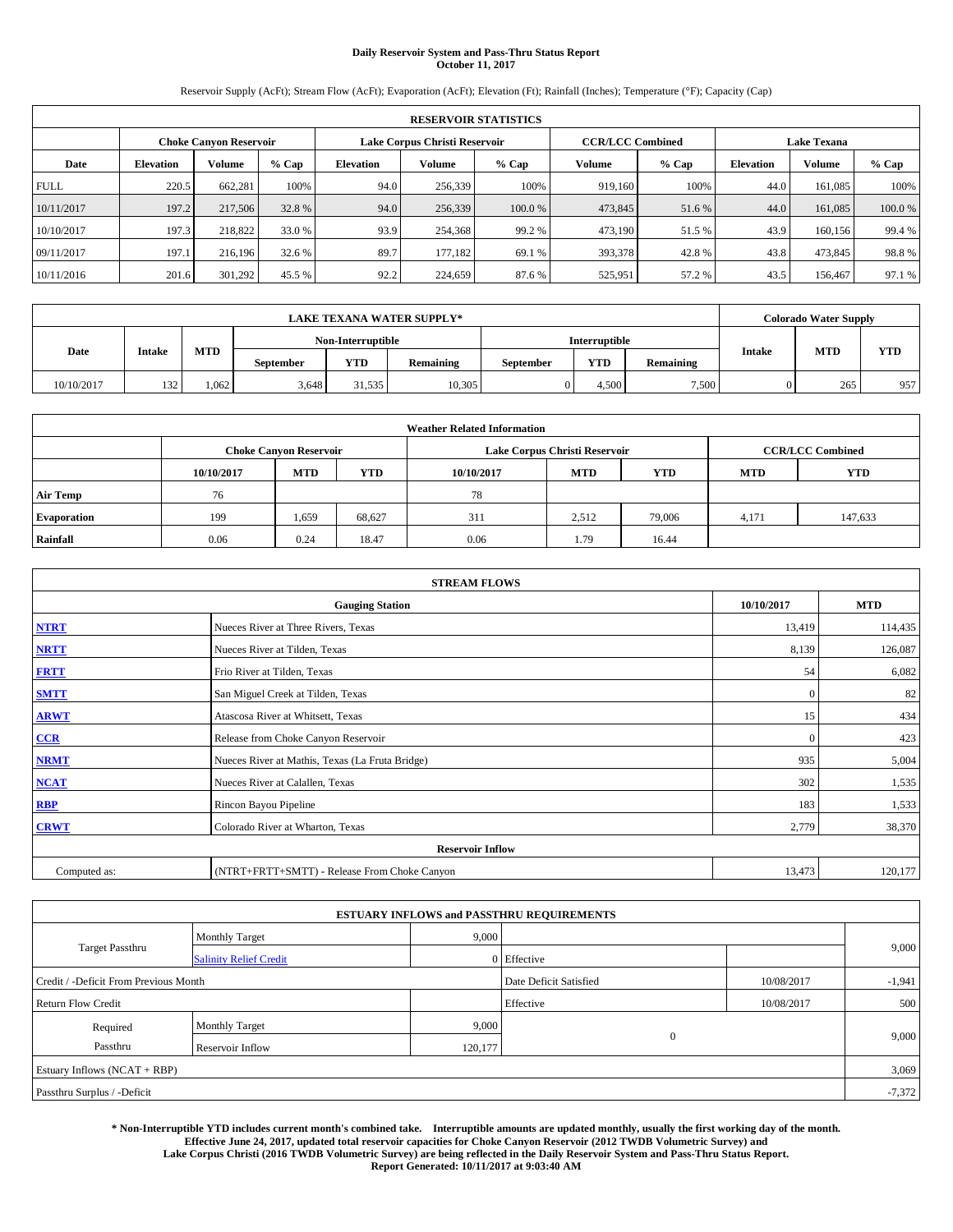## **Daily Reservoir System and Pass-Thru Status Report October 12, 2017**

Reservoir Supply (AcFt); Stream Flow (AcFt); Evaporation (AcFt); Elevation (Ft); Rainfall (Inches); Temperature (°F); Capacity (Cap)

|             | <b>RESERVOIR STATISTICS</b> |                               |         |                  |                               |         |                         |         |                  |                    |         |  |
|-------------|-----------------------------|-------------------------------|---------|------------------|-------------------------------|---------|-------------------------|---------|------------------|--------------------|---------|--|
|             |                             | <b>Choke Canyon Reservoir</b> |         |                  | Lake Corpus Christi Reservoir |         | <b>CCR/LCC Combined</b> |         |                  | <b>Lake Texana</b> |         |  |
| Date        | <b>Elevation</b>            | Volume                        | $%$ Cap | <b>Elevation</b> | Volume                        | % Cap   | Volume                  | $%$ Cap | <b>Elevation</b> | <b>Volume</b>      | $%$ Cap |  |
| <b>FULL</b> | 220.5                       | 662,281                       | 100%    | 94.0             | 256,339                       | 100%    | 919.160                 | 100%    | 44.0             | 161.085            | 100%    |  |
| 10/12/2017  | 197.2                       | 217,506                       | 32.8 %  | 94.0             | 256,339                       | 100.0%  | 473,845                 | 51.6 %  | 43.9             | 160,156            | 99.4 %  |  |
| 10/11/2017  | 197.2                       | 217,506                       | 32.8 %  | 94.0             | 256,339                       | 100.0 % | 473,845                 | 51.6%   | 44.0             | 161.085            | 100.0%  |  |
| 09/12/2017  | 197.1                       | 216,196                       | 32.6 %  | 89.7             | 177.182                       | 69.1 %  | 393,378                 | 42.8%   | 44.0             | 473,845            | 100.0%  |  |
| 10/12/2016  | 201.6                       | 301,455                       | 45.5 %  | 92.2             | 225,538                       | 88.0%   | 526,993                 | 57.3 %  | 43.5             | 156,467            | 97.1 %  |  |

| <b>LAKE TEXANA WATER SUPPLY*</b> |               |            |                   |            |           |                  | <b>Colorado Water Supply</b> |                  |        |            |            |
|----------------------------------|---------------|------------|-------------------|------------|-----------|------------------|------------------------------|------------------|--------|------------|------------|
|                                  |               |            | Non-Interruptible |            |           | Interruptible    |                              |                  |        |            |            |
| Date                             | <b>Intake</b> | <b>MTD</b> | <b>September</b>  | <b>YTD</b> | Remaining | <b>September</b> | <b>YTD</b>                   | <b>Remaining</b> | Intake | <b>MTD</b> | <b>YTD</b> |
| 10/11/2017                       | 132           | 1.194      | 3.648             | 31.668     | 10.172    |                  | 4,500                        | 7,500            |        | 265        | 957        |

| <b>Weather Related Information</b> |            |                               |            |            |                               |                         |            |            |  |  |  |
|------------------------------------|------------|-------------------------------|------------|------------|-------------------------------|-------------------------|------------|------------|--|--|--|
|                                    |            | <b>Choke Canyon Reservoir</b> |            |            | Lake Corpus Christi Reservoir | <b>CCR/LCC Combined</b> |            |            |  |  |  |
|                                    | 10/11/2017 | <b>MTD</b>                    | <b>YTD</b> | 10/11/2017 | <b>MTD</b>                    | <b>YTD</b>              | <b>MTD</b> | <b>YTD</b> |  |  |  |
| <b>Air Temp</b>                    | 74         |                               |            | 72         |                               |                         |            |            |  |  |  |
| <b>Evaporation</b>                 | 107        | 1,766                         | 68,734     | 207        | 2.719                         | 79,213                  | 4,485      | 147,947    |  |  |  |
| Rainfall                           | 0.00       | 0.24                          | 18.47      | 0.00       | 1.79                          | 16.44                   |            |            |  |  |  |

| <b>STREAM FLOWS</b>     |                                                 |              |         |  |  |  |  |  |  |
|-------------------------|-------------------------------------------------|--------------|---------|--|--|--|--|--|--|
|                         | <b>Gauging Station</b>                          |              |         |  |  |  |  |  |  |
| <b>NTRT</b>             | Nueces River at Three Rivers, Texas             | 9,230        | 123,666 |  |  |  |  |  |  |
| <b>NRTT</b>             | Nueces River at Tilden, Texas                   | 7,345        | 133,432 |  |  |  |  |  |  |
| <b>FRTT</b>             | Frio River at Tilden, Texas                     | 35           | 6,116   |  |  |  |  |  |  |
| <b>SMTT</b>             | San Miguel Creek at Tilden, Texas               | $\mathbf{0}$ | 82      |  |  |  |  |  |  |
| <b>ARWT</b>             | Atascosa River at Whitsett, Texas               | 11           | 445     |  |  |  |  |  |  |
| $CCR$                   | Release from Choke Canyon Reservoir             | 38           | 461     |  |  |  |  |  |  |
| <b>NRMT</b>             | Nueces River at Mathis, Texas (La Fruta Bridge) | 2,481        | 7,485   |  |  |  |  |  |  |
| <b>NCAT</b>             | Nueces River at Calallen, Texas                 | 554          | 2,089   |  |  |  |  |  |  |
| RBP                     | Rincon Bayou Pipeline                           | 214          | 1,747   |  |  |  |  |  |  |
| <b>CRWT</b>             | Colorado River at Wharton, Texas                | 2,362        | 40,732  |  |  |  |  |  |  |
| <b>Reservoir Inflow</b> |                                                 |              |         |  |  |  |  |  |  |
| Computed as:            | (NTRT+FRTT+SMTT) - Release From Choke Canyon    | 9,227        | 129,404 |  |  |  |  |  |  |

| <b>ESTUARY INFLOWS and PASSTHRU REQUIREMENTS</b> |                               |         |                        |            |          |  |  |  |  |  |
|--------------------------------------------------|-------------------------------|---------|------------------------|------------|----------|--|--|--|--|--|
|                                                  | <b>Monthly Target</b>         | 9,000   |                        |            |          |  |  |  |  |  |
| Target Passthru                                  | <b>Salinity Relief Credit</b> |         | 0 Effective            |            | 9,000    |  |  |  |  |  |
| Credit / -Deficit From Previous Month            |                               |         | Date Deficit Satisfied | 10/08/2017 | $-1,941$ |  |  |  |  |  |
| <b>Return Flow Credit</b>                        |                               |         | Effective              | 10/08/2017 | 500      |  |  |  |  |  |
| Required                                         | <b>Monthly Target</b>         | 9,000   |                        |            |          |  |  |  |  |  |
| Passthru                                         | Reservoir Inflow              | 129,404 | 0                      |            | 9,000    |  |  |  |  |  |
| Estuary Inflows (NCAT + RBP)                     |                               |         |                        |            |          |  |  |  |  |  |
| Passthru Surplus / -Deficit                      |                               |         |                        |            | $-6,605$ |  |  |  |  |  |

**\* Non-Interruptible YTD includes current month's combined take. Interruptible amounts are updated monthly, usually the first working day of the month. Effective June 24, 2017, updated total reservoir capacities for Choke Canyon Reservoir (2012 TWDB Volumetric Survey) and Lake Corpus Christi (2016 TWDB Volumetric Survey) are being reflected in the Daily Reservoir System and Pass-Thru Status Report. Report Generated: 10/12/2017 at 9:26:02 AM**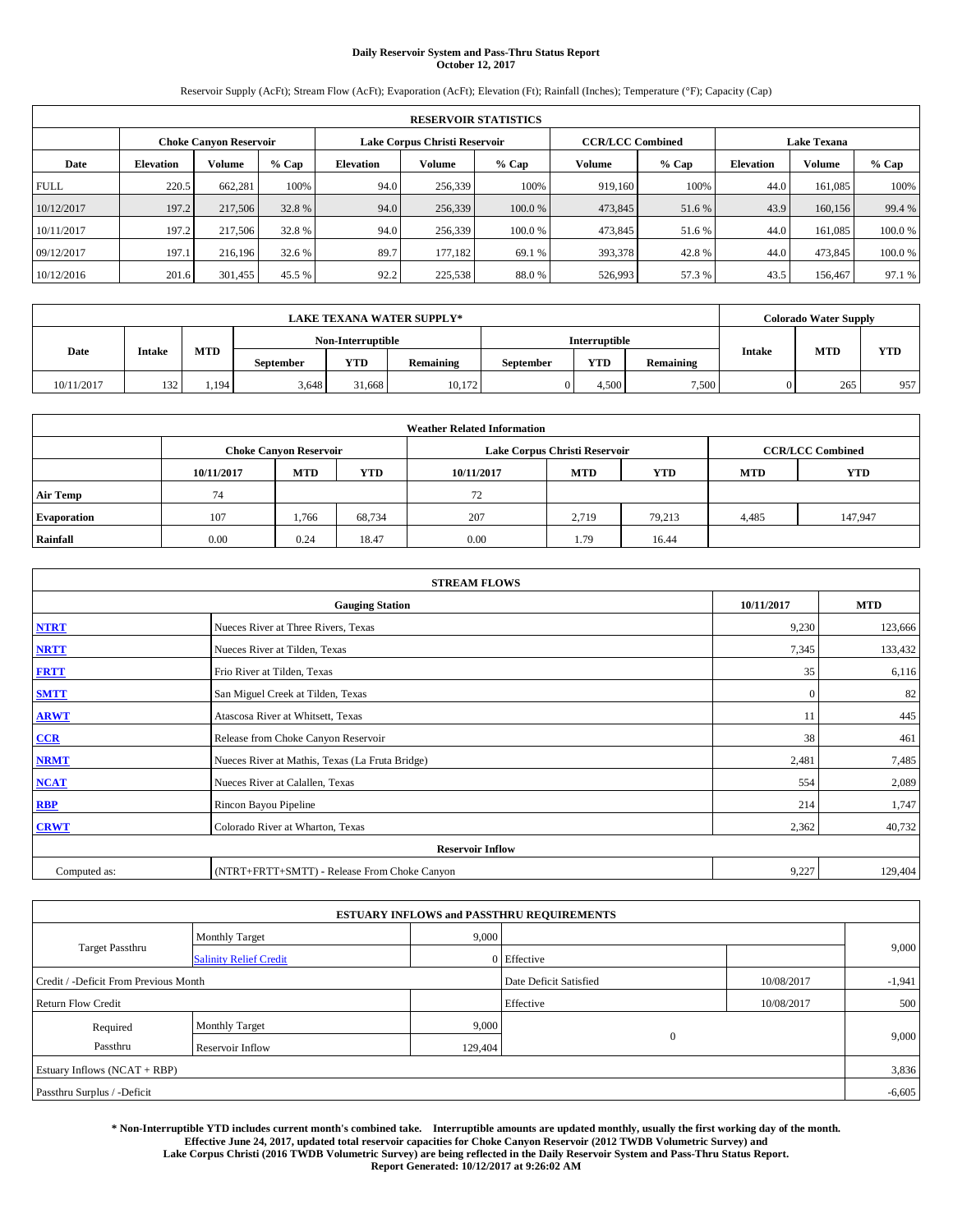## **Daily Reservoir System and Pass-Thru Status Report October 13, 2017**

Reservoir Supply (AcFt); Stream Flow (AcFt); Evaporation (AcFt); Elevation (Ft); Rainfall (Inches); Temperature (°F); Capacity (Cap)

|             | <b>RESERVOIR STATISTICS</b>   |         |         |                               |         |         |                         |         |                    |               |        |
|-------------|-------------------------------|---------|---------|-------------------------------|---------|---------|-------------------------|---------|--------------------|---------------|--------|
|             | <b>Choke Canyon Reservoir</b> |         |         | Lake Corpus Christi Reservoir |         |         | <b>CCR/LCC Combined</b> |         | <b>Lake Texana</b> |               |        |
| Date        | <b>Elevation</b>              | Volume  | $%$ Cap | <b>Elevation</b>              | Volume  | % Cap   | Volume                  | $%$ Cap | <b>Elevation</b>   | <b>Volume</b> | % Cap  |
| <b>FULL</b> | 220.5                         | 662.281 | 100%    | 94.0                          | 256,339 | 100%    | 919.160                 | 100%    | 44.0               | 161.085       | 100%   |
| 10/13/2017  | 197.2                         | 217,506 | 32.8%   | 94.0                          | 256,339 | 100.0%  | 473,845                 | 51.6 %  | 43.8               | 160,156       | 99.4 % |
| 10/12/2017  | 197.2                         | 217,506 | 32.8 %  | 94.0                          | 256,339 | 100.0 % | 473,845                 | 51.6%   | 43.9               | 160.156       | 99.4 % |
| 09/13/2017  | 197.1                         | 216,196 | 32.6 %  | 89.6                          | 175,504 | 68.5 %  | 391,700                 | 42.6%   | 44.0               | 473,845       | 100.0% |
| 10/13/2016  | 201.7                         | 301,944 | 45.6 %  | 92.3                          | 226,946 | 88.5%   | 528,890                 | 57.5 %  | 43.3               | 154,639       | 96.0%  |

|            | <b>LAKE TEXANA WATER SUPPLY*</b> |            |                   |            |           |                  |               |                  |               | <b>Colorado Water Supply</b> |            |  |
|------------|----------------------------------|------------|-------------------|------------|-----------|------------------|---------------|------------------|---------------|------------------------------|------------|--|
|            |                                  |            | Non-Interruptible |            |           |                  | Interruptible |                  |               |                              |            |  |
| Date       | <b>Intake</b>                    | <b>MTD</b> | <b>September</b>  | <b>YTD</b> | Remaining | <b>September</b> | <b>YTD</b>    | <b>Remaining</b> | <b>Intake</b> | <b>MTD</b>                   | <b>YTD</b> |  |
| 10/12/2017 | 132                              | 1.326      | 3.648             | 31,800     | 10.040    |                  | 4,500         | 7,500            |               | 265                          | 957        |  |

| <b>Weather Related Information</b> |            |                                                      |        |            |                               |                         |       |         |  |  |
|------------------------------------|------------|------------------------------------------------------|--------|------------|-------------------------------|-------------------------|-------|---------|--|--|
|                                    |            | <b>Choke Canyon Reservoir</b>                        |        |            | Lake Corpus Christi Reservoir | <b>CCR/LCC Combined</b> |       |         |  |  |
|                                    | 10/12/2017 | <b>YTD</b><br><b>MTD</b><br><b>MTD</b><br>10/12/2017 |        | <b>YTD</b> | <b>MTD</b>                    | <b>YTD</b>              |       |         |  |  |
| <b>Air Temp</b>                    | 87         |                                                      |        | -89        |                               |                         |       |         |  |  |
| <b>Evaporation</b>                 | 115        | 1,881                                                | 68,849 | 345        | 3,064                         | 79,558                  | 4,945 | 148,407 |  |  |
| Rainfall                           | 0.00       | 0.24                                                 | 18.47  | 0.00       | 1.79                          | 16.44                   |       |         |  |  |

| <b>STREAM FLOWS</b> |                                                 |              |            |  |  |  |  |  |  |
|---------------------|-------------------------------------------------|--------------|------------|--|--|--|--|--|--|
|                     | <b>Gauging Station</b>                          | 10/12/2017   | <b>MTD</b> |  |  |  |  |  |  |
| <b>NTRT</b>         | Nueces River at Three Rivers, Texas             | 6,908        | 130,573    |  |  |  |  |  |  |
| <b>NRTT</b>         | Nueces River at Tilden, Texas                   | 6,610        | 140,042    |  |  |  |  |  |  |
| <b>FRTT</b>         | Frio River at Tilden, Texas                     | 23           | 6,139      |  |  |  |  |  |  |
| <b>SMTT</b>         | San Miguel Creek at Tilden, Texas               | $\mathbf{0}$ | 82         |  |  |  |  |  |  |
| <b>ARWT</b>         | Atascosa River at Whitsett, Texas               | 9            | 454        |  |  |  |  |  |  |
| $CCR$               | Release from Choke Canyon Reservoir             | 58           | 518        |  |  |  |  |  |  |
| <b>NRMT</b>         | Nueces River at Mathis, Texas (La Fruta Bridge) | 6,372        | 13,857     |  |  |  |  |  |  |
| <b>NCAT</b>         | Nueces River at Calallen, Texas                 | 1,769        | 3,858      |  |  |  |  |  |  |
| RBP                 | Rincon Bayou Pipeline                           | 86           | 1,833      |  |  |  |  |  |  |
| <b>CRWT</b>         | Colorado River at Wharton, Texas                | 2,104        | 42,836     |  |  |  |  |  |  |
|                     | <b>Reservoir Inflow</b>                         |              |            |  |  |  |  |  |  |
| Computed as:        | (NTRT+FRTT+SMTT) - Release From Choke Canyon    | 6,873        | 136,277    |  |  |  |  |  |  |

|                                       |                               | <b>ESTUARY INFLOWS and PASSTHRU REQUIREMENTS</b> |                        |            |          |  |  |  |
|---------------------------------------|-------------------------------|--------------------------------------------------|------------------------|------------|----------|--|--|--|
|                                       | <b>Monthly Target</b>         | 9,000                                            |                        |            |          |  |  |  |
| <b>Target Passthru</b>                | <b>Salinity Relief Credit</b> |                                                  | 0 Effective            |            | 9,000    |  |  |  |
| Credit / -Deficit From Previous Month |                               |                                                  | Date Deficit Satisfied | 10/08/2017 | $-1,941$ |  |  |  |
| <b>Return Flow Credit</b>             |                               |                                                  | Effective              | 10/08/2017 | 500      |  |  |  |
| Required                              | <b>Monthly Target</b>         | 9,000                                            |                        |            |          |  |  |  |
| Passthru                              | Reservoir Inflow              | 136,277                                          | $\mathbf{0}$           |            | 9,000    |  |  |  |
|                                       | Estuary Inflows (NCAT + RBP)  |                                                  |                        |            |          |  |  |  |
| Passthru Surplus / -Deficit           |                               |                                                  |                        |            |          |  |  |  |

**\* Non-Interruptible YTD includes current month's combined take. Interruptible amounts are updated monthly, usually the first working day of the month. Effective June 24, 2017, updated total reservoir capacities for Choke Canyon Reservoir (2012 TWDB Volumetric Survey) and Lake Corpus Christi (2016 TWDB Volumetric Survey) are being reflected in the Daily Reservoir System and Pass-Thru Status Report. Report Generated: 10/13/2017 at 8:09:33 AM**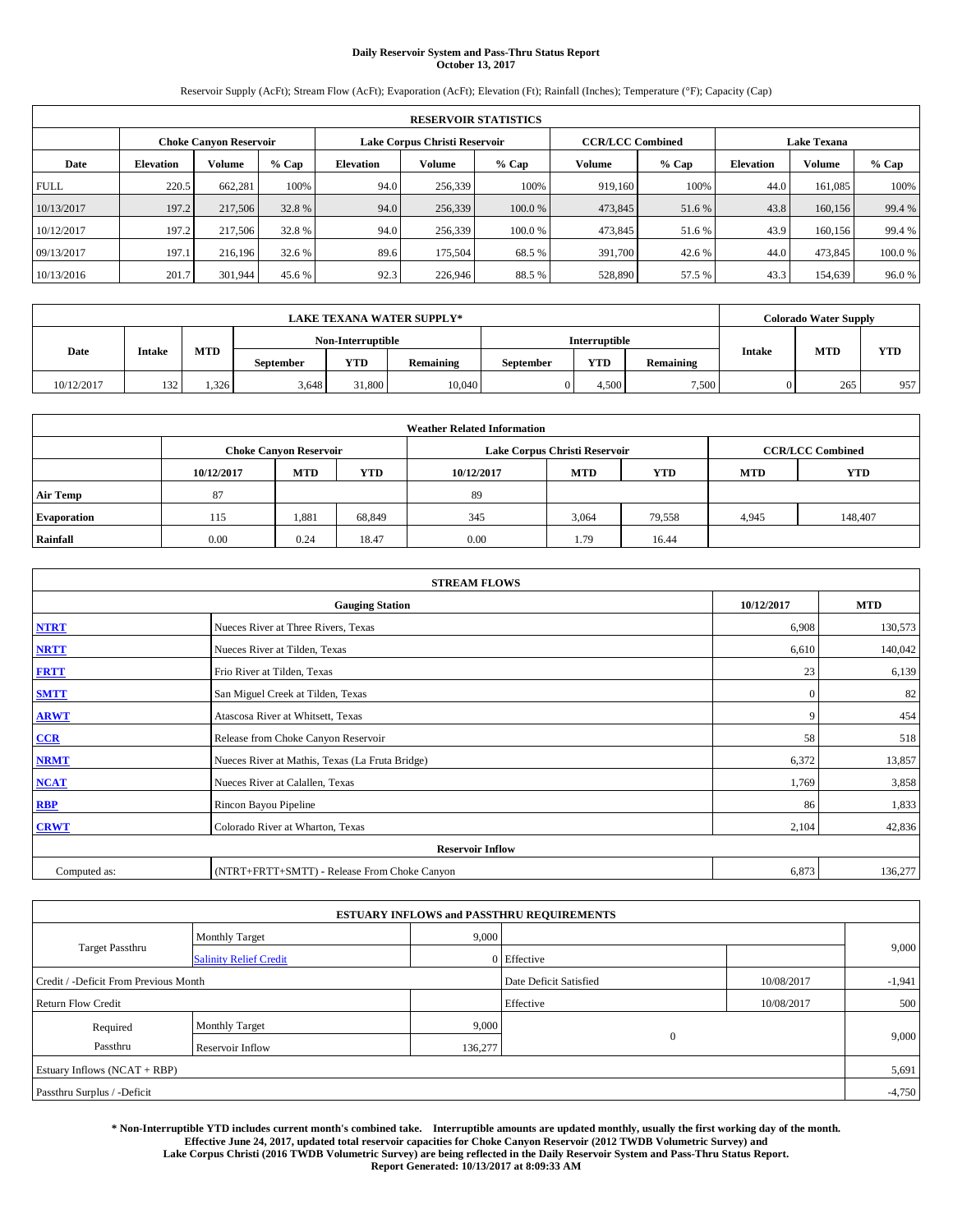# **Daily Reservoir System and Pass-Thru Status Report October 14, 2017**

Reservoir Supply (AcFt); Stream Flow (AcFt); Evaporation (AcFt); Elevation (Ft); Rainfall (Inches); Temperature (°F); Capacity (Cap)

|             | <b>RESERVOIR STATISTICS</b>   |         |        |                               |         |         |                         |         |                    |         |         |
|-------------|-------------------------------|---------|--------|-------------------------------|---------|---------|-------------------------|---------|--------------------|---------|---------|
|             | <b>Choke Canvon Reservoir</b> |         |        | Lake Corpus Christi Reservoir |         |         | <b>CCR/LCC Combined</b> |         | <b>Lake Texana</b> |         |         |
| Date        | <b>Elevation</b>              | Volume  | % Cap  | <b>Elevation</b>              | Volume  | $%$ Cap | Volume                  | $%$ Cap | <b>Elevation</b>   | Volume  | $%$ Cap |
| <b>FULL</b> | 220.5                         | 662,281 | 100%   | 94.0                          | 256,339 | 100%    | 919.160                 | 100%    | 44.0               | 161.085 | 100%    |
| 10/14/2017  | 197.2                         | 217,506 | 32.8%  | 94.0                          | 256,339 | 100.0 % | 473,845                 | 51.6 %  | 43.8               | 159,229 | 98.8%   |
| 10/13/2017  | 197.2                         | 217,506 | 32.8%  | 94.0                          | 256,339 | 100.0%  | 473,845                 | 51.6 %  | 43.8               | 160,156 | 99.4 %  |
| 09/14/2017  | 197.0                         | 214,890 | 32.4 % | 89.6                          | 175.504 | 68.5 %  | 390,394                 | 42.5 %  | 43.9               | 473,845 | 99.4 %  |
| 10/14/2016  | 201.7                         | 301,781 | 45.5 % | 92.4                          | 228,710 | 89.2 %  | 530,491                 | 57.7 %  | 43.3               | 154,639 | 96.0%   |

|            | <b>LAKE TEXANA WATER SUPPLY*</b>                                            |       |                   |        |       |           |                      |                  |               |            | <b>Colorado Water Supply</b> |
|------------|-----------------------------------------------------------------------------|-------|-------------------|--------|-------|-----------|----------------------|------------------|---------------|------------|------------------------------|
|            |                                                                             |       | Non-Interruptible |        |       |           | <b>Interruptible</b> |                  |               |            |                              |
|            | <b>MTD</b><br>Date<br>Intake<br><b>YTD</b><br><b>Remaining</b><br>September |       |                   |        |       | September | <b>YTD</b>           | <b>Remaining</b> | <b>Intake</b> | <b>MTD</b> | <b>YTD</b>                   |
| 10/13/2017 | 131                                                                         | 1.457 | 3.648             | 31,930 | 9,910 |           | 4.500                | 7,500            |               | 265        | 957                          |

| <b>Weather Related Information</b> |            |                                                                    |        |      |                               |                         |       |         |  |  |
|------------------------------------|------------|--------------------------------------------------------------------|--------|------|-------------------------------|-------------------------|-------|---------|--|--|
|                                    |            | <b>Choke Canyon Reservoir</b>                                      |        |      | Lake Corpus Christi Reservoir | <b>CCR/LCC Combined</b> |       |         |  |  |
|                                    | 10/13/2017 | <b>YTD</b><br><b>MTD</b><br><b>MTD</b><br><b>YTD</b><br>10/13/2017 |        |      | <b>MTD</b>                    | <b>YTD</b>              |       |         |  |  |
| <b>Air Temp</b>                    | 90         |                                                                    |        | 90   |                               |                         |       |         |  |  |
| <b>Evaporation</b>                 | 168        | 2,049                                                              | 69,017 | 242  | 3,306                         | 79,800                  | 5,355 | 148,817 |  |  |
| Rainfall                           | 0.00       | 0.24                                                               | 18.47  | 0.00 | 1.79                          | 16.44                   |       |         |  |  |

| <b>STREAM FLOWS</b> |                                                 |              |            |  |  |  |  |  |  |
|---------------------|-------------------------------------------------|--------------|------------|--|--|--|--|--|--|
|                     | <b>Gauging Station</b>                          | 10/13/2017   | <b>MTD</b> |  |  |  |  |  |  |
| <b>NTRT</b>         | Nueces River at Three Rivers, Texas             | 5,637        | 136,211    |  |  |  |  |  |  |
| <b>NRTT</b>         | Nueces River at Tilden, Texas                   | 5,598        | 145,639    |  |  |  |  |  |  |
| <b>FRTT</b>         | Frio River at Tilden, Texas                     | 16           | 6,155      |  |  |  |  |  |  |
| <b>SMTT</b>         | San Miguel Creek at Tilden, Texas               | $\mathbf{0}$ | 82         |  |  |  |  |  |  |
| <b>ARWT</b>         | Atascosa River at Whitsett, Texas               | $\tau$       | 461        |  |  |  |  |  |  |
| $CCR$               | Release from Choke Canyon Reservoir             | 58           | 576        |  |  |  |  |  |  |
| <b>NRMT</b>         | Nueces River at Mathis, Texas (La Fruta Bridge) | 7,206        | 21,063     |  |  |  |  |  |  |
| <b>NCAT</b>         | Nueces River at Calallen, Texas                 | 3,275        | 7,133      |  |  |  |  |  |  |
| RBP                 | Rincon Bayou Pipeline                           | $\Omega$     | 1,833      |  |  |  |  |  |  |
| <b>CRWT</b>         | Colorado River at Wharton, Texas                | 1,985        | 44,821     |  |  |  |  |  |  |
|                     | <b>Reservoir Inflow</b>                         |              |            |  |  |  |  |  |  |
| Computed as:        | (NTRT+FRTT+SMTT) - Release From Choke Canyon    | 5,596        | 141,872    |  |  |  |  |  |  |

|                                       |                               | <b>ESTUARY INFLOWS and PASSTHRU REQUIREMENTS</b> |                        |            |          |  |  |  |
|---------------------------------------|-------------------------------|--------------------------------------------------|------------------------|------------|----------|--|--|--|
|                                       | <b>Monthly Target</b>         | 9,000                                            |                        |            |          |  |  |  |
| <b>Target Passthru</b>                | <b>Salinity Relief Credit</b> |                                                  | 0 Effective            |            | 9,000    |  |  |  |
| Credit / -Deficit From Previous Month |                               |                                                  | Date Deficit Satisfied | 10/08/2017 | $-1,941$ |  |  |  |
| <b>Return Flow Credit</b>             |                               |                                                  | Effective              | 10/08/2017 | 500      |  |  |  |
| Required                              | <b>Monthly Target</b>         | 9,000                                            |                        |            |          |  |  |  |
| Passthru                              | Reservoir Inflow              | 141,872                                          | $\mathbf{0}$           |            | 9,000    |  |  |  |
| Estuary Inflows (NCAT + RBP)          |                               |                                                  |                        |            |          |  |  |  |
| Passthru Surplus / -Deficit           |                               |                                                  |                        |            |          |  |  |  |

**\* Non-Interruptible YTD includes current month's combined take. Interruptible amounts are updated monthly, usually the first working day of the month. Effective June 24, 2017, updated total reservoir capacities for Choke Canyon Reservoir (2012 TWDB Volumetric Survey) and Lake Corpus Christi (2016 TWDB Volumetric Survey) are being reflected in the Daily Reservoir System and Pass-Thru Status Report. Report Generated: 10/14/2017 at 8:05:32 AM**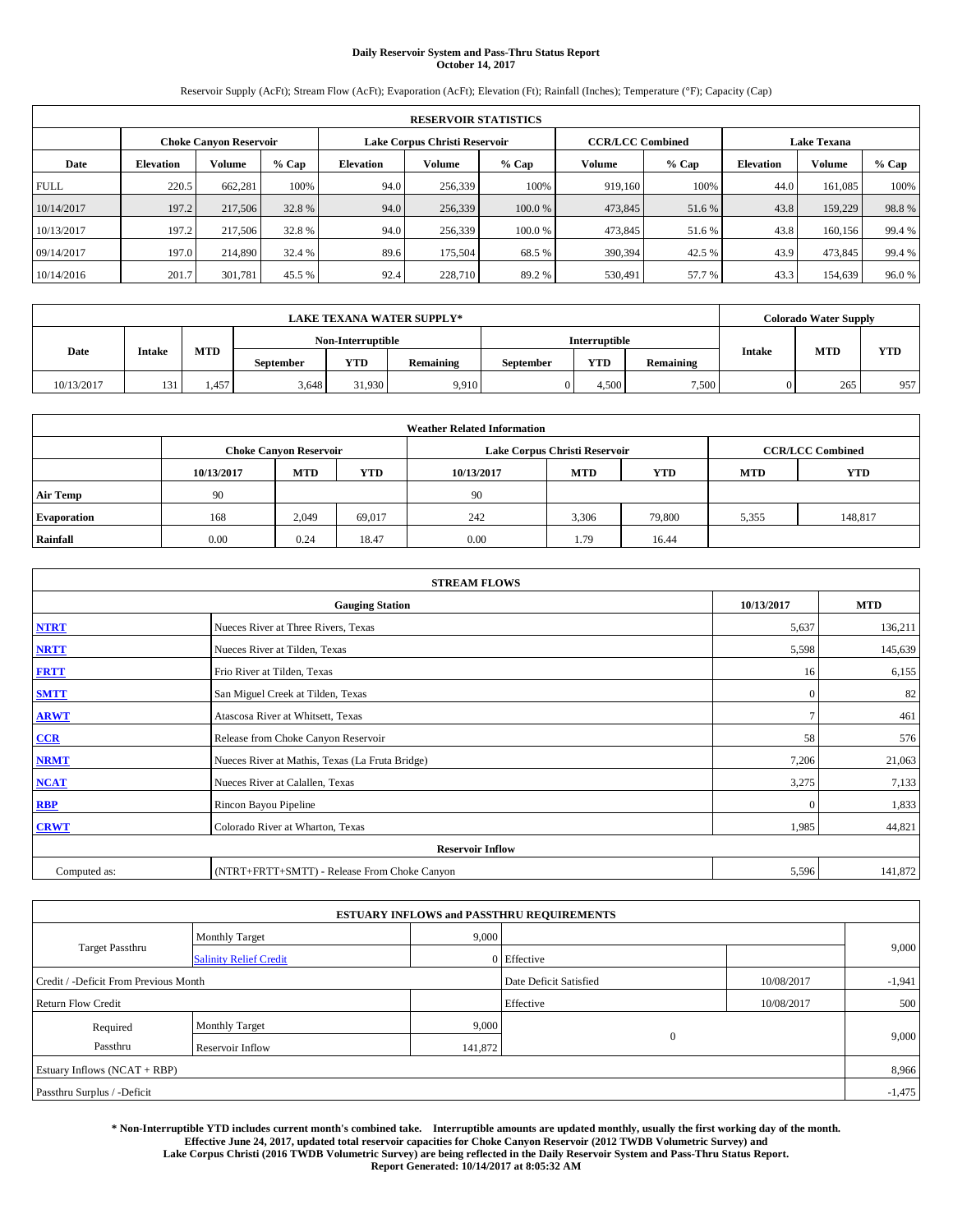# **Daily Reservoir System and Pass-Thru Status Report October 15, 2017**

Reservoir Supply (AcFt); Stream Flow (AcFt); Evaporation (AcFt); Elevation (Ft); Rainfall (Inches); Temperature (°F); Capacity (Cap)

|             | <b>RESERVOIR STATISTICS</b>   |               |        |                               |               |         |                         |         |                  |                    |        |
|-------------|-------------------------------|---------------|--------|-------------------------------|---------------|---------|-------------------------|---------|------------------|--------------------|--------|
|             | <b>Choke Canvon Reservoir</b> |               |        | Lake Corpus Christi Reservoir |               |         | <b>CCR/LCC Combined</b> |         |                  | <b>Lake Texana</b> |        |
| Date        | <b>Elevation</b>              | <b>Volume</b> | % Cap  | <b>Elevation</b>              | <b>Volume</b> | $%$ Cap | Volume                  | $%$ Cap | <b>Elevation</b> | Volume             | % Cap  |
| <b>FULL</b> | 220.5                         | 662.281       | 100%   | 94.0                          | 256,339       | 100%    | 919,160                 | 100%    | 44.0             | 161.085            | 100%   |
| 10/15/2017  | 197.2                         | 217,506       | 32.8%  | 94.0                          | 256,339       | 100.0 % | 473,845                 | 51.6 %  | 43.8             | 159,229            | 98.8%  |
| 10/14/2017  | 197.2                         | 217,506       | 32.8%  | 94.0                          | 256,339       | 100.0 % | 473,845                 | 51.6 %  | 43.8             | 159,229            | 98.8%  |
| 09/15/2017  | 197.1                         | 216.196       | 32.6 % | 89.6                          | 175.504       | 68.5%   | 391,700                 | 42.6 %  | 43.9             | 473,845            | 99.4%  |
| 10/15/2016  | 201.6                         | 301,455       | 45.5 % | 92.5                          | 230,301       | 89.8%   | 531,756                 | 57.9 %  | 43.2             | 153,730            | 95.4 % |

|                                                                             | <b>LAKE TEXANA WATER SUPPLY*</b> |       |       |                   |       |           |               |                  |               |            | <b>Colorado Water Supply</b> |
|-----------------------------------------------------------------------------|----------------------------------|-------|-------|-------------------|-------|-----------|---------------|------------------|---------------|------------|------------------------------|
|                                                                             |                                  |       |       | Non-Interruptible |       |           | Interruptible |                  |               |            |                              |
| <b>MTD</b><br>Date<br>Intake<br><b>YTD</b><br><b>Remaining</b><br>September |                                  |       |       |                   |       | September | <b>YTD</b>    | <b>Remaining</b> | <b>Intake</b> | <b>MTD</b> | <b>YTD</b>                   |
| 10/14/2017                                                                  | 132                              | 1.589 | 3.648 | 32,063            | 9.777 |           | 4.500         | 7,500            |               | 265        | 957                          |

| <b>Weather Related Information</b> |            |                               |            |            |                                                      |                         |       |         |  |  |
|------------------------------------|------------|-------------------------------|------------|------------|------------------------------------------------------|-------------------------|-------|---------|--|--|
|                                    |            | <b>Choke Canyon Reservoir</b> |            |            | Lake Corpus Christi Reservoir                        | <b>CCR/LCC Combined</b> |       |         |  |  |
|                                    | 10/14/2017 | <b>MTD</b>                    | <b>YTD</b> | 10/14/2017 | <b>YTD</b><br><b>MTD</b><br><b>YTD</b><br><b>MTD</b> |                         |       |         |  |  |
| <b>Air Temp</b>                    | 90         |                               |            | 90         |                                                      |                         |       |         |  |  |
| <b>Evaporation</b>                 | 176        | 2.225                         | 69,193     | 276        | 3,582                                                | 80,076                  | 5,807 | 149,269 |  |  |
| Rainfall                           | 0.00       | 0.24                          | 18.47      | 0.00       | 1.79                                                 | 16.44                   |       |         |  |  |

| <b>STREAM FLOWS</b> |                                                 |                |         |  |  |  |  |  |  |
|---------------------|-------------------------------------------------|----------------|---------|--|--|--|--|--|--|
|                     | 10/14/2017                                      | <b>MTD</b>     |         |  |  |  |  |  |  |
| <b>NTRT</b>         | Nueces River at Three Rivers, Texas             | 4,724          | 140,935 |  |  |  |  |  |  |
| <b>NRTT</b>         | Nueces River at Tilden, Texas                   | 4,030          | 149,669 |  |  |  |  |  |  |
| <b>FRTT</b>         | Frio River at Tilden, Texas                     | 10             | 6,165   |  |  |  |  |  |  |
| <b>SMTT</b>         | San Miguel Creek at Tilden, Texas               | $\mathbf{0}$   | 82      |  |  |  |  |  |  |
| <b>ARWT</b>         | Atascosa River at Whitsett, Texas               | 6              | 467     |  |  |  |  |  |  |
| $CCR$               | Release from Choke Canyon Reservoir             | 58             | 633     |  |  |  |  |  |  |
| <b>NRMT</b>         | Nueces River at Mathis, Texas (La Fruta Bridge) | 6,967          | 28,030  |  |  |  |  |  |  |
| <b>NCAT</b>         | Nueces River at Calallen, Texas                 | 3,871          | 11,004  |  |  |  |  |  |  |
| RBP                 | Rincon Bayou Pipeline                           | $\overline{0}$ | 1,833   |  |  |  |  |  |  |
| <b>CRWT</b>         | Colorado River at Wharton, Texas                | 2,025          | 46,846  |  |  |  |  |  |  |
|                     | <b>Reservoir Inflow</b>                         |                |         |  |  |  |  |  |  |
| Computed as:        | (NTRT+FRTT+SMTT) - Release From Choke Canyon    | 4,677          | 146,549 |  |  |  |  |  |  |

|                                       |                               |         | <b>ESTUARY INFLOWS and PASSTHRU REQUIREMENTS</b> |            |          |
|---------------------------------------|-------------------------------|---------|--------------------------------------------------|------------|----------|
|                                       | <b>Monthly Target</b>         | 9,000   |                                                  |            |          |
| <b>Target Passthru</b>                | <b>Salinity Relief Credit</b> |         | 0 Effective                                      |            | 9,000    |
| Credit / -Deficit From Previous Month |                               |         | Date Deficit Satisfied                           | 10/08/2017 | $-1,941$ |
| <b>Return Flow Credit</b>             |                               |         | Effective                                        | 10/08/2017 | 500      |
| Required                              | <b>Monthly Target</b>         | 9,000   |                                                  |            |          |
| Passthru                              | Reservoir Inflow              | 146,549 | $\overline{0}$                                   |            | 9,000    |
| Estuary Inflows (NCAT + RBP)          |                               |         |                                                  |            | 12,837   |
| Passthru Surplus / -Deficit           |                               |         |                                                  |            | 2,396    |

**\* Non-Interruptible YTD includes current month's combined take. Interruptible amounts are updated monthly, usually the first working day of the month. Effective June 24, 2017, updated total reservoir capacities for Choke Canyon Reservoir (2012 TWDB Volumetric Survey) and Lake Corpus Christi (2016 TWDB Volumetric Survey) are being reflected in the Daily Reservoir System and Pass-Thru Status Report. Report Generated: 10/15/2017 at 8:13:26 AM**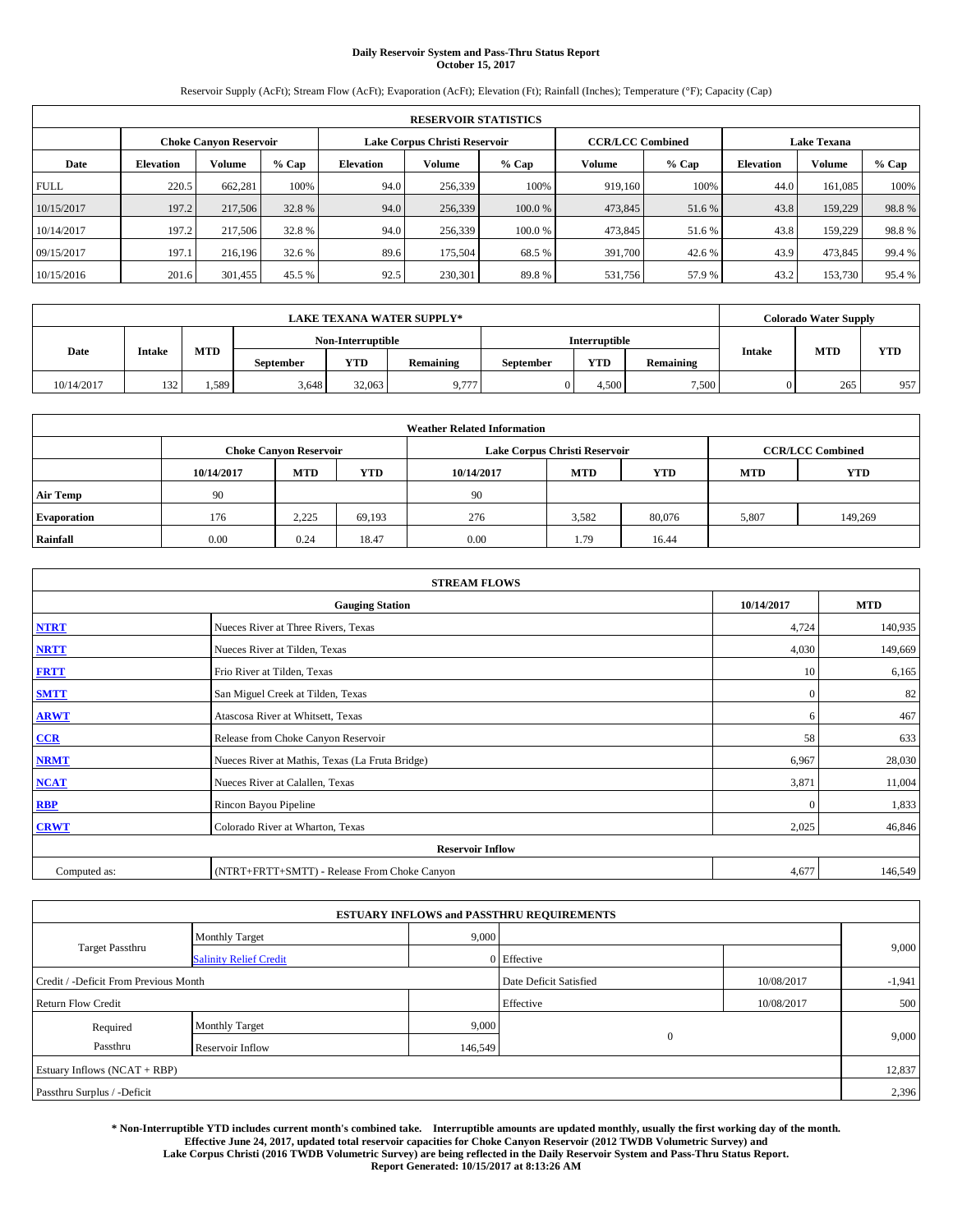# **Daily Reservoir System and Pass-Thru Status Report October 16, 2017**

Reservoir Supply (AcFt); Stream Flow (AcFt); Evaporation (AcFt); Elevation (Ft); Rainfall (Inches); Temperature (°F); Capacity (Cap)

| <b>RESERVOIR STATISTICS</b> |                  |                               |        |                               |               |         |                         |         |                    |         |        |
|-----------------------------|------------------|-------------------------------|--------|-------------------------------|---------------|---------|-------------------------|---------|--------------------|---------|--------|
|                             |                  | <b>Choke Canvon Reservoir</b> |        | Lake Corpus Christi Reservoir |               |         | <b>CCR/LCC Combined</b> |         | <b>Lake Texana</b> |         |        |
| Date                        | <b>Elevation</b> | <b>Volume</b>                 | % Cap  | <b>Elevation</b>              | <b>Volume</b> | $%$ Cap | Volume                  | $%$ Cap | <b>Elevation</b>   | Volume  | % Cap  |
| <b>FULL</b>                 | 220.5            | 662.281                       | 100%   | 94.0                          | 256,339       | 100%    | 919,160                 | 100%    | 44.0               | 161.085 | 100%   |
| 10/16/2017                  | 197.1            | 216,196                       | 32.6 % | 94.0                          | 256,339       | 100.0 % | 472,535                 | 51.4 %  | 43.6               | 157,385 | 97.7 % |
| 10/15/2017                  | 197.2            | 217,506                       | 32.8%  | 94.0                          | 256,339       | 100.0 % | 473,845                 | 51.6 %  | 43.8               | 159,229 | 98.8%  |
| 09/16/2017                  | 197.0            | 214,890                       | 32.4 % | 89.6                          | 175.504       | 68.5%   | 390,394                 | 42.5 %  | 43.9               | 472,535 | 99.4%  |
| 10/16/2016                  | 201.6            | 300,803                       | 45.4 % | 92.6                          | 231,894       | 90.5 %  | 532,697                 | 58.0%   | 43.2               | 153,730 | 95.4 % |

| <b>LAKE TEXANA WATER SUPPLY*</b> |               |               |                  |                   |           |                  |               |                  | <b>Colorado Water Supply</b> |            |            |
|----------------------------------|---------------|---------------|------------------|-------------------|-----------|------------------|---------------|------------------|------------------------------|------------|------------|
|                                  |               |               |                  | Non-Interruptible |           |                  | Interruptible |                  |                              |            |            |
| Date                             | <b>Intake</b> | MTD           | <b>September</b> | YTD               | Remaining | <b>September</b> | <b>YTD</b>    | <b>Remaining</b> | <b>Intake</b>                | <b>MTD</b> | <b>YTD</b> |
| 10/15/2017                       | 132           | 722<br>1, 122 | 3.648            | 32.195            | 9,645     |                  | 4.500         | 7,500            |                              | 265        | 957        |

| <b>Weather Related Information</b> |            |                               |            |            |                                                      |                         |       |         |  |  |
|------------------------------------|------------|-------------------------------|------------|------------|------------------------------------------------------|-------------------------|-------|---------|--|--|
|                                    |            | <b>Choke Canyon Reservoir</b> |            |            | Lake Corpus Christi Reservoir                        | <b>CCR/LCC Combined</b> |       |         |  |  |
|                                    | 10/15/2017 | <b>MTD</b>                    | <b>YTD</b> | 10/15/2017 | <b>YTD</b><br><b>MTD</b><br><b>YTD</b><br><b>MTD</b> |                         |       |         |  |  |
| <b>Air Temp</b>                    | 84         |                               |            | 85         |                                                      |                         |       |         |  |  |
| <b>Evaporation</b>                 | 221        | 2.446                         | 69.414     | 322        | 3,904                                                | 80,398                  | 6,350 | 149,812 |  |  |
| Rainfall                           | 0.00       | 0.24                          | 18.47      | 0.00       | 1.79                                                 | 16.44                   |       |         |  |  |

| <b>STREAM FLOWS</b> |                                                 |              |         |  |  |  |  |  |
|---------------------|-------------------------------------------------|--------------|---------|--|--|--|--|--|
|                     | 10/15/2017                                      | <b>MTD</b>   |         |  |  |  |  |  |
| <b>NTRT</b>         | Nueces River at Three Rivers, Texas             | 3,990        | 144,925 |  |  |  |  |  |
| <b>NRTT</b>         | Nueces River at Tilden, Texas                   | 1,066        | 150,735 |  |  |  |  |  |
| <b>FRTT</b>         | Frio River at Tilden, Texas                     | 6            | 6,172   |  |  |  |  |  |
| <b>SMTT</b>         | San Miguel Creek at Tilden, Texas               | $\mathbf{0}$ | 82      |  |  |  |  |  |
| <b>ARWT</b>         | Atascosa River at Whitsett, Texas               | 5            | 472     |  |  |  |  |  |
| $CCR$               | Release from Choke Canyon Reservoir             | 58           | 691     |  |  |  |  |  |
| <b>NRMT</b>         | Nueces River at Mathis, Texas (La Fruta Bridge) | 6,967        | 34,998  |  |  |  |  |  |
| <b>NCAT</b>         | Nueces River at Calallen, Texas                 | 4,427        | 15,430  |  |  |  |  |  |
| RBP                 | Rincon Bayou Pipeline                           | $\Omega$     | 1,833   |  |  |  |  |  |
| <b>CRWT</b>         | Colorado River at Wharton, Texas                | 2,005        | 48,851  |  |  |  |  |  |
|                     | <b>Reservoir Inflow</b>                         |              |         |  |  |  |  |  |
| Computed as:        | (NTRT+FRTT+SMTT) - Release From Choke Canyon    | 3,939        | 150,488 |  |  |  |  |  |

|                                       |                               |         | <b>ESTUARY INFLOWS and PASSTHRU REQUIREMENTS</b> |            |          |
|---------------------------------------|-------------------------------|---------|--------------------------------------------------|------------|----------|
|                                       | <b>Monthly Target</b>         | 9,000   |                                                  |            |          |
| <b>Target Passthru</b>                | <b>Salinity Relief Credit</b> |         | 0 Effective                                      |            | 9,000    |
| Credit / -Deficit From Previous Month |                               |         | Date Deficit Satisfied                           | 10/08/2017 | $-1,941$ |
| <b>Return Flow Credit</b>             |                               |         | Effective                                        | 10/08/2017 | 500      |
| Required                              | <b>Monthly Target</b>         | 9,000   |                                                  |            |          |
| Passthru                              | Reservoir Inflow              | 150,488 | $\mathbf{0}$                                     |            | 9,000    |
| Estuary Inflows (NCAT + RBP)          |                               |         |                                                  |            | 17,263   |
| Passthru Surplus / -Deficit           |                               |         |                                                  |            | 6,822    |

**\* Non-Interruptible YTD includes current month's combined take. Interruptible amounts are updated monthly, usually the first working day of the month. Effective June 24, 2017, updated total reservoir capacities for Choke Canyon Reservoir (2012 TWDB Volumetric Survey) and Lake Corpus Christi (2016 TWDB Volumetric Survey) are being reflected in the Daily Reservoir System and Pass-Thru Status Report. Report Generated: 10/16/2017 at 8:42:03 AM**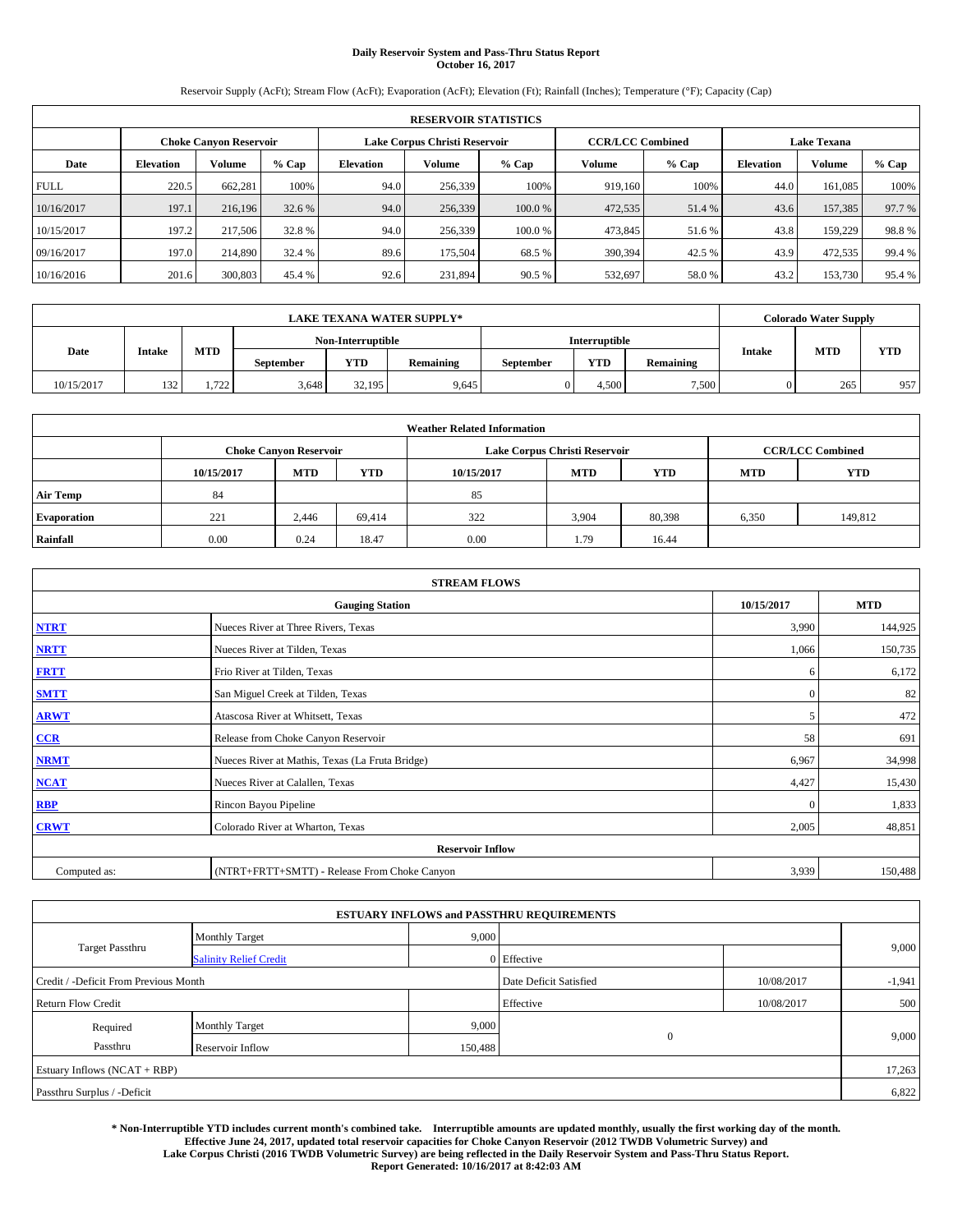# **Daily Reservoir System and Pass-Thru Status Report October 17, 2017**

Reservoir Supply (AcFt); Stream Flow (AcFt); Evaporation (AcFt); Elevation (Ft); Rainfall (Inches); Temperature (°F); Capacity (Cap)

| <b>RESERVOIR STATISTICS</b> |                  |                               |        |                               |         |         |                         |         |                    |         |        |
|-----------------------------|------------------|-------------------------------|--------|-------------------------------|---------|---------|-------------------------|---------|--------------------|---------|--------|
|                             |                  | <b>Choke Canyon Reservoir</b> |        | Lake Corpus Christi Reservoir |         |         | <b>CCR/LCC Combined</b> |         | <b>Lake Texana</b> |         |        |
| Date                        | <b>Elevation</b> | Volume                        | % Cap  | <b>Elevation</b>              | Volume  | $%$ Cap | Volume                  | $%$ Cap | <b>Elevation</b>   | Volume  | % Cap  |
| <b>FULL</b>                 | 220.5            | 662,281                       | 100%   | 94.0                          | 256,339 | 100%    | 919.160                 | 100%    | 44.0               | 161.085 | 100%   |
| 10/17/2017                  | 197.1            | 216,196                       | 32.6 % | 94.0                          | 256,339 | 100.0 % | 472,535                 | 51.4 %  | 43.8               | 159,229 | 98.8%  |
| 10/16/2017                  | 197.1            | 216.196                       | 32.6 % | 94.0                          | 256,339 | 100.0%  | 472,535                 | 51.4 %  | 43.6               | 157,385 | 97.7 % |
| 09/17/2017                  | 197.1            | 216.196                       | 32.6 % | 89.5                          | 173.834 | 67.8%   | 390,030                 | 42.4 %  | 43.9               | 472,535 | 99.4 % |
| 10/17/2016                  | 201.6            | 300,321                       | 45.3%  | 92.7                          | 233,669 | 91.2 %  | 533,990                 | 58.1 %  | 43.2               | 153,730 | 95.4 % |

| <b>LAKE TEXANA WATER SUPPLY*</b> |               |       |                  |                   |           |                  |               |                  | <b>Colorado Water Supply</b> |            |            |
|----------------------------------|---------------|-------|------------------|-------------------|-----------|------------------|---------------|------------------|------------------------------|------------|------------|
|                                  |               |       |                  | Non-Interruptible |           |                  | Interruptible |                  |                              |            |            |
| Date                             | <b>Intake</b> | MTD   | <b>September</b> | YTD               | Remaining | <b>September</b> | <b>YTD</b>    | <b>Remaining</b> | <b>Intake</b>                | <b>MTD</b> | <b>YTD</b> |
| 10/16/2017                       | 132           | 1,854 | 3.648            | 32,327            | 9,513     |                  | 4.500         | 7,500            |                              | 265        | 957        |

| <b>Weather Related Information</b> |            |                               |            |            |                                                      |                         |       |         |  |  |
|------------------------------------|------------|-------------------------------|------------|------------|------------------------------------------------------|-------------------------|-------|---------|--|--|
|                                    |            | <b>Choke Canyon Reservoir</b> |            |            | Lake Corpus Christi Reservoir                        | <b>CCR/LCC Combined</b> |       |         |  |  |
|                                    | 10/16/2017 | <b>MTD</b>                    | <b>YTD</b> | 10/16/2017 | <b>YTD</b><br><b>MTD</b><br><b>YTD</b><br><b>MTD</b> |                         |       |         |  |  |
| <b>Air Temp</b>                    | 84         |                               |            | 86         |                                                      |                         |       |         |  |  |
| <b>Evaporation</b>                 | 221        | 2,667                         | 69,635     | 426        | 4,330                                                | 80,824                  | 6,997 | 150,459 |  |  |
| Rainfall                           | 0.00       | 0.24                          | 18.47      | 0.00       | 1.79                                                 | 16.44                   |       |         |  |  |

| <b>STREAM FLOWS</b> |                                                 |              |         |  |  |  |  |  |
|---------------------|-------------------------------------------------|--------------|---------|--|--|--|--|--|
|                     | 10/16/2017                                      | <b>MTD</b>   |         |  |  |  |  |  |
| <b>NTRT</b>         | Nueces River at Three Rivers, Texas             | 2,263        | 147,188 |  |  |  |  |  |
| <b>NRTT</b>         | Nueces River at Tilden, Texas                   | 439          | 151,174 |  |  |  |  |  |
| <b>FRTT</b>         | Frio River at Tilden, Texas                     |              | 6,176   |  |  |  |  |  |
| <b>SMTT</b>         | San Miguel Creek at Tilden, Texas               | $\mathbf{0}$ | 82      |  |  |  |  |  |
| <b>ARWT</b>         | Atascosa River at Whitsett, Texas               | 5            | 477     |  |  |  |  |  |
| $CCR$               | Release from Choke Canyon Reservoir             | 58           | 748     |  |  |  |  |  |
| <b>NRMT</b>         | Nueces River at Mathis, Texas (La Fruta Bridge) | 5,895        | 40,893  |  |  |  |  |  |
| <b>NCAT</b>         | Nueces River at Calallen, Texas                 | 4,784        | 20,214  |  |  |  |  |  |
| RBP                 | Rincon Bayou Pipeline                           | $\Omega$     | 1,833   |  |  |  |  |  |
| <b>CRWT</b>         | Colorado River at Wharton, Texas                | 2,422        | 51,273  |  |  |  |  |  |
|                     | <b>Reservoir Inflow</b>                         |              |         |  |  |  |  |  |
| Computed as:        | (NTRT+FRTT+SMTT) - Release From Choke Canyon    | 2,209        | 152,698 |  |  |  |  |  |

| <b>ESTUARY INFLOWS and PASSTHRU REQUIREMENTS</b> |                               |         |                        |            |          |  |  |  |  |  |
|--------------------------------------------------|-------------------------------|---------|------------------------|------------|----------|--|--|--|--|--|
|                                                  | <b>Monthly Target</b>         | 9,000   |                        |            |          |  |  |  |  |  |
| <b>Target Passthru</b>                           | <b>Salinity Relief Credit</b> |         | 0 Effective            |            | 9,000    |  |  |  |  |  |
| Credit / -Deficit From Previous Month            |                               |         | Date Deficit Satisfied | 10/08/2017 | $-1,941$ |  |  |  |  |  |
| <b>Return Flow Credit</b>                        |                               |         | Effective              | 10/08/2017 | 500      |  |  |  |  |  |
| Required                                         | <b>Monthly Target</b>         | 9,000   |                        |            |          |  |  |  |  |  |
| Passthru                                         | Reservoir Inflow              | 152,698 | $\mathbf{0}$           |            | 9,000    |  |  |  |  |  |
| Estuary Inflows (NCAT + RBP)                     |                               |         |                        |            |          |  |  |  |  |  |
| Passthru Surplus / -Deficit                      |                               |         |                        |            |          |  |  |  |  |  |

**\* Non-Interruptible YTD includes current month's combined take. Interruptible amounts are updated monthly, usually the first working day of the month. Effective June 24, 2017, updated total reservoir capacities for Choke Canyon Reservoir (2012 TWDB Volumetric Survey) and Lake Corpus Christi (2016 TWDB Volumetric Survey) are being reflected in the Daily Reservoir System and Pass-Thru Status Report. Report Generated: 10/17/2017 at 8:22:48 AM**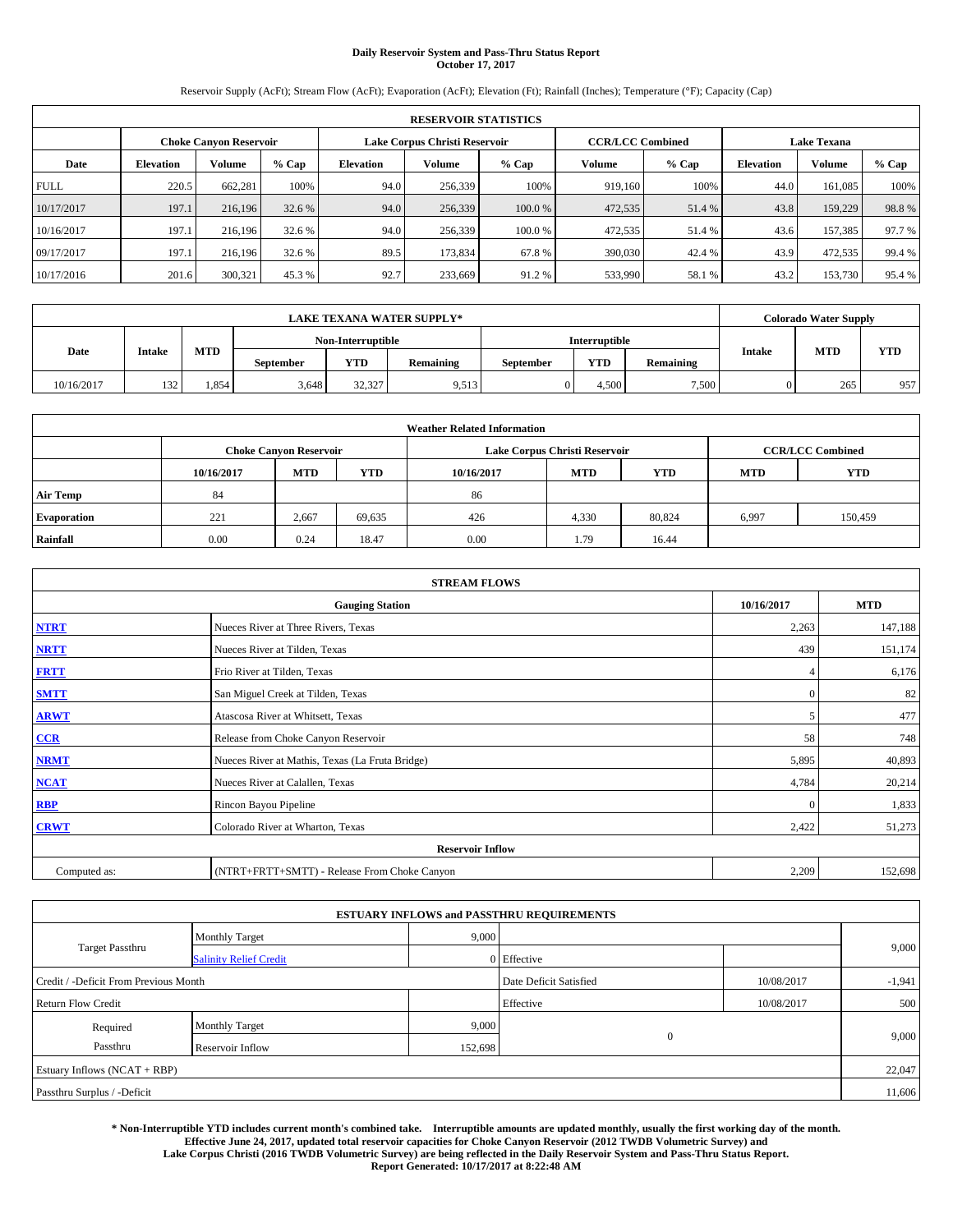# **Daily Reservoir System and Pass-Thru Status Report October 18, 2017**

Reservoir Supply (AcFt); Stream Flow (AcFt); Evaporation (AcFt); Elevation (Ft); Rainfall (Inches); Temperature (°F); Capacity (Cap)

| <b>RESERVOIR STATISTICS</b> |                  |                        |        |                  |                               |         |                                               |         |                  |         |        |
|-----------------------------|------------------|------------------------|--------|------------------|-------------------------------|---------|-----------------------------------------------|---------|------------------|---------|--------|
|                             |                  | Choke Canvon Reservoir |        |                  | Lake Corpus Christi Reservoir |         | <b>Lake Texana</b><br><b>CCR/LCC Combined</b> |         |                  |         |        |
| Date                        | <b>Elevation</b> | <b>Volume</b>          | % Cap  | <b>Elevation</b> | <b>Volume</b>                 | $%$ Cap | Volume                                        | $%$ Cap | <b>Elevation</b> | Volume  | % Cap  |
| <b>FULL</b>                 | 220.5            | 662.281                | 100%   | 94.0             | 256,339                       | 100%    | 919.160                                       | 100%    | 44.0             | 161.085 | 100%   |
| 10/18/2017                  | 197.1            | 216,196                | 32.6 % | 94.0             | 256,339                       | 100.0 % | 472,535                                       | 51.4 %  | 43.7             | 158,306 | 98.3%  |
| 10/17/2017                  | 197.1            | 216.196                | 32.6 % | 94.0             | 256,339                       | 100.0 % | 472,535                                       | 51.4 %  | 43.8             | 159,229 | 98.8%  |
| 09/18/2017                  | 197.0            | 214,890                | 32.4 % | 89.5             | 173.834                       | 67.8%   | 388,724                                       | 42.3 %  | 43.9             | 472.535 | 99.4 % |
| 10/18/2016                  | 201.5            | 299,036                | 45.1 % | 92.8             | 235.981                       | 92.1 %  | 535,017                                       | 58.2 %  | 43.2             | 153,730 | 95.4 % |

|            |               |       |                  |                   | <b>LAKE TEXANA WATER SUPPLY*</b> |                  |               |                  |               | <b>Colorado Water Supply</b> |            |
|------------|---------------|-------|------------------|-------------------|----------------------------------|------------------|---------------|------------------|---------------|------------------------------|------------|
|            |               |       |                  | Non-Interruptible |                                  |                  | Interruptible |                  |               |                              |            |
| Date       | <b>Intake</b> | MTD   | <b>September</b> | YTD               | Remaining                        | <b>September</b> | <b>YTD</b>    | <b>Remaining</b> | <b>Intake</b> | <b>MTD</b>                   | <b>YTD</b> |
| 10/17/2017 | 132           | 1.986 | 3.648            | 32,460            | 9,380                            |                  | 4.500         | 7,500            |               | 265                          | 957        |

| <b>Weather Related Information</b> |            |                                                                                  |        |      |                               |        |       |                         |  |  |
|------------------------------------|------------|----------------------------------------------------------------------------------|--------|------|-------------------------------|--------|-------|-------------------------|--|--|
|                                    |            | <b>Choke Canyon Reservoir</b>                                                    |        |      | Lake Corpus Christi Reservoir |        |       | <b>CCR/LCC Combined</b> |  |  |
|                                    | 10/17/2017 | <b>YTD</b><br><b>MTD</b><br><b>MTD</b><br>10/17/2017<br><b>YTD</b><br><b>MTD</b> |        |      |                               |        |       |                         |  |  |
| <b>Air Temp</b>                    | 79         |                                                                                  |        | 79   |                               |        |       |                         |  |  |
| <b>Evaporation</b>                 | 160        | 2.827                                                                            | 69,795 | 219  | 4,549                         | 81,043 | 7,376 | 150,838                 |  |  |
| Rainfall                           | 0.00       | 0.24                                                                             | 18.47  | 0.00 | 1.79                          | 16.44  |       |                         |  |  |

| <b>STREAM FLOWS</b> |                                                 |              |            |  |  |  |  |  |  |
|---------------------|-------------------------------------------------|--------------|------------|--|--|--|--|--|--|
|                     | <b>Gauging Station</b>                          | 10/17/2017   | <b>MTD</b> |  |  |  |  |  |  |
| <b>NTRT</b>         | Nueces River at Three Rivers, Texas             | 717          | 147,904    |  |  |  |  |  |  |
| <b>NRTT</b>         | Nueces River at Tilden, Texas                   | 331          | 151,505    |  |  |  |  |  |  |
| <b>FRTT</b>         | Frio River at Tilden, Texas                     | 3            | 6,179      |  |  |  |  |  |  |
| <b>SMTT</b>         | San Miguel Creek at Tilden, Texas               | $\mathbf{0}$ | 82         |  |  |  |  |  |  |
| <b>ARWT</b>         | Atascosa River at Whitsett, Texas               |              | 481        |  |  |  |  |  |  |
| $CCR$               | Release from Choke Canyon Reservoir             | 58           | 806        |  |  |  |  |  |  |
| <b>NRMT</b>         | Nueces River at Mathis, Texas (La Fruta Bridge) | 2,084        | 42,977     |  |  |  |  |  |  |
| <b>NCAT</b>         | Nueces River at Calallen, Texas                 | 4,843        | 25,057     |  |  |  |  |  |  |
| RBP                 | Rincon Bayou Pipeline                           | $\Omega$     | 1,833      |  |  |  |  |  |  |
| <b>CRWT</b>         | Colorado River at Wharton, Texas                | 2,521        | 53,794     |  |  |  |  |  |  |
|                     | <b>Reservoir Inflow</b>                         |              |            |  |  |  |  |  |  |
| Computed as:        | (NTRT+FRTT+SMTT) - Release From Choke Canyon    | 662          | 153,359    |  |  |  |  |  |  |

| <b>ESTUARY INFLOWS and PASSTHRU REQUIREMENTS</b> |                               |         |                        |            |          |  |  |  |  |  |
|--------------------------------------------------|-------------------------------|---------|------------------------|------------|----------|--|--|--|--|--|
|                                                  | <b>Monthly Target</b>         | 9,000   |                        |            |          |  |  |  |  |  |
| <b>Target Passthru</b>                           | <b>Salinity Relief Credit</b> |         | 0 Effective            |            | 9,000    |  |  |  |  |  |
| Credit / -Deficit From Previous Month            |                               |         | Date Deficit Satisfied | 10/08/2017 | $-1,941$ |  |  |  |  |  |
| <b>Return Flow Credit</b>                        |                               |         | Effective              | 10/08/2017 | 500      |  |  |  |  |  |
| Required                                         | <b>Monthly Target</b>         | 9,000   |                        |            |          |  |  |  |  |  |
| Passthru                                         | Reservoir Inflow              | 153,359 | $\mathbf{0}$           |            | 9,000    |  |  |  |  |  |
| Estuary Inflows (NCAT + RBP)                     |                               |         |                        |            |          |  |  |  |  |  |
| Passthru Surplus / -Deficit                      |                               |         |                        |            |          |  |  |  |  |  |

**\* Non-Interruptible YTD includes current month's combined take. Interruptible amounts are updated monthly, usually the first working day of the month. Effective June 24, 2017, updated total reservoir capacities for Choke Canyon Reservoir (2012 TWDB Volumetric Survey) and Lake Corpus Christi (2016 TWDB Volumetric Survey) are being reflected in the Daily Reservoir System and Pass-Thru Status Report. Report Generated: 10/18/2017 at 8:26:37 AM**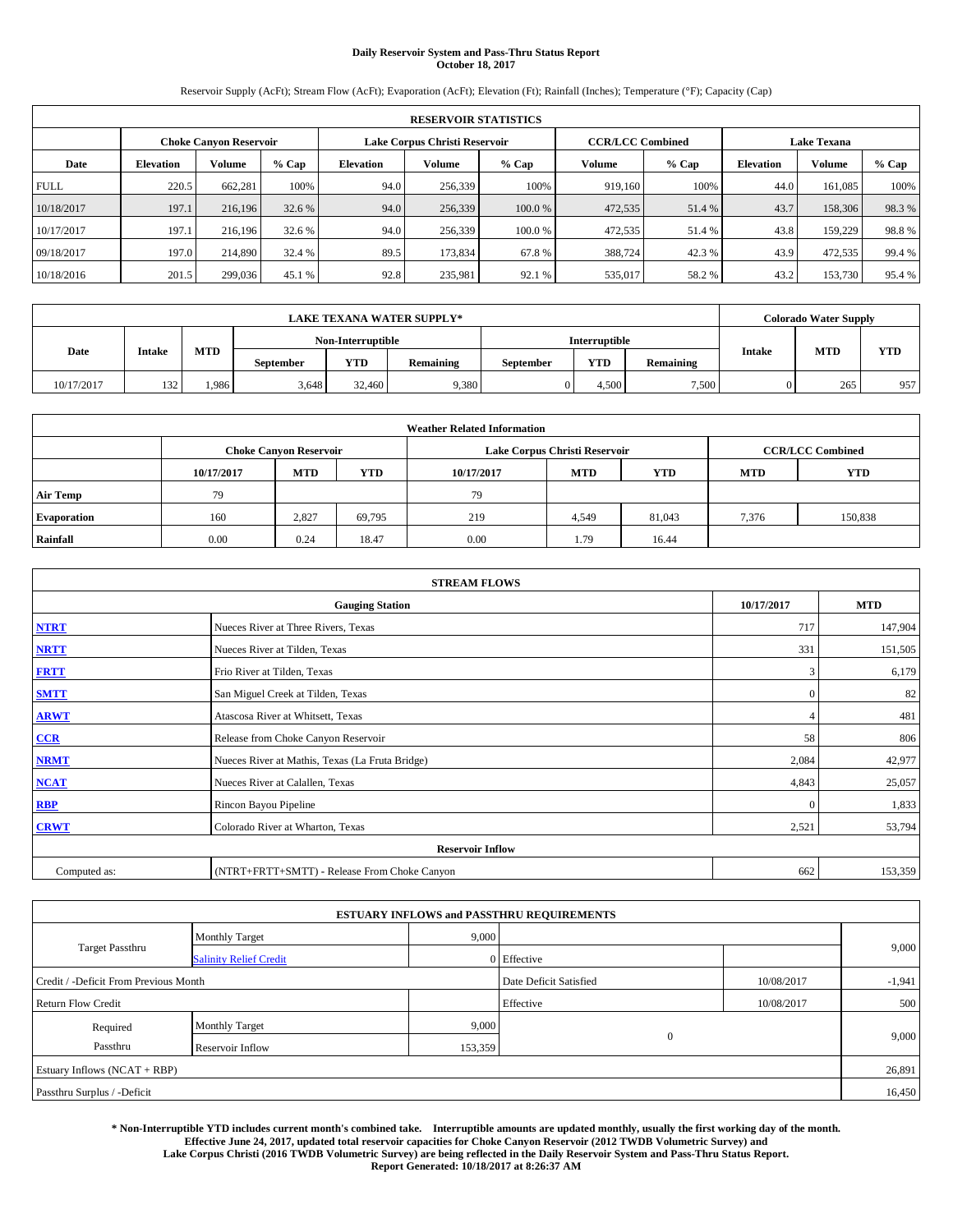# **Daily Reservoir System and Pass-Thru Status Report October 19, 2017**

Reservoir Supply (AcFt); Stream Flow (AcFt); Evaporation (AcFt); Elevation (Ft); Rainfall (Inches); Temperature (°F); Capacity (Cap)

| <b>RESERVOIR STATISTICS</b> |                  |                               |        |                  |                               |         |         |                                               |                  |         |        |
|-----------------------------|------------------|-------------------------------|--------|------------------|-------------------------------|---------|---------|-----------------------------------------------|------------------|---------|--------|
|                             |                  | <b>Choke Canyon Reservoir</b> |        |                  | Lake Corpus Christi Reservoir |         |         | <b>Lake Texana</b><br><b>CCR/LCC Combined</b> |                  |         |        |
| Date                        | <b>Elevation</b> | Volume                        | % Cap  | <b>Elevation</b> | Volume                        | $%$ Cap | Volume  | $%$ Cap                                       | <b>Elevation</b> | Volume  | % Cap  |
| <b>FULL</b>                 | 220.5            | 662,281                       | 100%   | 94.0             | 256,339                       | 100%    | 919.160 | 100%                                          | 44.0             | 161.085 | 100%   |
| 10/19/2017                  | 197.1            | 216,196                       | 32.6 % | 94.0             | 256,339                       | 100.0 % | 472,535 | 51.4 %                                        | 43.6             | 157,385 | 97.7 % |
| 10/18/2017                  | 197.1            | 216.196                       | 32.6 % | 94.0             | 256,339                       | 100.0%  | 472,535 | 51.4 %                                        | 43.7             | 158,306 | 98.3%  |
| 09/19/2017                  | 196.9            | 213.589                       | 32.2 % | 89.5             | 173.834                       | 67.8%   | 387,423 | 42.1 %                                        | 43.9             | 472,535 | 99.4 % |
| 10/19/2016                  | 201.5            | 299,036                       | 45.1 % | 93.0             | 238,300                       | 93.0 %  | 537,336 | 58.5 %                                        | 43.1             | 152,823 | 94.9 % |

|            |               |       |           |                   | <b>LAKE TEXANA WATER SUPPLY*</b> |                  |               |                  |               | <b>Colorado Water Supply</b> |            |
|------------|---------------|-------|-----------|-------------------|----------------------------------|------------------|---------------|------------------|---------------|------------------------------|------------|
|            |               |       |           | Non-Interruptible |                                  |                  | Interruptible |                  |               |                              |            |
| Date       | <b>Intake</b> | MTD   | September | YTD               | Remaining                        | <b>September</b> | <b>YTD</b>    | <b>Remaining</b> | <b>Intake</b> | <b>MTD</b>                   | <b>YTD</b> |
| 10/18/2017 | 132           | 2.119 | 3.648     | 32.592            | 9,248                            |                  | 4.500         | 7,500            |               | 265                          | 957        |

| <b>Weather Related Information</b> |            |                               |        |      |                               |        |       |                         |  |  |
|------------------------------------|------------|-------------------------------|--------|------|-------------------------------|--------|-------|-------------------------|--|--|
|                                    |            | <b>Choke Canyon Reservoir</b> |        |      | Lake Corpus Christi Reservoir |        |       | <b>CCR/LCC Combined</b> |  |  |
|                                    | 10/18/2017 | <b>YTD</b>                    |        |      |                               |        |       |                         |  |  |
| <b>Air Temp</b>                    | 82         |                               |        | 83   |                               |        |       |                         |  |  |
| <b>Evaporation</b>                 | 130        | 2,957                         | 69,925 | 207  | 4,756                         | 81,250 | 7.713 | 151,175                 |  |  |
| Rainfall                           | 0.00       | 0.24                          | 18.47  | 0.00 | 1.79                          | 16.44  |       |                         |  |  |

|              | <b>STREAM FLOWS</b>                             |              |            |  |  |  |  |  |  |  |
|--------------|-------------------------------------------------|--------------|------------|--|--|--|--|--|--|--|
|              | <b>Gauging Station</b>                          | 10/18/2017   | <b>MTD</b> |  |  |  |  |  |  |  |
| <b>NTRT</b>  | Nueces River at Three Rivers, Texas             | 478          | 148,383    |  |  |  |  |  |  |  |
| <b>NRTT</b>  | Nueces River at Tilden, Texas                   | 252          | 151,757    |  |  |  |  |  |  |  |
| <b>FRTT</b>  | Frio River at Tilden, Texas                     |              | 6,180      |  |  |  |  |  |  |  |
| <b>SMTT</b>  | San Miguel Creek at Tilden, Texas               | $\mathbf{0}$ | 82         |  |  |  |  |  |  |  |
| <b>ARWT</b>  | Atascosa River at Whitsett, Texas               | 3            | 484        |  |  |  |  |  |  |  |
| CCR          | Release from Choke Canyon Reservoir             | 58           | 863        |  |  |  |  |  |  |  |
| <b>NRMT</b>  | Nueces River at Mathis, Texas (La Fruta Bridge) | 1,318        | 44,295     |  |  |  |  |  |  |  |
| <b>NCAT</b>  | Nueces River at Calallen, Texas                 | 3,553        | 28,610     |  |  |  |  |  |  |  |
| <b>RBP</b>   | Rincon Bayou Pipeline                           | $\Omega$     | 1,833      |  |  |  |  |  |  |  |
| <b>CRWT</b>  | Colorado River at Wharton, Texas                | 2,481        | 56,275     |  |  |  |  |  |  |  |
|              | <b>Reservoir Inflow</b>                         |              |            |  |  |  |  |  |  |  |
| Computed as: | (NTRT+FRTT+SMTT) - Release From Choke Canyon    | 423          | 153,782    |  |  |  |  |  |  |  |

|                                       |                               |         | <b>ESTUARY INFLOWS and PASSTHRU REQUIREMENTS</b> |            |          |  |  |  |  |
|---------------------------------------|-------------------------------|---------|--------------------------------------------------|------------|----------|--|--|--|--|
|                                       | <b>Monthly Target</b>         | 9,000   |                                                  |            |          |  |  |  |  |
| Target Passthru                       | <b>Salinity Relief Credit</b> |         | 0 Effective                                      |            | 9,000    |  |  |  |  |
| Credit / -Deficit From Previous Month |                               |         | Date Deficit Satisfied                           | 10/08/2017 | $-1,941$ |  |  |  |  |
| <b>Return Flow Credit</b>             |                               |         | Effective                                        | 10/08/2017 | 500      |  |  |  |  |
| Required                              | <b>Monthly Target</b>         | 9,000   |                                                  |            |          |  |  |  |  |
| Passthru                              | Reservoir Inflow              | 153,782 | $\overline{0}$                                   |            | 9,000    |  |  |  |  |
| Estuary Inflows (NCAT + RBP)          |                               |         |                                                  |            |          |  |  |  |  |
| Passthru Surplus / -Deficit           |                               |         |                                                  |            |          |  |  |  |  |

**\* Non-Interruptible YTD includes current month's combined take. Interruptible amounts are updated monthly, usually the first working day of the month. Effective June 24, 2017, updated total reservoir capacities for Choke Canyon Reservoir (2012 TWDB Volumetric Survey) and Lake Corpus Christi (2016 TWDB Volumetric Survey) are being reflected in the Daily Reservoir System and Pass-Thru Status Report. Report Generated: 10/19/2017 at 8:19:00 AM**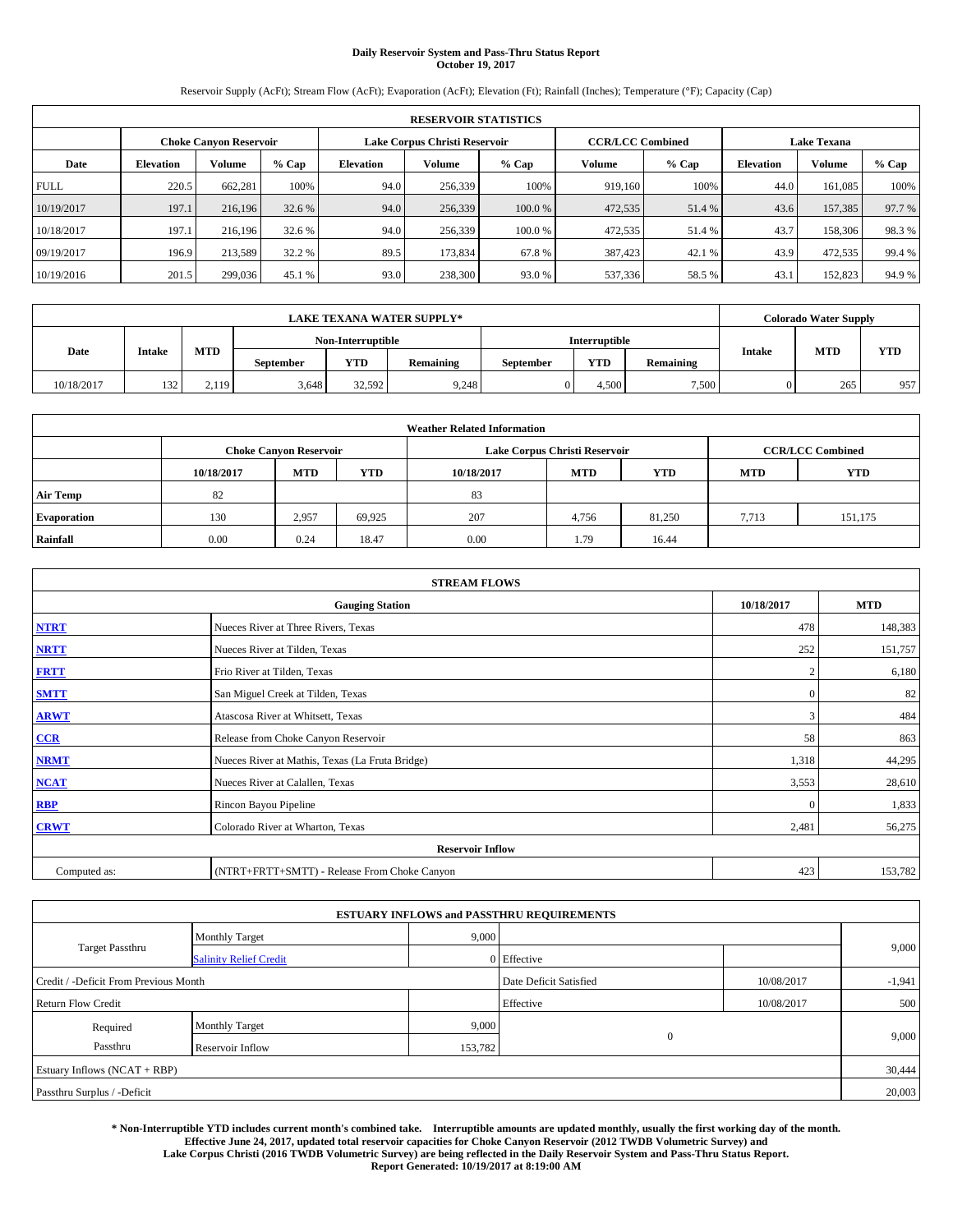# **Daily Reservoir System and Pass-Thru Status Report October 20, 2017**

Reservoir Supply (AcFt); Stream Flow (AcFt); Evaporation (AcFt); Elevation (Ft); Rainfall (Inches); Temperature (°F); Capacity (Cap)

| <b>RESERVOIR STATISTICS</b>   |                  |               |        |                  |                               |         |                                               |         |                  |         |        |
|-------------------------------|------------------|---------------|--------|------------------|-------------------------------|---------|-----------------------------------------------|---------|------------------|---------|--------|
| <b>Choke Canvon Reservoir</b> |                  |               |        |                  | Lake Corpus Christi Reservoir |         | <b>Lake Texana</b><br><b>CCR/LCC Combined</b> |         |                  |         |        |
| Date                          | <b>Elevation</b> | <b>Volume</b> | % Cap  | <b>Elevation</b> | <b>Volume</b>                 | $%$ Cap | Volume                                        | $%$ Cap | <b>Elevation</b> | Volume  | % Cap  |
| <b>FULL</b>                   | 220.5            | 662.281       | 100%   | 94.0             | 256,339                       | 100%    | 919,160                                       | 100%    | 44.0             | 161.085 | 100%   |
| 10/20/2017                    | 197.1            | 216,196       | 32.6 % | 94.0             | 256,339                       | 100.0 % | 472,535                                       | 51.4 %  | 43.6             | 157,385 | 97.7 % |
| 10/19/2017                    | 197.1            | 216.196       | 32.6 % | 94.0             | 256,339                       | 100.0 % | 472,535                                       | 51.4 %  | 43.6             | 157.385 | 97.7 % |
| 09/20/2017                    | 196.9            | 213.589       | 32.2 % | 89.5             | 173.834                       | 67.8%   | 387,423                                       | 42.1 %  | 43.8             | 472,535 | 99.4 % |
| 10/20/2016                    | 201.6            | 300,000       | 45.3%  | 93.1             | 240,804                       | 93.9%   | 540,804                                       | 58.8%   | 43.1             | 152,823 | 94.9%  |

|            |               |                                                      |                   |        | <b>LAKE TEXANA WATER SUPPLY*</b> |                  |               |                  |               | <b>Colorado Water Supply</b> |            |  |
|------------|---------------|------------------------------------------------------|-------------------|--------|----------------------------------|------------------|---------------|------------------|---------------|------------------------------|------------|--|
|            |               |                                                      | Non-Interruptible |        |                                  |                  | Interruptible |                  |               |                              |            |  |
| Date       | <b>Intake</b> | MTD                                                  | <b>September</b>  | YTD    | Remaining                        | <b>September</b> | <b>YTD</b>    | <b>Remaining</b> | <b>Intake</b> | <b>MTD</b>                   | <b>YTD</b> |  |
| 10/19/2017 | 133           | 2.251<br>المدار من سنة المستوفية المستوفية المستوفية | 3.648             | 32,725 | 9.115                            |                  | 4.500         | 7,500            |               | 265                          | 957        |  |

| <b>Weather Related Information</b> |            |                                                                                  |        |      |                               |                         |       |         |  |  |  |  |
|------------------------------------|------------|----------------------------------------------------------------------------------|--------|------|-------------------------------|-------------------------|-------|---------|--|--|--|--|
|                                    |            | <b>Choke Canyon Reservoir</b>                                                    |        |      | Lake Corpus Christi Reservoir | <b>CCR/LCC Combined</b> |       |         |  |  |  |  |
|                                    | 10/19/2017 | <b>YTD</b><br><b>MTD</b><br><b>MTD</b><br><b>YTD</b><br>10/19/2017<br><b>MTD</b> |        |      |                               |                         |       |         |  |  |  |  |
| <b>Air Temp</b>                    | 86         |                                                                                  |        | 83   |                               |                         |       |         |  |  |  |  |
| <b>Evaporation</b>                 | 168        | 3,125                                                                            | 70,093 | 219  | 4,975                         | 81,469                  | 8,100 | 151,562 |  |  |  |  |
| Rainfall                           | 0.00       | 0.24                                                                             | 18.47  | 0.00 | 1.79                          | 16.44                   |       |         |  |  |  |  |

| <b>STREAM FLOWS</b> |                                                 |            |            |  |  |  |  |  |
|---------------------|-------------------------------------------------|------------|------------|--|--|--|--|--|
|                     | <b>Gauging Station</b>                          | 10/19/2017 | <b>MTD</b> |  |  |  |  |  |
| <b>NTRT</b>         | Nueces River at Three Rivers, Texas             | 361        | 148,744    |  |  |  |  |  |
| <b>NRTT</b>         | Nueces River at Tilden, Texas                   | 193        | 151,950    |  |  |  |  |  |
| <b>FRTT</b>         | Frio River at Tilden, Texas                     |            | 6,182      |  |  |  |  |  |
| <b>SMTT</b>         | San Miguel Creek at Tilden, Texas               | $\theta$   | 82         |  |  |  |  |  |
| <b>ARWT</b>         | Atascosa River at Whitsett, Texas               | 3          | 487        |  |  |  |  |  |
| $CCR$               | Release from Choke Canyon Reservoir             | 58         | 921        |  |  |  |  |  |
| <b>NRMT</b>         | Nueces River at Mathis, Texas (La Fruta Bridge) | 869        | 45,165     |  |  |  |  |  |
| <b>NCAT</b>         | Nueces River at Calallen, Texas                 | 2,025      | 30,635     |  |  |  |  |  |
| RBP                 | Rincon Bayou Pipeline                           | $\Omega$   | 1,833      |  |  |  |  |  |
| <b>CRWT</b>         | Colorado River at Wharton, Texas                | 2,461      | 58,736     |  |  |  |  |  |
|                     | <b>Reservoir Inflow</b>                         |            |            |  |  |  |  |  |
| Computed as:        | (NTRT+FRTT+SMTT) - Release From Choke Canyon    | 305        | 154,087    |  |  |  |  |  |

|                                       |                               |         | <b>ESTUARY INFLOWS and PASSTHRU REQUIREMENTS</b> |            |          |  |
|---------------------------------------|-------------------------------|---------|--------------------------------------------------|------------|----------|--|
|                                       | <b>Monthly Target</b>         | 9,000   |                                                  |            |          |  |
| Target Passthru                       | <b>Salinity Relief Credit</b> |         | 0 Effective                                      |            | 9,000    |  |
| Credit / -Deficit From Previous Month |                               |         | Date Deficit Satisfied                           | 10/08/2017 | $-1,941$ |  |
| <b>Return Flow Credit</b>             |                               |         | Effective                                        | 10/08/2017 | 500      |  |
| Required                              | <b>Monthly Target</b>         | 9,000   |                                                  |            |          |  |
| Passthru                              | Reservoir Inflow              | 154,087 | $\mathbf{0}$                                     |            | 9,000    |  |
| Estuary Inflows (NCAT + RBP)          |                               |         |                                                  |            | 32,469   |  |
| Passthru Surplus / -Deficit           |                               |         |                                                  |            | 22,028   |  |

**\* Non-Interruptible YTD includes current month's combined take. Interruptible amounts are updated monthly, usually the first working day of the month. Effective June 24, 2017, updated total reservoir capacities for Choke Canyon Reservoir (2012 TWDB Volumetric Survey) and Lake Corpus Christi (2016 TWDB Volumetric Survey) are being reflected in the Daily Reservoir System and Pass-Thru Status Report. Report Generated: 10/20/2017 at 8:54:37 AM**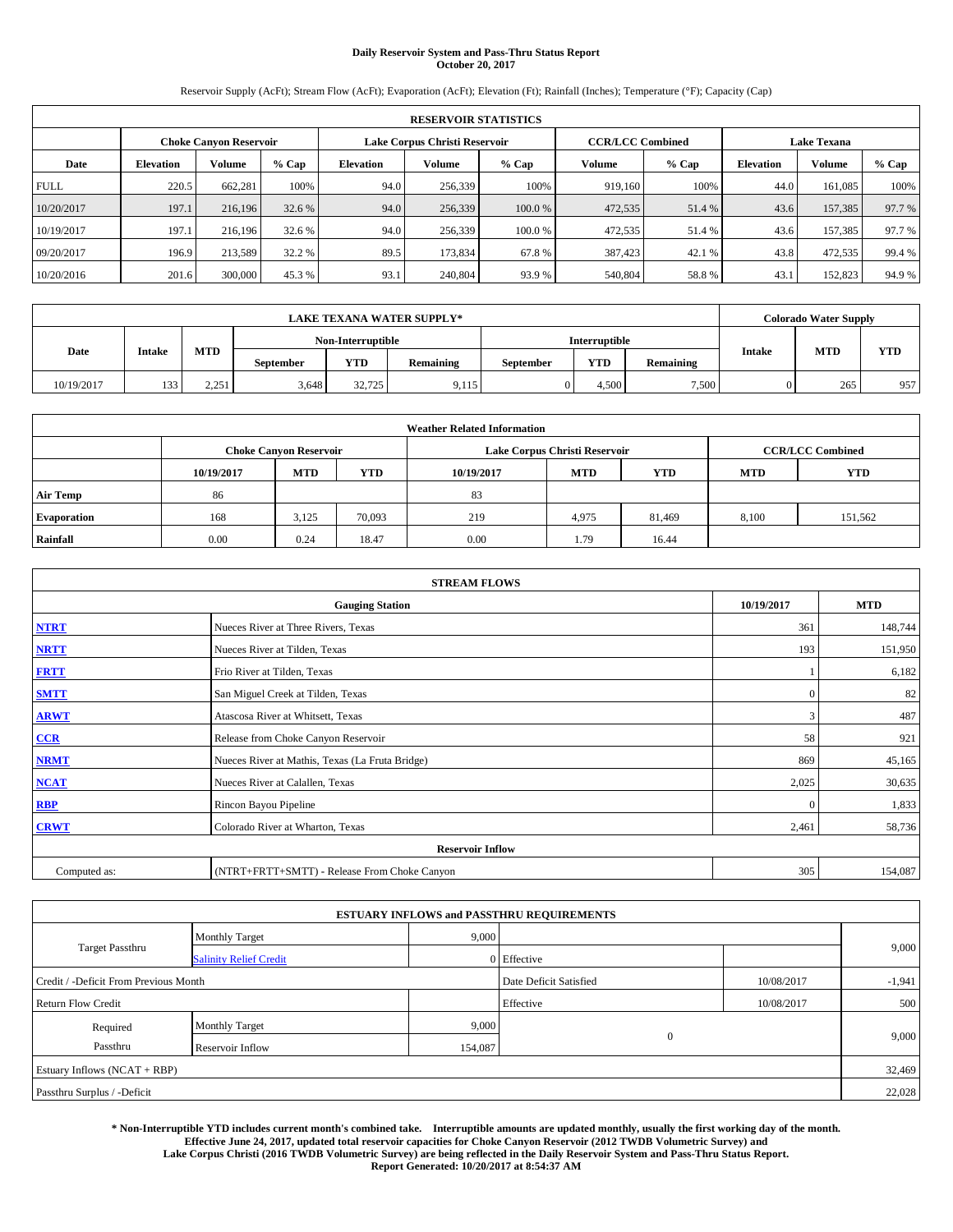# **Daily Reservoir System and Pass-Thru Status Report October 21, 2017**

Reservoir Supply (AcFt); Stream Flow (AcFt); Evaporation (AcFt); Elevation (Ft); Rainfall (Inches); Temperature (°F); Capacity (Cap)

|             | <b>RESERVOIR STATISTICS</b> |                               |        |                               |               |         |                         |         |                    |         |         |  |  |
|-------------|-----------------------------|-------------------------------|--------|-------------------------------|---------------|---------|-------------------------|---------|--------------------|---------|---------|--|--|
|             |                             | <b>Choke Canvon Reservoir</b> |        | Lake Corpus Christi Reservoir |               |         | <b>CCR/LCC Combined</b> |         | <b>Lake Texana</b> |         |         |  |  |
| Date        | <b>Elevation</b>            | Volume                        | % Cap  | <b>Elevation</b>              | <b>Volume</b> | $%$ Cap | Volume                  | $%$ Cap | <b>Elevation</b>   | Volume  | $%$ Cap |  |  |
| <b>FULL</b> | 220.5                       | 662,281                       | 100%   | 94.0                          | 256,339       | 100%    | 919.160                 | 100%    | 44.0               | 161.085 | 100%    |  |  |
| 10/21/2017  | 197.1                       | 216,196                       | 32.6 % | 94.0                          | 256,339       | 100.0 % | 472,535                 | 51.4 %  | 43.6               | 157,385 | 97.7 %  |  |  |
| 10/20/2017  | 197.1                       | 216.196                       | 32.6 % | 94.0                          | 256,339       | 100.0%  | 472,535                 | 51.4 %  | 43.6               | 157,385 | 97.7 %  |  |  |
| 09/21/2017  | 196.9                       | 213.589                       | 32.2 % | 89.4                          | 172,173       | 67.2 %  | 385,762                 | 42.0 %  | 43.8               | 472,535 | 98.8%   |  |  |
| 10/21/2016  | 201.5                       | 298,394                       | 45.0 % | 93.1                          | 241,521       | 94.2 %  | 539,915                 | 58.7%   | 43.1               | 152,823 | 94.9 %  |  |  |

|            |               |            |                   |            | <b>LAKE TEXANA WATER SUPPLY*</b> |           |                      |                  |               | <b>Colorado Water Supply</b> |            |  |
|------------|---------------|------------|-------------------|------------|----------------------------------|-----------|----------------------|------------------|---------------|------------------------------|------------|--|
|            |               |            | Non-Interruptible |            |                                  |           | <b>Interruptible</b> |                  |               |                              |            |  |
| Date       | <b>Intake</b> | <b>MTD</b> | September         | <b>YTD</b> | <b>Remaining</b>                 | September | <b>YTD</b>           | <b>Remaining</b> | <b>Intake</b> | <b>MTD</b>                   | <b>YTD</b> |  |
| 10/20/2017 | 133           | 2.384      | 3.648             | 32.858     | 8,982                            |           | 4.500                | 7,500            |               | 265                          | 957        |  |

|                    | <b>Weather Related Information</b> |                                                                                                |        |      |                               |                         |       |         |  |  |  |  |  |
|--------------------|------------------------------------|------------------------------------------------------------------------------------------------|--------|------|-------------------------------|-------------------------|-------|---------|--|--|--|--|--|
|                    |                                    | <b>Choke Canyon Reservoir</b>                                                                  |        |      | Lake Corpus Christi Reservoir | <b>CCR/LCC Combined</b> |       |         |  |  |  |  |  |
|                    | 10/20/2017                         | <b>YTD</b><br><b>YTD</b><br><b>MTD</b><br><b>MTD</b><br><b>YTD</b><br>10/20/2017<br><b>MTD</b> |        |      |                               |                         |       |         |  |  |  |  |  |
| <b>Air Temp</b>    | 86                                 |                                                                                                |        | 87   |                               |                         |       |         |  |  |  |  |  |
| <b>Evaporation</b> | 91                                 | 3.216                                                                                          | 70,184 | 288  | 5,263                         | 81,757                  | 8,479 | 151,941 |  |  |  |  |  |
| Rainfall           | 0.00                               | 0.24                                                                                           | 18.47  | 0.00 | 1.79                          | 16.44                   |       |         |  |  |  |  |  |

| <b>STREAM FLOWS</b> |                                                 |              |            |  |  |  |  |  |
|---------------------|-------------------------------------------------|--------------|------------|--|--|--|--|--|
|                     | <b>Gauging Station</b>                          | 10/20/2017   | <b>MTD</b> |  |  |  |  |  |
| <b>NTRT</b>         | Nueces River at Three Rivers, Texas             | 365          | 149,109    |  |  |  |  |  |
| <b>NRTT</b>         | Nueces River at Tilden, Texas                   | 144          | 152,094    |  |  |  |  |  |
| <b>FRTT</b>         | Frio River at Tilden, Texas                     |              | 6,182      |  |  |  |  |  |
| <b>SMTT</b>         | San Miguel Creek at Tilden, Texas               | $\mathbf{0}$ | 82         |  |  |  |  |  |
| <b>ARWT</b>         | Atascosa River at Whitsett, Texas               | 3            | 490        |  |  |  |  |  |
| $CCR$               | Release from Choke Canyon Reservoir             | 58           | 979        |  |  |  |  |  |
| <b>NRMT</b>         | Nueces River at Mathis, Texas (La Fruta Bridge) | 701          | 45,865     |  |  |  |  |  |
| <b>NCAT</b>         | Nueces River at Calallen, Texas                 | 1,229        | 31,864     |  |  |  |  |  |
| RBP                 | Rincon Bayou Pipeline                           | $\Omega$     | 1,833      |  |  |  |  |  |
| <b>CRWT</b>         | Colorado River at Wharton, Texas                | 2,481        | 61,217     |  |  |  |  |  |
|                     | <b>Reservoir Inflow</b>                         |              |            |  |  |  |  |  |
| Computed as:        | (NTRT+FRTT+SMTT) - Release From Choke Canyon    | 308          | 154,395    |  |  |  |  |  |

|                                       |                               |         | <b>ESTUARY INFLOWS and PASSTHRU REQUIREMENTS</b> |            |          |
|---------------------------------------|-------------------------------|---------|--------------------------------------------------|------------|----------|
|                                       | <b>Monthly Target</b>         | 9,000   |                                                  |            |          |
| <b>Target Passthru</b>                | <b>Salinity Relief Credit</b> |         | 0 Effective                                      |            | 9,000    |
| Credit / -Deficit From Previous Month |                               |         | Date Deficit Satisfied                           | 10/08/2017 | $-1,941$ |
| <b>Return Flow Credit</b>             |                               |         | Effective                                        | 10/08/2017 | 500      |
| Required                              | <b>Monthly Target</b>         | 9,000   |                                                  |            |          |
| Passthru                              | Reservoir Inflow              | 154,395 | $\mathbf{0}$                                     |            | 9,000    |
| Estuary Inflows (NCAT + RBP)          |                               |         |                                                  |            | 33,697   |
| Passthru Surplus / -Deficit           |                               |         |                                                  |            | 23,256   |

**\* Non-Interruptible YTD includes current month's combined take. Interruptible amounts are updated monthly, usually the first working day of the month. Effective June 24, 2017, updated total reservoir capacities for Choke Canyon Reservoir (2012 TWDB Volumetric Survey) and Lake Corpus Christi (2016 TWDB Volumetric Survey) are being reflected in the Daily Reservoir System and Pass-Thru Status Report. Report Generated: 10/21/2017 at 8:37:29 AM**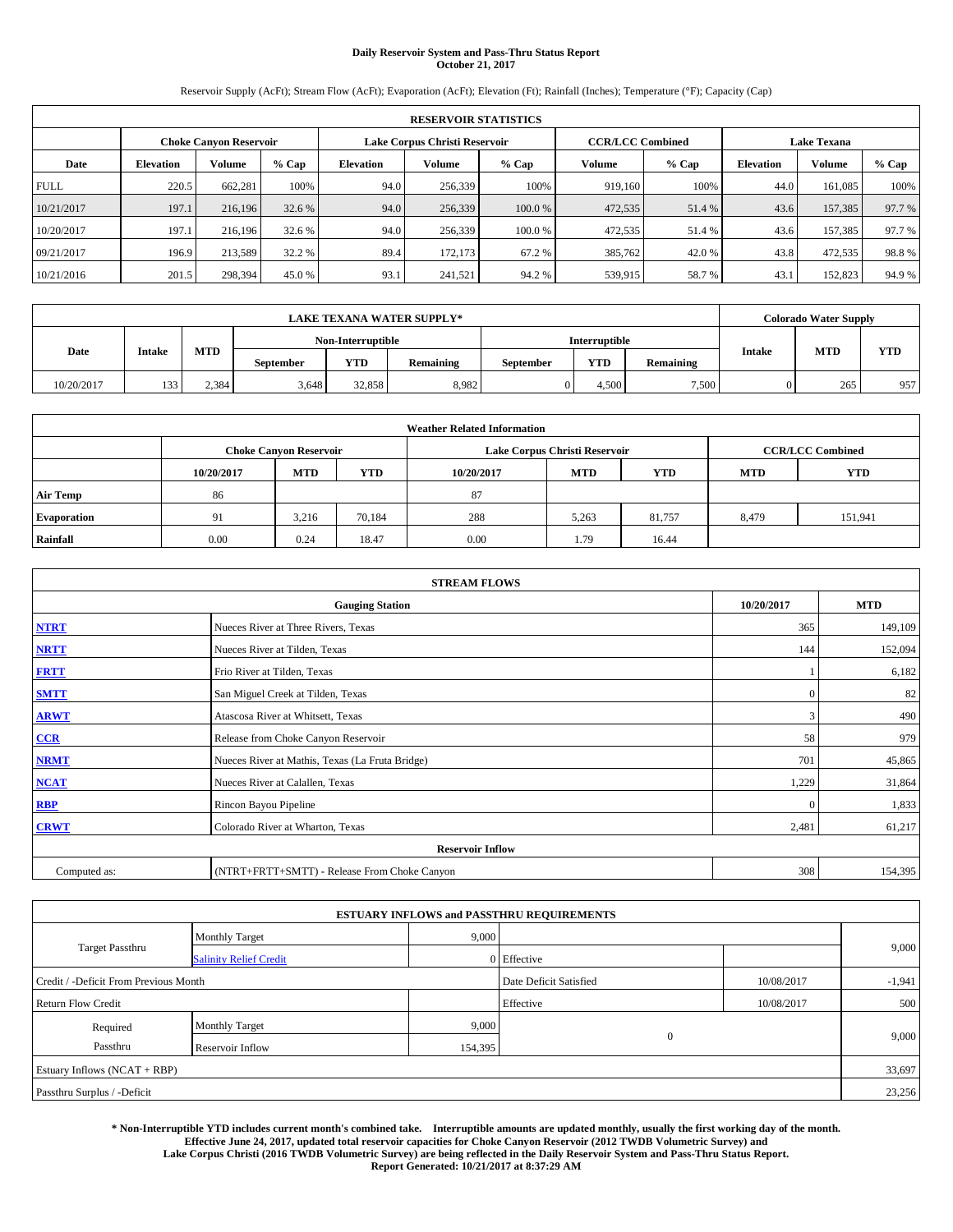## **Daily Reservoir System and Pass-Thru Status Report October 22, 2017**

Reservoir Supply (AcFt); Stream Flow (AcFt); Evaporation (AcFt); Elevation (Ft); Rainfall (Inches); Temperature (°F); Capacity (Cap)

|             | <b>RESERVOIR STATISTICS</b> |                               |        |                               |               |         |                         |         |                    |         |        |  |  |
|-------------|-----------------------------|-------------------------------|--------|-------------------------------|---------------|---------|-------------------------|---------|--------------------|---------|--------|--|--|
|             |                             | <b>Choke Canvon Reservoir</b> |        | Lake Corpus Christi Reservoir |               |         | <b>CCR/LCC Combined</b> |         | <b>Lake Texana</b> |         |        |  |  |
| Date        | <b>Elevation</b>            | <b>Volume</b>                 | % Cap  | <b>Elevation</b>              | <b>Volume</b> | % Cap   | Volume                  | $%$ Cap | <b>Elevation</b>   | Volume  | % Cap  |  |  |
| <b>FULL</b> | 220.5                       | 662.281                       | 100%   | 94.0                          | 256,339       | 100%    | 919,160                 | 100%    | 44.0               | 161.085 | 100%   |  |  |
| 10/22/2017  | 197.0                       | 214,890                       | 32.4 % | 94.0                          | 256,339       | 100.0 % | 471,229                 | 51.3 %  | 43.6               | 157,385 | 97.7 % |  |  |
| 10/21/2017  | 197.1                       | 216.196                       | 32.6 % | 94.0                          | 256,339       | 100.0 % | 472,535                 | 51.4 %  | 43.6               | 157.385 | 97.7 % |  |  |
| 09/22/2017  | 196.9                       | 213.589                       | 32.2 % | 89.4                          | 172.173       | 67.2 %  | 385,762                 | 42.0 %  | 43.7               | 471.229 | 98.3%  |  |  |
| 10/22/2016  | 201.5                       | 299,358                       | 45.2 % | 93.1                          | 240,804       | 93.9%   | 540,162                 | 58.8%   | 43.1               | 152,823 | 94.9%  |  |  |

|            |               |       |                   |        | <b>LAKE TEXANA WATER SUPPLY*</b> |                  |               |                  |               | <b>Colorado Water Supply</b> |            |  |
|------------|---------------|-------|-------------------|--------|----------------------------------|------------------|---------------|------------------|---------------|------------------------------|------------|--|
|            |               |       | Non-Interruptible |        |                                  |                  | Interruptible |                  |               |                              |            |  |
| Date       | <b>Intake</b> | MTD   | <b>September</b>  | YTD    | Remaining                        | <b>September</b> | <b>YTD</b>    | <b>Remaining</b> | <b>Intake</b> | <b>MTD</b>                   | <b>YTD</b> |  |
| 10/21/2017 | 133           | 2,517 | 3.648             | 32.991 | 8,849                            |                  | 4.500         | 7,500            |               | 265                          | 957        |  |

| <b>Weather Related Information</b> |            |                                                                                                |        |      |                               |                         |       |         |  |  |  |  |
|------------------------------------|------------|------------------------------------------------------------------------------------------------|--------|------|-------------------------------|-------------------------|-------|---------|--|--|--|--|
|                                    |            | <b>Choke Canyon Reservoir</b>                                                                  |        |      | Lake Corpus Christi Reservoir | <b>CCR/LCC Combined</b> |       |         |  |  |  |  |
|                                    | 10/21/2017 | <b>YTD</b><br><b>YTD</b><br><b>MTD</b><br><b>MTD</b><br><b>YTD</b><br>10/21/2017<br><b>MTD</b> |        |      |                               |                         |       |         |  |  |  |  |
| <b>Air Temp</b>                    | 91         |                                                                                                |        | 89   |                               |                         |       |         |  |  |  |  |
| <b>Evaporation</b>                 | 152        | 3,368                                                                                          | 70,336 | 173  | 5,436                         | 81,930                  | 8,804 | 152,266 |  |  |  |  |
| Rainfall                           | 0.00       | 0.24                                                                                           | 18.47  | 0.00 | 1.79                          | 16.44                   |       |         |  |  |  |  |

| <b>STREAM FLOWS</b>     |                                                 |              |         |  |  |  |  |  |  |
|-------------------------|-------------------------------------------------|--------------|---------|--|--|--|--|--|--|
|                         | <b>Gauging Station</b>                          |              |         |  |  |  |  |  |  |
| <b>NTRT</b>             | Nueces River at Three Rivers, Texas             | 238          | 149,347 |  |  |  |  |  |  |
| <b>NRTT</b>             | Nueces River at Tilden, Texas                   | 111          | 152,205 |  |  |  |  |  |  |
| <b>FRTT</b>             | Frio River at Tilden, Texas                     |              | 6,183   |  |  |  |  |  |  |
| <b>SMTT</b>             | San Miguel Creek at Tilden, Texas               | $\mathbf{0}$ | 82      |  |  |  |  |  |  |
| <b>ARWT</b>             | Atascosa River at Whitsett, Texas               | 3            | 494     |  |  |  |  |  |  |
| $CCR$                   | Release from Choke Canyon Reservoir             | 58           | 1,036   |  |  |  |  |  |  |
| <b>NRMT</b>             | Nueces River at Mathis, Texas (La Fruta Bridge) | 500          | 46,366  |  |  |  |  |  |  |
| <b>NCAT</b>             | Nueces River at Calallen, Texas                 | 818          | 32,682  |  |  |  |  |  |  |
| RBP                     | Rincon Bayou Pipeline                           | $\Omega$     | 1,833   |  |  |  |  |  |  |
| <b>CRWT</b>             | Colorado River at Wharton, Texas                | 2,521        | 63,738  |  |  |  |  |  |  |
| <b>Reservoir Inflow</b> |                                                 |              |         |  |  |  |  |  |  |
| Computed as:            | (NTRT+FRTT+SMTT) - Release From Choke Canyon    | 181          | 154,577 |  |  |  |  |  |  |

| <b>ESTUARY INFLOWS and PASSTHRU REQUIREMENTS</b> |                               |         |                                      |            |          |  |  |  |  |  |  |
|--------------------------------------------------|-------------------------------|---------|--------------------------------------|------------|----------|--|--|--|--|--|--|
|                                                  | <b>Monthly Target</b>         | 9,000   |                                      |            |          |  |  |  |  |  |  |
| <b>Target Passthru</b>                           | <b>Salinity Relief Credit</b> |         | 0 Effective                          |            | 9,000    |  |  |  |  |  |  |
| Credit / -Deficit From Previous Month            |                               |         | Date Deficit Satisfied<br>10/08/2017 |            | $-1,941$ |  |  |  |  |  |  |
| <b>Return Flow Credit</b>                        |                               |         | Effective                            | 10/08/2017 | 500      |  |  |  |  |  |  |
| Required                                         | <b>Monthly Target</b>         | 9,000   |                                      |            |          |  |  |  |  |  |  |
| Passthru                                         | Reservoir Inflow              | 154,577 | $\mathbf{0}$                         |            | 9,000    |  |  |  |  |  |  |
| Estuary Inflows (NCAT + RBP)                     |                               |         |                                      |            |          |  |  |  |  |  |  |
| Passthru Surplus / -Deficit                      |                               |         |                                      |            | 24,074   |  |  |  |  |  |  |

**\* Non-Interruptible YTD includes current month's combined take. Interruptible amounts are updated monthly, usually the first working day of the month. Effective June 24, 2017, updated total reservoir capacities for Choke Canyon Reservoir (2012 TWDB Volumetric Survey) and Lake Corpus Christi (2016 TWDB Volumetric Survey) are being reflected in the Daily Reservoir System and Pass-Thru Status Report. Report Generated: 10/22/2017 at 8:43:21 AM**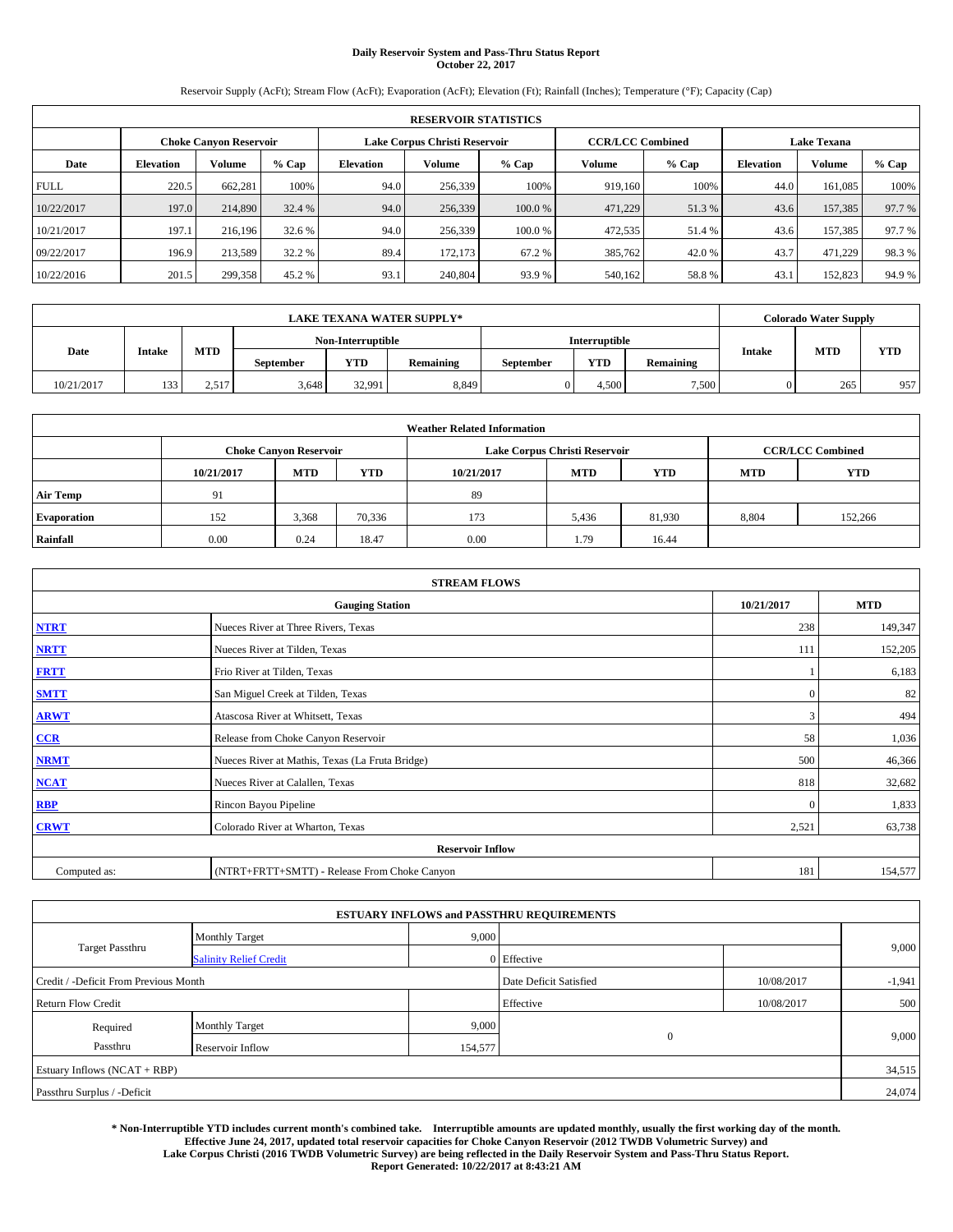# **Daily Reservoir System and Pass-Thru Status Report October 23, 2017**

Reservoir Supply (AcFt); Stream Flow (AcFt); Evaporation (AcFt); Elevation (Ft); Rainfall (Inches); Temperature (°F); Capacity (Cap)

| <b>RESERVOIR STATISTICS</b> |                               |               |        |                  |                               |         |                         |         |                    |         |        |
|-----------------------------|-------------------------------|---------------|--------|------------------|-------------------------------|---------|-------------------------|---------|--------------------|---------|--------|
|                             | <b>Choke Canvon Reservoir</b> |               |        |                  | Lake Corpus Christi Reservoir |         | <b>CCR/LCC Combined</b> |         | <b>Lake Texana</b> |         |        |
| Date                        | <b>Elevation</b>              | <b>Volume</b> | % Cap  | <b>Elevation</b> | <b>Volume</b>                 | $%$ Cap | Volume                  | $%$ Cap | <b>Elevation</b>   | Volume  | % Cap  |
| <b>FULL</b>                 | 220.5                         | 662.281       | 100%   | 94.0             | 256,339                       | 100%    | 919,160                 | 100%    | 44.0               | 161.085 | 100%   |
| 10/23/2017                  | 197.0                         | 214,890       | 32.4 % | 94.0             | 256,339                       | 100.0 % | 471,229                 | 51.3 %  | 43.6               | 157,385 | 97.7 % |
| 10/22/2017                  | 197.0                         | 214,890       | 32.4 % | 94.0             | 256,339                       | 100.0 % | 471,229                 | 51.3 %  | 43.6               | 157.385 | 97.7 % |
| 09/23/2017                  | 196.9                         | 213.589       | 32.2 % | 89.4             | 172.173                       | 67.2 %  | 385,762                 | 42.0 %  | 43.9               | 471.229 | 99.4 % |
| 10/23/2016                  | 201.5                         | 298,876       | 45.1 % | 93.1             | 240.625                       | 93.9%   | 539,501                 | 58.7 %  | 43.1               | 152,823 | 94.9%  |

| <b>LAKE TEXANA WATER SUPPLY*</b> |               |       |                  |                   |           |                  |               | <b>Colorado Water Supply</b> |               |            |            |
|----------------------------------|---------------|-------|------------------|-------------------|-----------|------------------|---------------|------------------------------|---------------|------------|------------|
|                                  |               |       |                  | Non-Interruptible |           |                  | Interruptible |                              |               |            |            |
| Date                             | <b>Intake</b> | MTD   | <b>September</b> | <b>YTD</b>        | Remaining | <b>September</b> | <b>YTD</b>    | <b>Remaining</b>             | <b>Intake</b> | <b>MTD</b> | <b>YTD</b> |
| 10/22/2017                       | 133           | 2.651 | 3.648            | 33.124            | 8.716     |                  | 4.500         | 7,500                        |               | 265        | 957        |

| <b>Weather Related Information</b> |            |                               |            |            |                               |                         |            |            |  |  |  |
|------------------------------------|------------|-------------------------------|------------|------------|-------------------------------|-------------------------|------------|------------|--|--|--|
|                                    |            | <b>Choke Canyon Reservoir</b> |            |            | Lake Corpus Christi Reservoir | <b>CCR/LCC Combined</b> |            |            |  |  |  |
|                                    | 10/22/2017 | <b>MTD</b>                    | <b>YTD</b> | 10/22/2017 | <b>MTD</b>                    | <b>YTD</b>              | <b>MTD</b> | <b>YTD</b> |  |  |  |
| <b>Air Temp</b>                    | 81         |                               |            | 83         |                               |                         |            |            |  |  |  |
| <b>Evaporation</b>                 | 228        | 3,596                         | 70,564     | 276        | 5,712                         | 82,206                  | 9,308      | 152,770    |  |  |  |
| Rainfall                           | 0.00       | 0.24                          | 18.47      | 0.00       | 1.79                          | 16.44                   |            |            |  |  |  |

| <b>STREAM FLOWS</b> |                                                 |              |         |  |  |  |  |  |  |
|---------------------|-------------------------------------------------|--------------|---------|--|--|--|--|--|--|
|                     | <b>Gauging Station</b>                          |              |         |  |  |  |  |  |  |
| <b>NTRT</b>         | Nueces River at Three Rivers, Texas             | 200          | 149,548 |  |  |  |  |  |  |
| <b>NRTT</b>         | Nueces River at Tilden, Texas                   | 89           | 152,293 |  |  |  |  |  |  |
| <b>FRTT</b>         | Frio River at Tilden, Texas                     | $\mathbf{0}$ | 6,183   |  |  |  |  |  |  |
| <b>SMTT</b>         | San Miguel Creek at Tilden, Texas               | $\mathbf{0}$ | 82      |  |  |  |  |  |  |
| <b>ARWT</b>         | Atascosa River at Whitsett, Texas               | 3            | 497     |  |  |  |  |  |  |
| $CCR$               | Release from Choke Canyon Reservoir             | 58           | 1,094   |  |  |  |  |  |  |
| <b>NRMT</b>         | Nueces River at Mathis, Texas (La Fruta Bridge) | 564          | 46,929  |  |  |  |  |  |  |
| <b>NCAT</b>         | Nueces River at Calallen, Texas                 | 570          | 33,251  |  |  |  |  |  |  |
| RBP                 | Rincon Bayou Pipeline                           | $\Omega$     | 1,833   |  |  |  |  |  |  |
| <b>CRWT</b>         | Colorado River at Wharton, Texas                | 2,521        | 66,259  |  |  |  |  |  |  |
|                     | <b>Reservoir Inflow</b>                         |              |         |  |  |  |  |  |  |
| Computed as:        | (NTRT+FRTT+SMTT) - Release From Choke Canyon    | 143          | 154,720 |  |  |  |  |  |  |

| <b>ESTUARY INFLOWS and PASSTHRU REQUIREMENTS</b> |                               |         |                                      |            |          |  |  |  |  |  |
|--------------------------------------------------|-------------------------------|---------|--------------------------------------|------------|----------|--|--|--|--|--|
|                                                  | <b>Monthly Target</b>         | 9,000   |                                      |            |          |  |  |  |  |  |
| <b>Target Passthru</b>                           | <b>Salinity Relief Credit</b> |         | 0 Effective                          |            | 9,000    |  |  |  |  |  |
| Credit / -Deficit From Previous Month            |                               |         | Date Deficit Satisfied<br>10/08/2017 |            | $-1,941$ |  |  |  |  |  |
| <b>Return Flow Credit</b>                        |                               |         | Effective                            | 10/08/2017 | 500      |  |  |  |  |  |
| Required                                         | <b>Monthly Target</b>         | 9,000   |                                      |            |          |  |  |  |  |  |
| Passthru<br>Reservoir Inflow                     |                               | 154,720 | $\mathbf{0}$                         |            | 9,000    |  |  |  |  |  |
| Estuary Inflows (NCAT + RBP)                     |                               |         |                                      |            |          |  |  |  |  |  |
| Passthru Surplus / -Deficit                      |                               |         |                                      |            | 24,644   |  |  |  |  |  |

**\* Non-Interruptible YTD includes current month's combined take. Interruptible amounts are updated monthly, usually the first working day of the month. Effective June 24, 2017, updated total reservoir capacities for Choke Canyon Reservoir (2012 TWDB Volumetric Survey) and Lake Corpus Christi (2016 TWDB Volumetric Survey) are being reflected in the Daily Reservoir System and Pass-Thru Status Report. Report Generated: 10/23/2017 at 8:30:23 AM**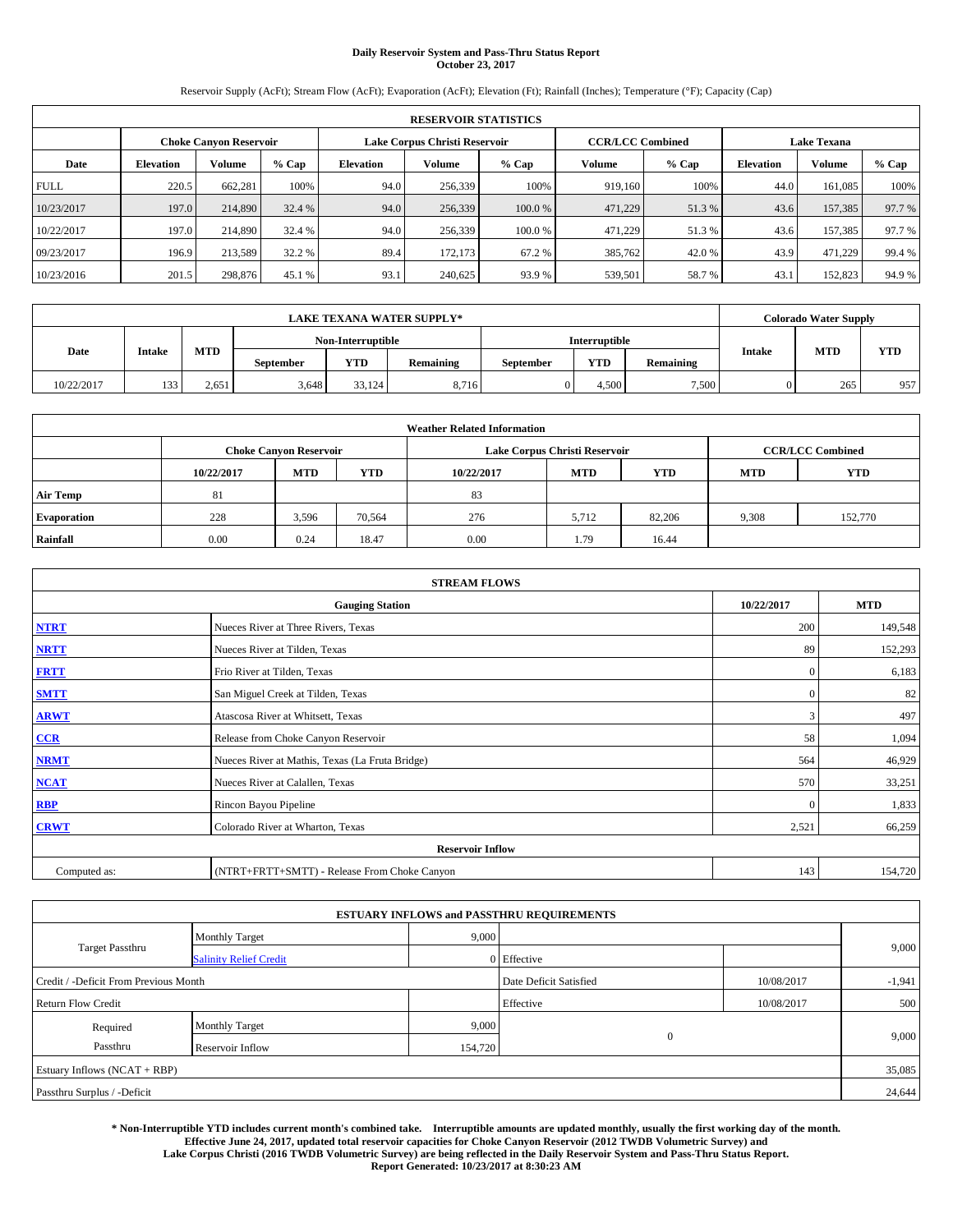# **Daily Reservoir System and Pass-Thru Status Report October 24, 2017**

Reservoir Supply (AcFt); Stream Flow (AcFt); Evaporation (AcFt); Elevation (Ft); Rainfall (Inches); Temperature (°F); Capacity (Cap)

| <b>RESERVOIR STATISTICS</b> |                               |               |        |                  |                               |         |                         |         |                    |         |        |
|-----------------------------|-------------------------------|---------------|--------|------------------|-------------------------------|---------|-------------------------|---------|--------------------|---------|--------|
|                             | <b>Choke Canvon Reservoir</b> |               |        |                  | Lake Corpus Christi Reservoir |         | <b>CCR/LCC Combined</b> |         | <b>Lake Texana</b> |         |        |
| Date                        | <b>Elevation</b>              | <b>Volume</b> | % Cap  | <b>Elevation</b> | <b>Volume</b>                 | $%$ Cap | Volume                  | $%$ Cap | <b>Elevation</b>   | Volume  | % Cap  |
| <b>FULL</b>                 | 220.5                         | 662.281       | 100%   | 94.0             | 256,339                       | 100%    | 919,160                 | 100%    | 44.0               | 161.085 | 100%   |
| 10/24/2017                  | 196.9                         | 213,589       | 32.2 % | 94.0             | 256,339                       | 100.0 % | 469,928                 | 51.1 %  | 43.6               | 157,385 | 97.7 % |
| 10/23/2017                  | 197.0                         | 214,890       | 32.4 % | 94.0             | 256,339                       | 100.0 % | 471,229                 | 51.3 %  | 43.6               | 157.385 | 97.7 % |
| 09/24/2017                  | 196.9                         | 213.589       | 32.2 % | 89.4             | 172.173                       | 67.2 %  | 385,762                 | 42.0 %  | 43.9               | 469,928 | 99.4%  |
| 10/24/2016                  | 201.5                         | 298,394       | 45.0 % | 93.1             | 240.625                       | 93.9%   | 539,019                 | 58.6%   | 43.1               | 152,823 | 94.9%  |

| <b>LAKE TEXANA WATER SUPPLY*</b> |               |       |                  |                   |           |                  |               | <b>Colorado Water Supply</b> |               |            |            |
|----------------------------------|---------------|-------|------------------|-------------------|-----------|------------------|---------------|------------------------------|---------------|------------|------------|
|                                  |               |       |                  | Non-Interruptible |           |                  | Interruptible |                              |               |            |            |
| Date                             | <b>Intake</b> | MTD   | <b>September</b> | YTD               | Remaining | <b>September</b> | <b>YTD</b>    | <b>Remaining</b>             | <b>Intake</b> | <b>MTD</b> | <b>YTD</b> |
| 10/23/2017                       | 133           | 2.784 | 3.648            | 33,257            | 8,583     |                  | 4.500         | 7,500                        |               | 265        | 957        |

| <b>Weather Related Information</b> |            |                               |            |            |                               |                         |            |            |  |  |  |
|------------------------------------|------------|-------------------------------|------------|------------|-------------------------------|-------------------------|------------|------------|--|--|--|
|                                    |            | <b>Choke Canyon Reservoir</b> |            |            | Lake Corpus Christi Reservoir | <b>CCR/LCC Combined</b> |            |            |  |  |  |
|                                    | 10/23/2017 | <b>MTD</b>                    | <b>YTD</b> | 10/23/2017 | <b>MTD</b>                    | <b>YTD</b>              | <b>MTD</b> | <b>YTD</b> |  |  |  |
| <b>Air Temp</b>                    | 84         |                               |            | 84         |                               |                         |            |            |  |  |  |
| <b>Evaporation</b>                 | 151        | 3.747                         | 70,715     | 184        | 5,896                         | 82,390                  | 9,643      | 153,105    |  |  |  |
| Rainfall                           | 0.00       | 0.24                          | 18.47      | 0.00       | 1.79                          | 16.44                   |            |            |  |  |  |

| <b>STREAM FLOWS</b> |                                                 |              |         |  |  |  |  |  |  |
|---------------------|-------------------------------------------------|--------------|---------|--|--|--|--|--|--|
|                     | <b>Gauging Station</b>                          |              |         |  |  |  |  |  |  |
| <b>NTRT</b>         | Nueces River at Three Rivers, Texas             | 175          | 149,723 |  |  |  |  |  |  |
| <b>NRTT</b>         | Nueces River at Tilden, Texas                   | 76           | 152,369 |  |  |  |  |  |  |
| <b>FRTT</b>         | Frio River at Tilden, Texas                     | $\mathbf{0}$ | 6,184   |  |  |  |  |  |  |
| <b>SMTT</b>         | San Miguel Creek at Tilden, Texas               | $\bf{0}$     | 82      |  |  |  |  |  |  |
| <b>ARWT</b>         | Atascosa River at Whitsett, Texas               | 3            | 500     |  |  |  |  |  |  |
| CCR                 | Release from Choke Canyon Reservoir             | 58           | 1,151   |  |  |  |  |  |  |
| <b>NRMT</b>         | Nueces River at Mathis, Texas (La Fruta Bridge) | 226          | 47,156  |  |  |  |  |  |  |
| <b>NCAT</b>         | Nueces River at Calallen, Texas                 | 492          | 33,744  |  |  |  |  |  |  |
| <b>RBP</b>          | Rincon Bayou Pipeline                           | $\bf{0}$     | 1,833   |  |  |  |  |  |  |
| <b>CRWT</b>         | Colorado River at Wharton, Texas                | 2,501        | 68,760  |  |  |  |  |  |  |
|                     | <b>Reservoir Inflow</b>                         |              |         |  |  |  |  |  |  |
| Computed as:        | (NTRT+FRTT+SMTT) - Release From Choke Canyon    | 118          | 154,838 |  |  |  |  |  |  |

| <b>ESTUARY INFLOWS and PASSTHRU REQUIREMENTS</b> |                               |         |                        |            |          |  |  |  |  |  |
|--------------------------------------------------|-------------------------------|---------|------------------------|------------|----------|--|--|--|--|--|
|                                                  | <b>Monthly Target</b>         | 9,000   |                        |            |          |  |  |  |  |  |
| Target Passthru                                  | <b>Salinity Relief Credit</b> |         | 0 Effective            |            | 9,000    |  |  |  |  |  |
| Credit / -Deficit From Previous Month            |                               |         | Date Deficit Satisfied | 10/08/2017 | $-1,941$ |  |  |  |  |  |
| <b>Return Flow Credit</b>                        |                               |         | Effective              | 10/08/2017 | 500      |  |  |  |  |  |
| Required                                         | <b>Monthly Target</b>         | 9,000   |                        |            |          |  |  |  |  |  |
| Passthru<br>Reservoir Inflow                     |                               | 154,838 | $\overline{0}$         |            | 9,000    |  |  |  |  |  |
| Estuary Inflows (NCAT + RBP)                     |                               |         |                        |            |          |  |  |  |  |  |
| Passthru Surplus / -Deficit                      |                               |         |                        |            | 25,136   |  |  |  |  |  |

**\* Non-Interruptible YTD includes current month's combined take. Interruptible amounts are updated monthly, usually the first working day of the month. Effective June 24, 2017, updated total reservoir capacities for Choke Canyon Reservoir (2012 TWDB Volumetric Survey) and Lake Corpus Christi (2016 TWDB Volumetric Survey) are being reflected in the Daily Reservoir System and Pass-Thru Status Report. Report Generated: 10/24/2017 at 9:10:02 AM**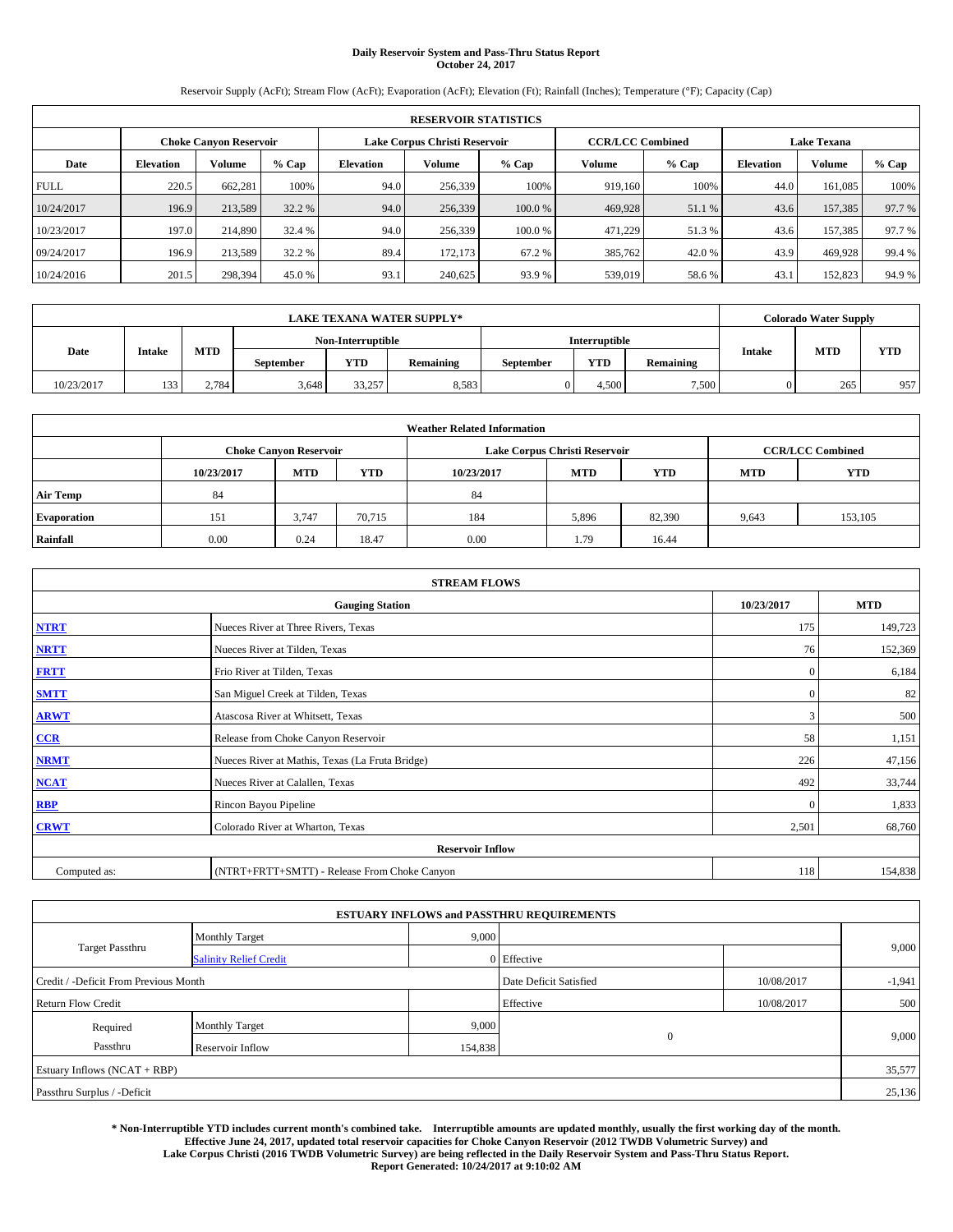# **Daily Reservoir System and Pass-Thru Status Report October 25, 2017**

Reservoir Supply (AcFt); Stream Flow (AcFt); Evaporation (AcFt); Elevation (Ft); Rainfall (Inches); Temperature (°F); Capacity (Cap)

|             | <b>RESERVOIR STATISTICS</b> |                               |         |                  |                                                          |         |         |         |                    |               |         |
|-------------|-----------------------------|-------------------------------|---------|------------------|----------------------------------------------------------|---------|---------|---------|--------------------|---------------|---------|
|             |                             | <b>Choke Canyon Reservoir</b> |         |                  | Lake Corpus Christi Reservoir<br><b>CCR/LCC Combined</b> |         |         |         | <b>Lake Texana</b> |               |         |
| Date        | <b>Elevation</b>            | Volume                        | $%$ Cap | <b>Elevation</b> | Volume                                                   | % Cap   | Volume  | $%$ Cap | <b>Elevation</b>   | <b>Volume</b> | $%$ Cap |
| <b>FULL</b> | 220.5                       | 662,281                       | 100%    | 94.0             | 256,339                                                  | 100%    | 919.160 | 100%    | 44.0               | 161.085       | 100%    |
| 10/25/2017  | 196.9                       | 213,589                       | 32.2 %  | 94.0             | 256,339                                                  | 100.0%  | 469,928 | 51.1 %  | 43.5               | 157,385       | 97.7 %  |
| 10/24/2017  | 196.9                       | 213,589                       | 32.2 %  | 94.0             | 256,339                                                  | 100.0 % | 469.928 | 51.1%   | 43.6               | 157.385       | 97.7 %  |
| 09/25/2017  | 196.9                       | 213.589                       | 32.2 %  | 89.3             | 170.521                                                  | 66.5 %  | 384,110 | 41.8%   | 44.0               | 469,928       | 100.0%  |
| 10/25/2016  | 201.4                       | 298,072                       | 45.0 %  | 93.1             | 240,804                                                  | 93.9%   | 538,876 | 58.6%   | 42.9               | 151.018       | 93.8%   |

|                                                                      | <b>LAKE TEXANA WATER SUPPLY*</b> |       |       |                   |                  |            |                  |               |            | <b>Colorado Water Supply</b> |     |  |
|----------------------------------------------------------------------|----------------------------------|-------|-------|-------------------|------------------|------------|------------------|---------------|------------|------------------------------|-----|--|
|                                                                      |                                  |       |       | Non-Interruptible |                  |            | Interruptible    |               |            |                              |     |  |
| MTD<br>Date<br><b>Intake</b><br>YTD<br>Remaining<br><b>September</b> |                                  |       |       |                   | <b>September</b> | <b>YTD</b> | <b>Remaining</b> | <b>Intake</b> | <b>MTD</b> | <b>YTD</b>                   |     |  |
| 10/24/2017                                                           | 133                              | 2.917 | 3.648 | 33,390            | 8,450            |            | 4.500            | 7,500         |            | 265                          | 957 |  |

| <b>Weather Related Information</b> |            |                                                                                                |        |      |                               |                         |        |         |  |  |
|------------------------------------|------------|------------------------------------------------------------------------------------------------|--------|------|-------------------------------|-------------------------|--------|---------|--|--|
|                                    |            | <b>Choke Canyon Reservoir</b>                                                                  |        |      | Lake Corpus Christi Reservoir | <b>CCR/LCC Combined</b> |        |         |  |  |
|                                    | 10/24/2017 | <b>YTD</b><br><b>MTD</b><br><b>YTD</b><br><b>MTD</b><br><b>YTD</b><br><b>MTD</b><br>10/24/2017 |        |      |                               |                         |        |         |  |  |
| <b>Air Temp</b>                    | 78         |                                                                                                |        | 77   |                               |                         |        |         |  |  |
| <b>Evaporation</b>                 | 212        | 3,959                                                                                          | 70,927 | 368  | 6,264                         | 82,758                  | 10,223 | 153,685 |  |  |
| Rainfall                           | 0.00       | 0.24                                                                                           | 18.47  | 0.00 | 1.79                          | 16.44                   |        |         |  |  |

| <b>STREAM FLOWS</b> |                                                 |              |            |  |  |  |  |  |  |
|---------------------|-------------------------------------------------|--------------|------------|--|--|--|--|--|--|
|                     | <b>Gauging Station</b>                          | 10/24/2017   | <b>MTD</b> |  |  |  |  |  |  |
| <b>NTRT</b>         | Nueces River at Three Rivers, Texas             | 155          | 149,878    |  |  |  |  |  |  |
| <b>NRTT</b>         | Nueces River at Tilden, Texas                   | 66           | 152,436    |  |  |  |  |  |  |
| <b>FRTT</b>         | Frio River at Tilden, Texas                     | $\mathbf{0}$ | 6,184      |  |  |  |  |  |  |
| <b>SMTT</b>         | San Miguel Creek at Tilden, Texas               | $\mathbf{0}$ | 82         |  |  |  |  |  |  |
| <b>ARWT</b>         | Atascosa River at Whitsett, Texas               | 3            | 503        |  |  |  |  |  |  |
| CCR                 | Release from Choke Canyon Reservoir             | 58           | 1,209      |  |  |  |  |  |  |
| <b>NRMT</b>         | Nueces River at Mathis, Texas (La Fruta Bridge) | 260          | 47,416     |  |  |  |  |  |  |
| NCAT                | Nueces River at Calallen, Texas                 | 300          | 34,043     |  |  |  |  |  |  |
| <b>RBP</b>          | Rincon Bayou Pipeline                           | $\Omega$     | 1,833      |  |  |  |  |  |  |
| <b>CRWT</b>         | Colorado River at Wharton, Texas                | 2,521        | 71,281     |  |  |  |  |  |  |
|                     | <b>Reservoir Inflow</b>                         |              |            |  |  |  |  |  |  |
| Computed as:        | (NTRT+FRTT+SMTT) - Release From Choke Canyon    | 98           | 154,936    |  |  |  |  |  |  |

| <b>ESTUARY INFLOWS and PASSTHRU REQUIREMENTS</b> |                               |         |                        |            |          |  |  |  |  |  |
|--------------------------------------------------|-------------------------------|---------|------------------------|------------|----------|--|--|--|--|--|
|                                                  | <b>Monthly Target</b>         | 9,000   |                        |            |          |  |  |  |  |  |
| Target Passthru                                  | <b>Salinity Relief Credit</b> |         | 0 Effective            |            | 9,000    |  |  |  |  |  |
| Credit / -Deficit From Previous Month            |                               |         | Date Deficit Satisfied | 10/08/2017 | $-1,941$ |  |  |  |  |  |
| <b>Return Flow Credit</b>                        |                               |         | Effective              | 10/08/2017 | 500      |  |  |  |  |  |
| Required                                         | <b>Monthly Target</b>         | 9,000   |                        |            |          |  |  |  |  |  |
| Passthru                                         | Reservoir Inflow              | 154,936 | $\overline{0}$         |            | 9,000    |  |  |  |  |  |
| Estuary Inflows (NCAT + RBP)                     |                               |         |                        | 35,877     |          |  |  |  |  |  |
| Passthru Surplus / -Deficit                      |                               |         |                        |            |          |  |  |  |  |  |

**\* Non-Interruptible YTD includes current month's combined take. Interruptible amounts are updated monthly, usually the first working day of the month. Effective June 24, 2017, updated total reservoir capacities for Choke Canyon Reservoir (2012 TWDB Volumetric Survey) and Lake Corpus Christi (2016 TWDB Volumetric Survey) are being reflected in the Daily Reservoir System and Pass-Thru Status Report. Report Generated: 10/25/2017 at 8:34:02 AM**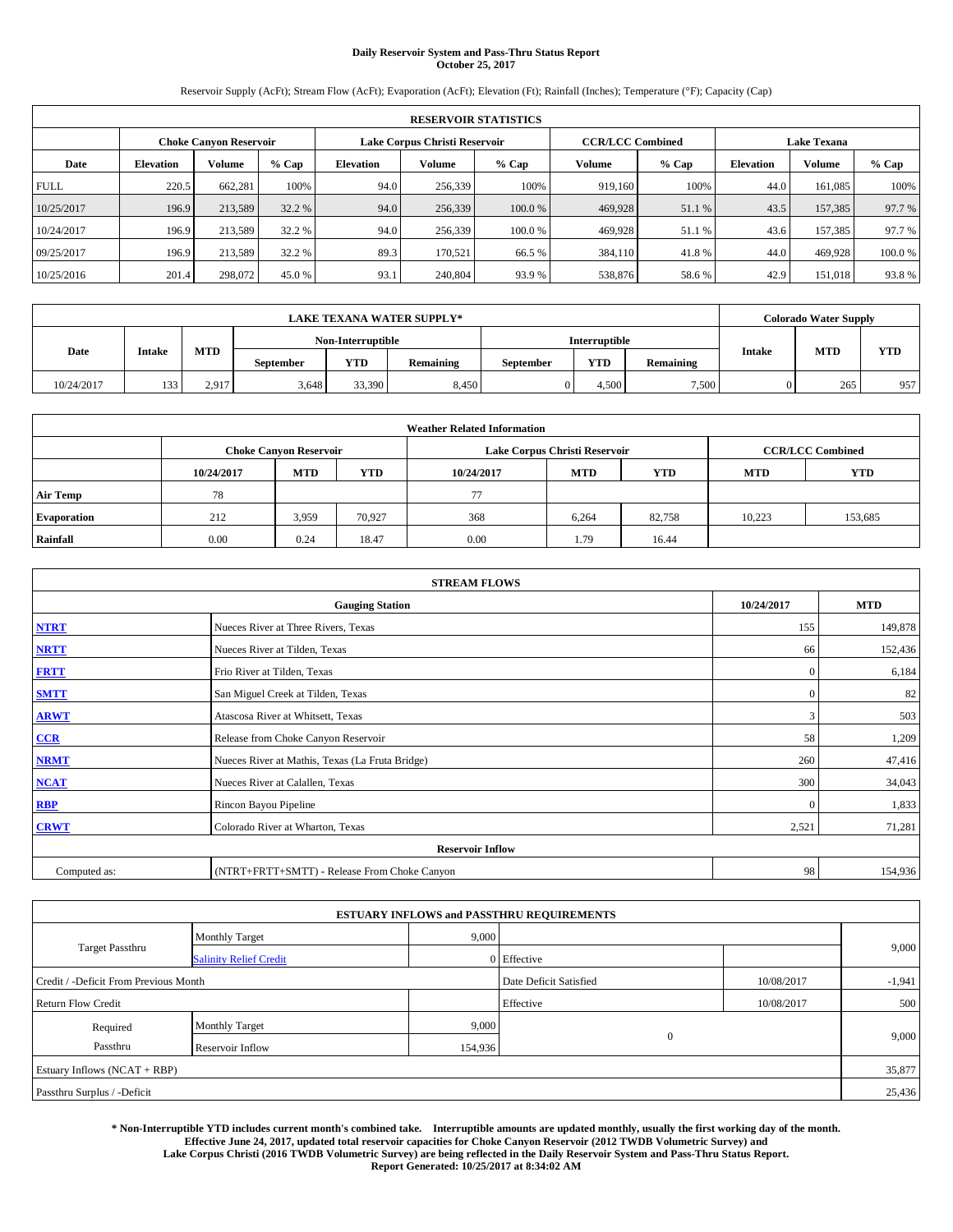# **Daily Reservoir System and Pass-Thru Status Report October 26, 2017**

Reservoir Supply (AcFt); Stream Flow (AcFt); Evaporation (AcFt); Elevation (Ft); Rainfall (Inches); Temperature (°F); Capacity (Cap)

|             | <b>RESERVOIR STATISTICS</b> |                               |         |                               |         |         |                         |         |                  |                    |         |
|-------------|-----------------------------|-------------------------------|---------|-------------------------------|---------|---------|-------------------------|---------|------------------|--------------------|---------|
|             |                             | <b>Choke Canyon Reservoir</b> |         | Lake Corpus Christi Reservoir |         |         | <b>CCR/LCC Combined</b> |         |                  | <b>Lake Texana</b> |         |
| Date        | <b>Elevation</b>            | Volume                        | $%$ Cap | <b>Elevation</b>              | Volume  | % Cap   | Volume                  | $%$ Cap | <b>Elevation</b> | <b>Volume</b>      | $%$ Cap |
| <b>FULL</b> | 220.5                       | 662,281                       | 100%    | 94.0                          | 256,339 | 100%    | 919.160                 | 100%    | 44.0             | 161.085            | 100%    |
| 10/26/2017  | 196.9                       | 213,589                       | 32.2 %  | 94.0                          | 256,339 | 100.0%  | 469,928                 | 51.1 %  | 43.5             | 156,467            | 97.1 %  |
| 10/25/2017  | 196.9                       | 213,589                       | 32.2 %  | 94.0                          | 256,339 | 100.0 % | 469.928                 | 51.1%   | 43.6             | 157.385            | 97.7 %  |
| 09/26/2017  | 196.9                       | 213.589                       | 32.2 %  | 89.4                          | 172,173 | 67.2%   | 385,762                 | 42.0%   | 44.2             | 469,928            | 100.0%  |
| 10/26/2016  | 201.4                       | 297,751                       | 44.9 %  | 93.1                          | 240,625 | 93.9%   | 538,376                 | 58.6%   | 42.9             | 151.018            | 93.8%   |

|                                                                      | <b>LAKE TEXANA WATER SUPPLY*</b> |       |       |                   |                  |            |                  |               |            | <b>Colorado Water Supply</b> |     |
|----------------------------------------------------------------------|----------------------------------|-------|-------|-------------------|------------------|------------|------------------|---------------|------------|------------------------------|-----|
|                                                                      |                                  |       |       | Non-Interruptible |                  |            | Interruptible    |               |            |                              |     |
| MTD<br>Date<br><b>Intake</b><br>YTD<br>Remaining<br><b>September</b> |                                  |       |       |                   | <b>September</b> | <b>YTD</b> | <b>Remaining</b> | <b>Intake</b> | <b>MTD</b> | <b>YTD</b>                   |     |
| 10/25/2017                                                           | 133                              | 3.050 | 3.648 | 33.523            | 8,317            |            | 4.500            | 7,500         |            | 265                          | 957 |

| <b>Weather Related Information</b> |            |                                                                                  |        |      |                               |                         |        |         |  |  |
|------------------------------------|------------|----------------------------------------------------------------------------------|--------|------|-------------------------------|-------------------------|--------|---------|--|--|
|                                    |            | <b>Choke Canyon Reservoir</b>                                                    |        |      | Lake Corpus Christi Reservoir | <b>CCR/LCC Combined</b> |        |         |  |  |
|                                    | 10/25/2017 | <b>YTD</b><br><b>MTD</b><br><b>MTD</b><br><b>YTD</b><br><b>MTD</b><br>10/25/2017 |        |      |                               |                         |        |         |  |  |
| <b>Air Temp</b>                    | 79         |                                                                                  |        | 78   |                               |                         |        |         |  |  |
| <b>Evaporation</b>                 | 129        | 4,088                                                                            | 71,056 | 242  | 6,506                         | 83,000                  | 10,594 | 154,056 |  |  |
| Rainfall                           | 0.00       | 0.24                                                                             | 18.47  | 0.00 | 1.79                          | 16.44                   |        |         |  |  |

| <b>STREAM FLOWS</b> |                                                 |                |            |  |  |  |  |  |  |
|---------------------|-------------------------------------------------|----------------|------------|--|--|--|--|--|--|
|                     | <b>Gauging Station</b>                          | 10/25/2017     | <b>MTD</b> |  |  |  |  |  |  |
| <b>NTRT</b>         | Nueces River at Three Rivers, Texas             | 143            | 150,021    |  |  |  |  |  |  |
| <b>NRTT</b>         | Nueces River at Tilden, Texas                   | 57             | 152,493    |  |  |  |  |  |  |
| <b>FRTT</b>         | Frio River at Tilden, Texas                     | $\mathbf{0}$   | 6,185      |  |  |  |  |  |  |
| <b>SMTT</b>         | San Miguel Creek at Tilden, Texas               | $\mathbf{0}$   | 82         |  |  |  |  |  |  |
| <b>ARWT</b>         | Atascosa River at Whitsett, Texas               | $\overline{2}$ | 505        |  |  |  |  |  |  |
| $CCR$               | Release from Choke Canyon Reservoir             | 58             | 1,266      |  |  |  |  |  |  |
| <b>NRMT</b>         | Nueces River at Mathis, Texas (La Fruta Bridge) | 163            | 47,578     |  |  |  |  |  |  |
| <b>NCAT</b>         | Nueces River at Calallen, Texas                 | 171            | 34,215     |  |  |  |  |  |  |
| RBP                 | Rincon Bayou Pipeline                           | $\Omega$       | 1,833      |  |  |  |  |  |  |
| <b>CRWT</b>         | Colorado River at Wharton, Texas                | 2,461          | 73,743     |  |  |  |  |  |  |
|                     | <b>Reservoir Inflow</b>                         |                |            |  |  |  |  |  |  |
| Computed as:        | (NTRT+FRTT+SMTT) - Release From Choke Canyon    | 85             | 155,021    |  |  |  |  |  |  |

| <b>ESTUARY INFLOWS and PASSTHRU REQUIREMENTS</b> |                               |                        |              |            |       |  |  |  |  |  |
|--------------------------------------------------|-------------------------------|------------------------|--------------|------------|-------|--|--|--|--|--|
|                                                  | <b>Monthly Target</b>         | 9,000                  |              |            |       |  |  |  |  |  |
| Target Passthru                                  | <b>Salinity Relief Credit</b> |                        | 0 Effective  |            | 9,000 |  |  |  |  |  |
| Credit / -Deficit From Previous Month            |                               | Date Deficit Satisfied | 10/08/2017   | $-1,941$   |       |  |  |  |  |  |
| <b>Return Flow Credit</b>                        |                               |                        | Effective    | 10/08/2017 | 500   |  |  |  |  |  |
| Required                                         | <b>Monthly Target</b>         | 9,000                  |              |            |       |  |  |  |  |  |
| Passthru                                         | Reservoir Inflow              | 155,021                | $\mathbf{0}$ |            | 9,000 |  |  |  |  |  |
| Estuary Inflows (NCAT + RBP)                     |                               |                        |              |            |       |  |  |  |  |  |
| Passthru Surplus / -Deficit                      |                               |                        |              |            |       |  |  |  |  |  |

**\* Non-Interruptible YTD includes current month's combined take. Interruptible amounts are updated monthly, usually the first working day of the month. Effective June 24, 2017, updated total reservoir capacities for Choke Canyon Reservoir (2012 TWDB Volumetric Survey) and Lake Corpus Christi (2016 TWDB Volumetric Survey) are being reflected in the Daily Reservoir System and Pass-Thru Status Report. Report Generated: 10/26/2017 at 8:02:10 AM**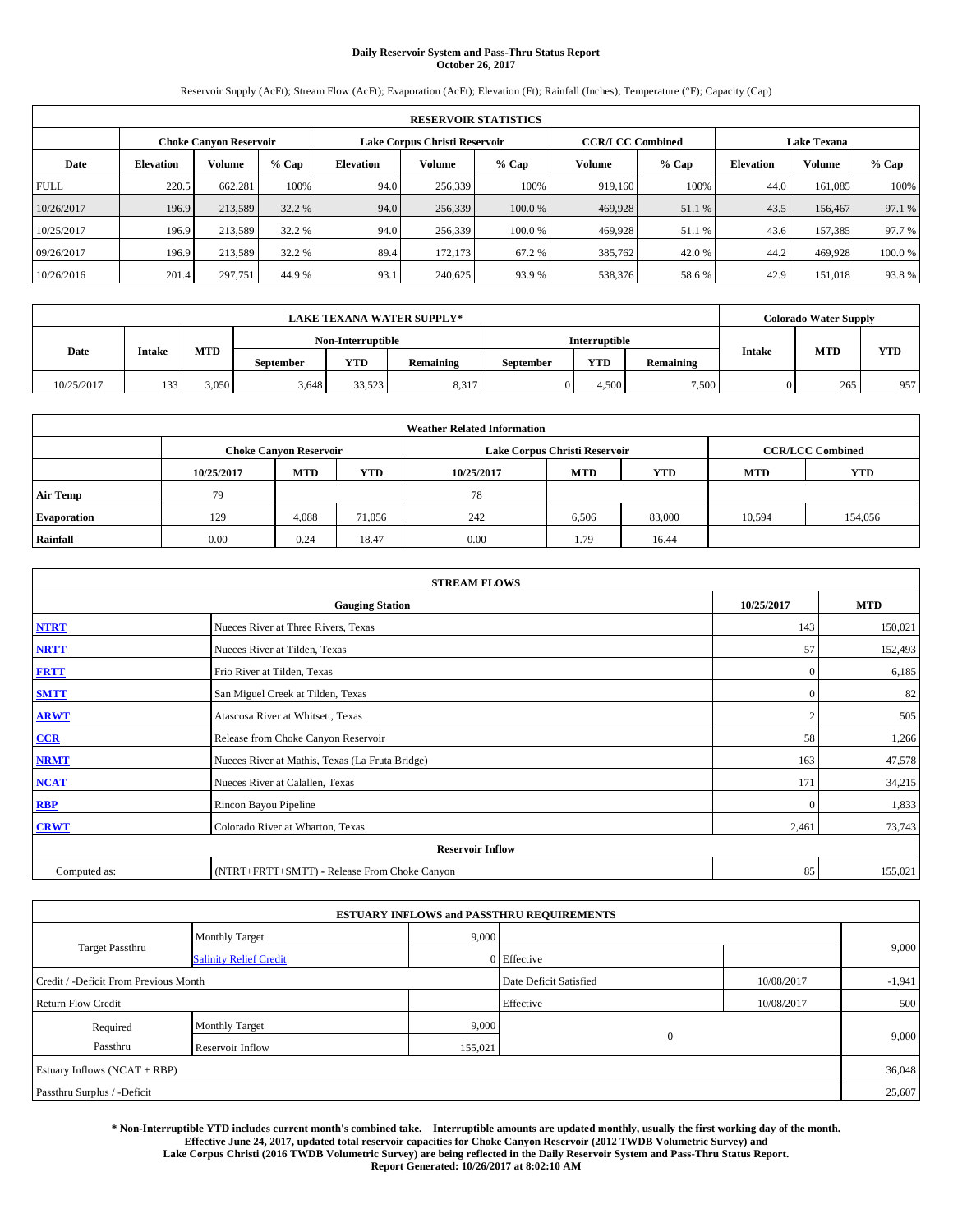# **Daily Reservoir System and Pass-Thru Status Report October 27, 2017**

Reservoir Supply (AcFt); Stream Flow (AcFt); Evaporation (AcFt); Elevation (Ft); Rainfall (Inches); Temperature (°F); Capacity (Cap)

|             | <b>RESERVOIR STATISTICS</b> |         |        |                               |         |        |                         |         |                    |               |        |
|-------------|-----------------------------|---------|--------|-------------------------------|---------|--------|-------------------------|---------|--------------------|---------------|--------|
|             | Choke Canvon Reservoir      |         |        | Lake Corpus Christi Reservoir |         |        | <b>CCR/LCC Combined</b> |         | <b>Lake Texana</b> |               |        |
| Date        | <b>Elevation</b>            | Volume  | % Cap  | Elevation                     | Volume  | % Cap  | Volume                  | $%$ Cap | <b>Elevation</b>   | <b>Volume</b> | % Cap  |
| <b>FULL</b> | 220.5                       | 662,281 | 100%   | 94.0                          | 256,339 | 100%   | 919.160                 | 100%    | 44.0               | 161.085       | 100%   |
| 10/27/2017  | 196.8                       | 213,589 | 32.2 % | 94.0                          | 256,339 | 100.0% | 469,928                 | 51.1 %  | 43.4               | 155,551       | 96.6%  |
| 10/26/2017  | 196.9                       | 213,589 | 32.2 % | 94.0                          | 256,339 | 100.0% | 469.928                 | 51.1 %  | 43.5               | 156,467       | 97.1 % |
| 09/27/2017  | 197.0                       | 214,890 | 32.4 % | 89.4                          | 172,173 | 67.2 % | 387,063                 | 42.1 %  | 44.0               | 469,928       | 100.0% |
| 10/27/2016  | 201.4                       | 297,269 | 44.8%  | 93.1                          | 240,446 | 93.8%  | 537,715                 | 58.5 %  | 42.9               | 151.018       | 93.8%  |

|            | <b>LAKE TEXANA WATER SUPPLY*</b> |       |                  |                   |                  |           |                      |           |               | <b>Colorado Water Supply</b> |            |  |
|------------|----------------------------------|-------|------------------|-------------------|------------------|-----------|----------------------|-----------|---------------|------------------------------|------------|--|
|            |                                  |       |                  | Non-Interruptible |                  |           | <b>Interruptible</b> |           |               |                              |            |  |
| Date       | <b>Intake</b>                    | MTD   | <b>September</b> | <b>YTD</b>        | <b>Remaining</b> | September | <b>YTD</b>           | Remaining | <b>Intake</b> | <b>MTD</b>                   | <b>YTD</b> |  |
| 10/26/2017 | 133                              | 3.183 | 3.648            | 33.657            | 8,183            |           | 4.500                | 7,500     |               | 265                          | 957        |  |

| <b>Weather Related Information</b> |            |                               |            |            |                                        |                         |        |         |  |  |
|------------------------------------|------------|-------------------------------|------------|------------|----------------------------------------|-------------------------|--------|---------|--|--|
|                                    |            | <b>Choke Canyon Reservoir</b> |            |            | Lake Corpus Christi Reservoir          | <b>CCR/LCC Combined</b> |        |         |  |  |
|                                    | 10/26/2017 | <b>MTD</b>                    | <b>YTD</b> | 10/26/2017 | <b>MTD</b><br><b>MTD</b><br><b>YTD</b> |                         |        |         |  |  |
| <b>Air Temp</b>                    | 85         |                               |            | 86         |                                        |                         |        |         |  |  |
| <b>Evaporation</b>                 | 227        | 4,315                         | 71,283     | 334        | 6,840                                  | 83,334                  | 11,155 | 154,617 |  |  |
| Rainfall                           | 0.00       | 0.24                          | 18.47      | 0.00       | 1.79                                   | 16.44                   |        |         |  |  |

| <b>STREAM FLOWS</b> |                                                 |                |            |  |  |  |  |  |  |
|---------------------|-------------------------------------------------|----------------|------------|--|--|--|--|--|--|
|                     | <b>Gauging Station</b>                          | 10/26/2017     | <b>MTD</b> |  |  |  |  |  |  |
| <b>NTRT</b>         | Nueces River at Three Rivers, Texas             | 133            | 150,154    |  |  |  |  |  |  |
| <b>NRTT</b>         | Nueces River at Tilden, Texas                   | 50             | 152,543    |  |  |  |  |  |  |
| <b>FRTT</b>         | Frio River at Tilden, Texas                     | $\mathbf{0}$   | 6,185      |  |  |  |  |  |  |
| <b>SMTT</b>         | San Miguel Creek at Tilden, Texas               | $\mathbf{0}$   | 82         |  |  |  |  |  |  |
| <b>ARWT</b>         | Atascosa River at Whitsett, Texas               | $\overline{2}$ | 507        |  |  |  |  |  |  |
| $CCR$               | Release from Choke Canyon Reservoir             | 58             | 1,324      |  |  |  |  |  |  |
| <b>NRMT</b>         | Nueces River at Mathis, Texas (La Fruta Bridge) | 150            | 47,728     |  |  |  |  |  |  |
| <b>NCAT</b>         | Nueces River at Calallen, Texas                 | 127            | 34,342     |  |  |  |  |  |  |
| RBP                 | Rincon Bayou Pipeline                           | 6              | 1,840      |  |  |  |  |  |  |
| <b>CRWT</b>         | Colorado River at Wharton, Texas                | 2,402          | 76,145     |  |  |  |  |  |  |
|                     | <b>Reservoir Inflow</b>                         |                |            |  |  |  |  |  |  |
| Computed as:        | (NTRT+FRTT+SMTT) - Release From Choke Canyon    | 76             | 155,097    |  |  |  |  |  |  |

|                                       |                               |         | <b>ESTUARY INFLOWS and PASSTHRU REQUIREMENTS</b> |            |          |  |  |  |
|---------------------------------------|-------------------------------|---------|--------------------------------------------------|------------|----------|--|--|--|
|                                       | <b>Monthly Target</b>         | 9,000   |                                                  |            |          |  |  |  |
| Target Passthru                       | <b>Salinity Relief Credit</b> |         | 0 Effective                                      |            | 9,000    |  |  |  |
| Credit / -Deficit From Previous Month |                               |         | Date Deficit Satisfied                           | 10/08/2017 | $-1,941$ |  |  |  |
| <b>Return Flow Credit</b>             |                               |         | Effective                                        | 10/08/2017 | 500      |  |  |  |
| Required                              | <b>Monthly Target</b>         | 9,000   |                                                  |            |          |  |  |  |
| Passthru                              | Reservoir Inflow              | 155,097 | $\mathbf{0}$                                     |            | 9,000    |  |  |  |
| Estuary Inflows (NCAT + RBP)          |                               |         |                                                  |            |          |  |  |  |
| Passthru Surplus / -Deficit           |                               |         |                                                  |            | 25,741   |  |  |  |

**\* Non-Interruptible YTD includes current month's combined take. Interruptible amounts are updated monthly, usually the first working day of the month. Effective June 24, 2017, updated total reservoir capacities for Choke Canyon Reservoir (2012 TWDB Volumetric Survey) and Lake Corpus Christi (2016 TWDB Volumetric Survey) are being reflected in the Daily Reservoir System and Pass-Thru Status Report. Report Generated: 10/27/2017 at 8:36:26 AM**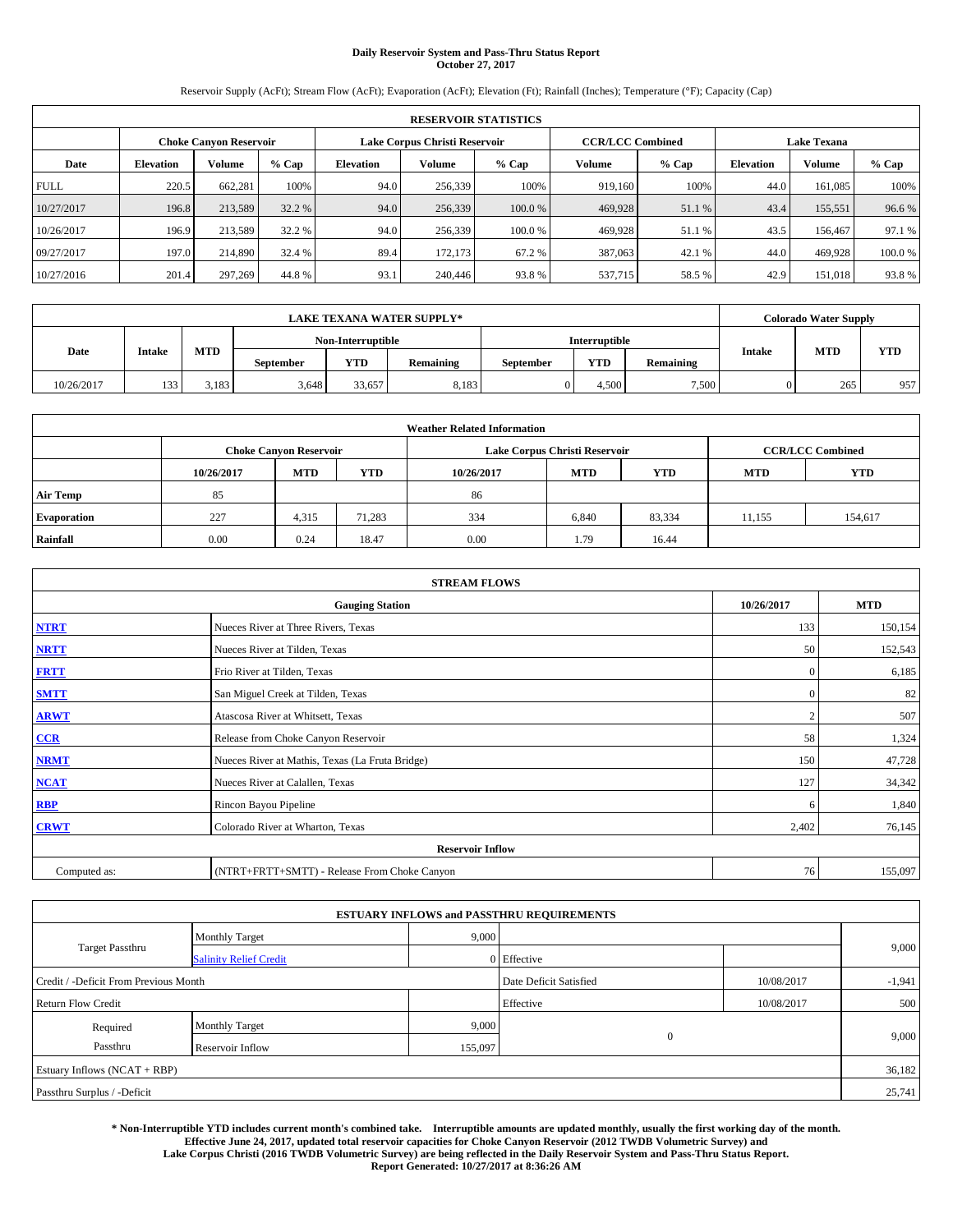## **Daily Reservoir System and Pass-Thru Status Report October 28, 2017**

Reservoir Supply (AcFt); Stream Flow (AcFt); Evaporation (AcFt); Elevation (Ft); Rainfall (Inches); Temperature (°F); Capacity (Cap)

|             | <b>RESERVOIR STATISTICS</b> |                               |         |           |                               |        |                         |         |                  |                    |        |  |
|-------------|-----------------------------|-------------------------------|---------|-----------|-------------------------------|--------|-------------------------|---------|------------------|--------------------|--------|--|
|             |                             | <b>Choke Canyon Reservoir</b> |         |           | Lake Corpus Christi Reservoir |        | <b>CCR/LCC Combined</b> |         |                  | <b>Lake Texana</b> |        |  |
| Date        | <b>Elevation</b>            | Volume                        | $%$ Cap | Elevation | Volume                        | % Cap  | Volume                  | $%$ Cap | <b>Elevation</b> | <b>Volume</b>      | % Cap  |  |
| <b>FULL</b> | 220.5                       | 662,281                       | 100%    | 94.0      | 256,339                       | 100%   | 919.160                 | 100%    | 44.0             | 161.085            | 100%   |  |
| 10/28/2017  | 196.8                       | 212.292                       | 32.0 %  | 94.0      | 256,339                       | 100.0% | 468,631                 | 51.0 %  | 43.4             | 155,551            | 96.6%  |  |
| 10/27/2017  | 196.8                       | 213,589                       | 32.2 %  | 94.0      | 256.339                       | 100.0% | 469,928                 | 51.1 %  | 43.4             | 155,551            | 96.6%  |  |
| 09/28/2017  | 196.9                       | 213,589                       | 32.2 %  | 89.4      | 172,173                       | 67.2 % | 385,762                 | 42.0 %  | 44.0             | 468,631            | 100.0% |  |
| 10/28/2016  | 201.3                       | 296,626                       | 44.8%   | 93.1      | 240,446                       | 93.8%  | 537,072                 | 58.4%   | 42.8             | 150.120            | 93.2 % |  |

| <b>LAKE TEXANA WATER SUPPLY*</b> |                   |       |                  |        |           |                  |               |                  |               | <b>Colorado Water Supply</b> |            |
|----------------------------------|-------------------|-------|------------------|--------|-----------|------------------|---------------|------------------|---------------|------------------------------|------------|
|                                  | Non-Interruptible |       |                  |        |           |                  | Interruptible |                  |               |                              |            |
| Date                             | <b>Intake</b>     | MTD   | <b>September</b> | YTD    | Remaining | <b>September</b> | <b>YTD</b>    | <b>Remaining</b> | <b>Intake</b> | <b>MTD</b>                   | <b>YTD</b> |
| 10/27/2017                       | 133               | 3,317 | 3.648            | 33,790 | 8,050     |                  | 4.500         | 7,500            |               | 265                          | 957        |

| <b>Weather Related Information</b> |            |                               |            |            |                                                      |                         |        |         |  |
|------------------------------------|------------|-------------------------------|------------|------------|------------------------------------------------------|-------------------------|--------|---------|--|
|                                    |            | <b>Choke Canyon Reservoir</b> |            |            | Lake Corpus Christi Reservoir                        | <b>CCR/LCC Combined</b> |        |         |  |
|                                    | 10/27/2017 | <b>MTD</b>                    | <b>YTD</b> | 10/27/2017 | <b>YTD</b><br><b>MTD</b><br><b>MTD</b><br><b>YTD</b> |                         |        |         |  |
| <b>Air Temp</b>                    | 67         |                               |            | 71         |                                                      |                         |        |         |  |
| <b>Evaporation</b>                 | 173        | 4,488                         | 71.456     | 276        | 7,116                                                | 83,610                  | 11,604 | 155,066 |  |
| Rainfall                           | 0.00       | 0.24                          | 18.47      | 0.00       | 1.79                                                 | 16.44                   |        |         |  |

| <b>STREAM FLOWS</b> |                                                 |                |            |  |  |  |  |  |  |
|---------------------|-------------------------------------------------|----------------|------------|--|--|--|--|--|--|
|                     | <b>Gauging Station</b>                          | 10/27/2017     | <b>MTD</b> |  |  |  |  |  |  |
| <b>NTRT</b>         | Nueces River at Three Rivers, Texas             | 125            | 150,279    |  |  |  |  |  |  |
| <b>NRTT</b>         | Nueces River at Tilden, Texas                   | 43             | 152,586    |  |  |  |  |  |  |
| <b>FRTT</b>         | Frio River at Tilden, Texas                     | $\mathbf{0}$   | 6,185      |  |  |  |  |  |  |
| <b>SMTT</b>         | San Miguel Creek at Tilden, Texas               | $\mathbf{0}$   | 82         |  |  |  |  |  |  |
| <b>ARWT</b>         | Atascosa River at Whitsett, Texas               | $\overline{c}$ | 509        |  |  |  |  |  |  |
| CCR                 | Release from Choke Canyon Reservoir             | 58             | 1,382      |  |  |  |  |  |  |
| <b>NRMT</b>         | Nueces River at Mathis, Texas (La Fruta Bridge) | 463            | 48,191     |  |  |  |  |  |  |
| NCAT                | Nueces River at Calallen, Texas                 | 85             | 34,428     |  |  |  |  |  |  |
| <b>RBP</b>          | Rincon Bayou Pipeline                           | $\Omega$       | 1,840      |  |  |  |  |  |  |
| <b>CRWT</b>         | Colorado River at Wharton, Texas                | 2,660          | 78,805     |  |  |  |  |  |  |
|                     | <b>Reservoir Inflow</b>                         |                |            |  |  |  |  |  |  |
| Computed as:        | (NTRT+FRTT+SMTT) - Release From Choke Canyon    | 67             | 155,164    |  |  |  |  |  |  |

|                                       |                               |         | <b>ESTUARY INFLOWS and PASSTHRU REQUIREMENTS</b> |            |          |  |  |  |
|---------------------------------------|-------------------------------|---------|--------------------------------------------------|------------|----------|--|--|--|
|                                       | <b>Monthly Target</b>         | 9,000   |                                                  |            |          |  |  |  |
| Target Passthru                       | <b>Salinity Relief Credit</b> |         | 0 Effective                                      |            | 9,000    |  |  |  |
| Credit / -Deficit From Previous Month |                               |         | Date Deficit Satisfied                           | 10/08/2017 | $-1,941$ |  |  |  |
| <b>Return Flow Credit</b>             |                               |         | Effective                                        | 10/08/2017 | 500      |  |  |  |
| Required                              | <b>Monthly Target</b>         | 9,000   |                                                  |            |          |  |  |  |
| Passthru                              | Reservoir Inflow              | 155,164 | $\overline{0}$                                   |            | 9,000    |  |  |  |
| Estuary Inflows (NCAT + RBP)          |                               |         |                                                  |            |          |  |  |  |
| Passthru Surplus / -Deficit           |                               |         |                                                  |            |          |  |  |  |

**\* Non-Interruptible YTD includes current month's combined take. Interruptible amounts are updated monthly, usually the first working day of the month. Effective June 24, 2017, updated total reservoir capacities for Choke Canyon Reservoir (2012 TWDB Volumetric Survey) and Lake Corpus Christi (2016 TWDB Volumetric Survey) are being reflected in the Daily Reservoir System and Pass-Thru Status Report. Report Generated: 10/28/2017 at 7:49:32 AM**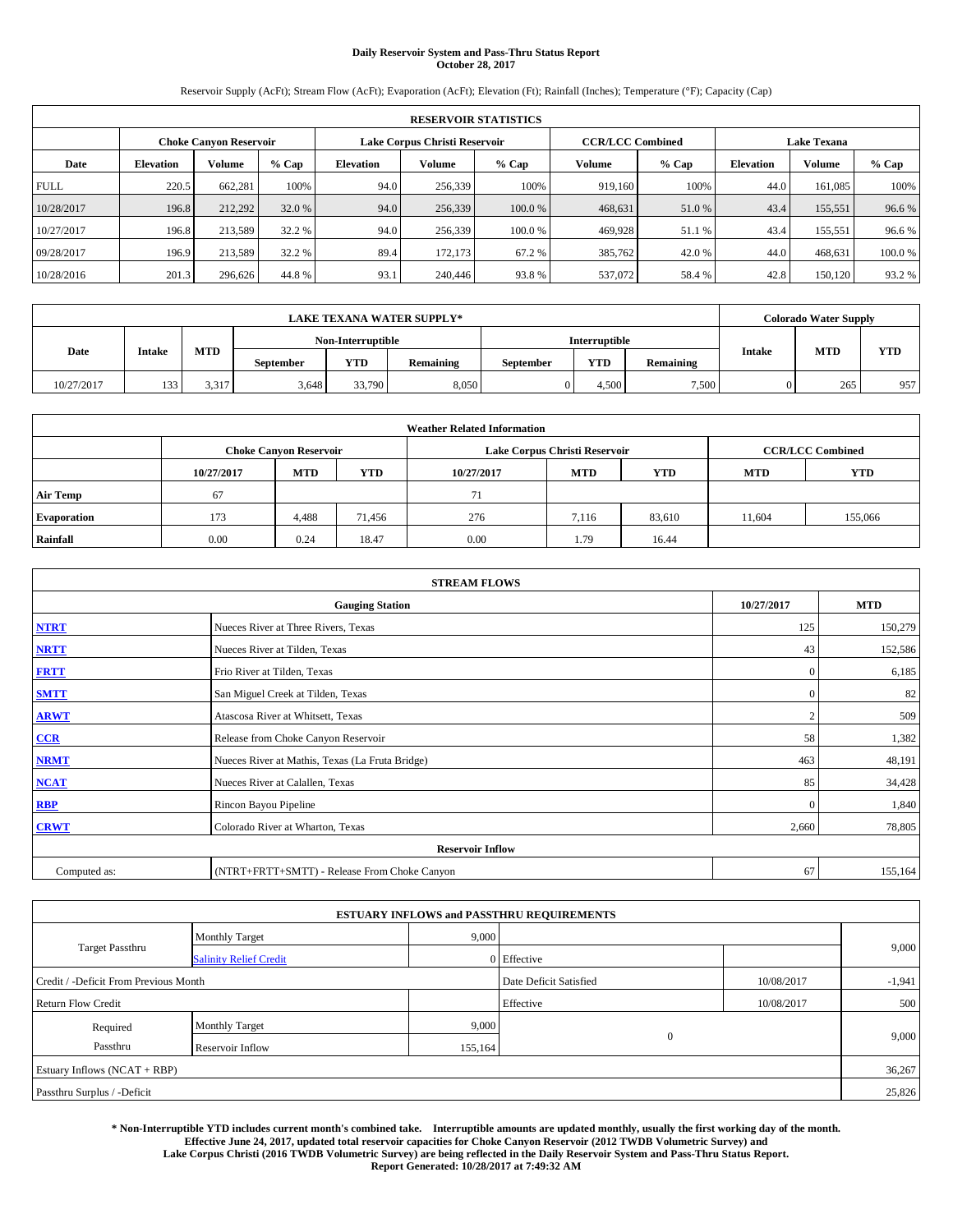# **Daily Reservoir System and Pass-Thru Status Report October 29, 2017**

Reservoir Supply (AcFt); Stream Flow (AcFt); Evaporation (AcFt); Elevation (Ft); Rainfall (Inches); Temperature (°F); Capacity (Cap)

|             | <b>RESERVOIR STATISTICS</b> |                               |         |                  |                               |         |                         |         |                  |                    |         |  |
|-------------|-----------------------------|-------------------------------|---------|------------------|-------------------------------|---------|-------------------------|---------|------------------|--------------------|---------|--|
|             |                             | <b>Choke Canyon Reservoir</b> |         |                  | Lake Corpus Christi Reservoir |         | <b>CCR/LCC Combined</b> |         |                  | <b>Lake Texana</b> |         |  |
| Date        | <b>Elevation</b>            | Volume                        | $%$ Cap | <b>Elevation</b> | Volume                        | % Cap   | Volume                  | $%$ Cap | <b>Elevation</b> | <b>Volume</b>      | $%$ Cap |  |
| <b>FULL</b> | 220.5                       | 662,281                       | 100%    | 94.0             | 256,339                       | 100%    | 919.160                 | 100%    | 44.0             | 161.085            | 100%    |  |
| 10/29/2017  | 196.8                       | 212,292                       | 32.0 %  | 94.0             | 256,339                       | 100.0%  | 468,631                 | 51.0 %  | 43.4             | 155,551            | 96.6%   |  |
| 10/28/2017  | 196.8                       | 212.292                       | 32.0 %  | 94.0             | 256,339                       | 100.0 % | 468.631                 | 51.0 %  | 43.4             | 155.551            | 96.6%   |  |
| 09/29/2017  | 197.0                       | 214,890                       | 32.4 %  | 89.5             | 173,834                       | 67.8%   | 388,724                 | 42.3%   | 44.1             | 468,631            | 100.6%  |  |
| 10/29/2016  | 201.4                       | 296,947                       | 44.8%   | 93.1             | 240,446                       | 93.8%   | 537,393                 | 58.5 %  | 42.8             | 150.120            | 93.2 %  |  |

| <b>LAKE TEXANA WATER SUPPLY*</b> |               |            |                  |                   |           |                  |               |                  |               | <b>Colorado Water Supply</b> |            |
|----------------------------------|---------------|------------|------------------|-------------------|-----------|------------------|---------------|------------------|---------------|------------------------------|------------|
|                                  |               |            |                  | Non-Interruptible |           |                  | Interruptible |                  |               | <b>MTD</b>                   |            |
| Date                             | <b>Intake</b> | <b>MTD</b> | <b>September</b> | <b>YTD</b>        | Remaining | <b>September</b> | <b>YTD</b>    | <b>Remaining</b> | <b>Intake</b> |                              | <b>YTD</b> |
| 10/28/2017                       | 134           | 3.450      | 3.648            | 33.924            | 7.916     |                  | 4,500         | 7,500            |               | 265                          | 957        |

| <b>Weather Related Information</b> |            |                               |            |            |                                        |                         |        |         |  |  |
|------------------------------------|------------|-------------------------------|------------|------------|----------------------------------------|-------------------------|--------|---------|--|--|
|                                    |            | <b>Choke Canyon Reservoir</b> |            |            | Lake Corpus Christi Reservoir          | <b>CCR/LCC Combined</b> |        |         |  |  |
|                                    | 10/28/2017 | <b>MTD</b>                    | <b>YTD</b> | 10/28/2017 | <b>MTD</b><br><b>YTD</b><br><b>MTD</b> |                         |        |         |  |  |
| <b>Air Temp</b>                    | 64         |                               |            | 63         |                                        |                         |        |         |  |  |
| <b>Evaporation</b>                 | 166        | 4,654                         | 71,622     | 230        | 7,346                                  | 83,840                  | 12,000 | 155,462 |  |  |
| Rainfall                           | 0.00       | 0.24                          | 18.47      | 0.00       | 1.79                                   | 16.44                   |        |         |  |  |

| <b>STREAM FLOWS</b> |                                                 |                |            |  |  |  |  |  |  |
|---------------------|-------------------------------------------------|----------------|------------|--|--|--|--|--|--|
|                     | <b>Gauging Station</b>                          | 10/28/2017     | <b>MTD</b> |  |  |  |  |  |  |
| <b>NTRT</b>         | Nueces River at Three Rivers, Texas             | 117            | 150,396    |  |  |  |  |  |  |
| <b>NRTT</b>         | Nueces River at Tilden, Texas                   | 38             | 152,624    |  |  |  |  |  |  |
| <b>FRTT</b>         | Frio River at Tilden, Texas                     | $\mathbf{0}$   | 6,185      |  |  |  |  |  |  |
| <b>SMTT</b>         | San Miguel Creek at Tilden, Texas               | $\bf{0}$       | 82         |  |  |  |  |  |  |
| <b>ARWT</b>         | Atascosa River at Whitsett, Texas               | $\overline{2}$ | 511        |  |  |  |  |  |  |
| CCR                 | Release from Choke Canyon Reservoir             | 58             | 1,439      |  |  |  |  |  |  |
| <b>NRMT</b>         | Nueces River at Mathis, Texas (La Fruta Bridge) | 270            | 48,461     |  |  |  |  |  |  |
| <b>NCAT</b>         | Nueces River at Calallen, Texas                 | 331            | 34,759     |  |  |  |  |  |  |
| <b>RBP</b>          | Rincon Bayou Pipeline                           | $\bf{0}$       | 1,840      |  |  |  |  |  |  |
| <b>CRWT</b>         | Colorado River at Wharton, Texas                | 2,759          | 81,564     |  |  |  |  |  |  |
|                     |                                                 |                |            |  |  |  |  |  |  |
| Computed as:        | (NTRT+FRTT+SMTT) - Release From Choke Canyon    | 60             | 155,224    |  |  |  |  |  |  |

| <b>ESTUARY INFLOWS and PASSTHRU REQUIREMENTS</b> |                               |         |                        |            |          |  |  |  |  |  |
|--------------------------------------------------|-------------------------------|---------|------------------------|------------|----------|--|--|--|--|--|
|                                                  | <b>Monthly Target</b>         | 9,000   |                        |            |          |  |  |  |  |  |
| Target Passthru                                  | <b>Salinity Relief Credit</b> |         | 2,250 Effective        | 10/28/2017 | 6,750    |  |  |  |  |  |
| Credit / -Deficit From Previous Month            |                               |         | Date Deficit Satisfied | 10/08/2017 | $-1,941$ |  |  |  |  |  |
| <b>Return Flow Credit</b>                        |                               |         | Effective              | 10/08/2017 | 500      |  |  |  |  |  |
| Required                                         | <b>Monthly Target</b>         | 6,750   |                        |            |          |  |  |  |  |  |
| Passthru                                         | Reservoir Inflow              | 155,224 | $\overline{0}$         |            | 6,750    |  |  |  |  |  |
|                                                  | Estuary Inflows (NCAT + RBP)  |         |                        |            |          |  |  |  |  |  |
| Passthru Surplus / -Deficit                      |                               |         |                        |            | 28,408   |  |  |  |  |  |

**\* Non-Interruptible YTD includes current month's combined take. Interruptible amounts are updated monthly, usually the first working day of the month. Effective June 24, 2017, updated total reservoir capacities for Choke Canyon Reservoir (2012 TWDB Volumetric Survey) and Lake Corpus Christi (2016 TWDB Volumetric Survey) are being reflected in the Daily Reservoir System and Pass-Thru Status Report. Report Generated: 10/29/2017 at 8:14:22 AM**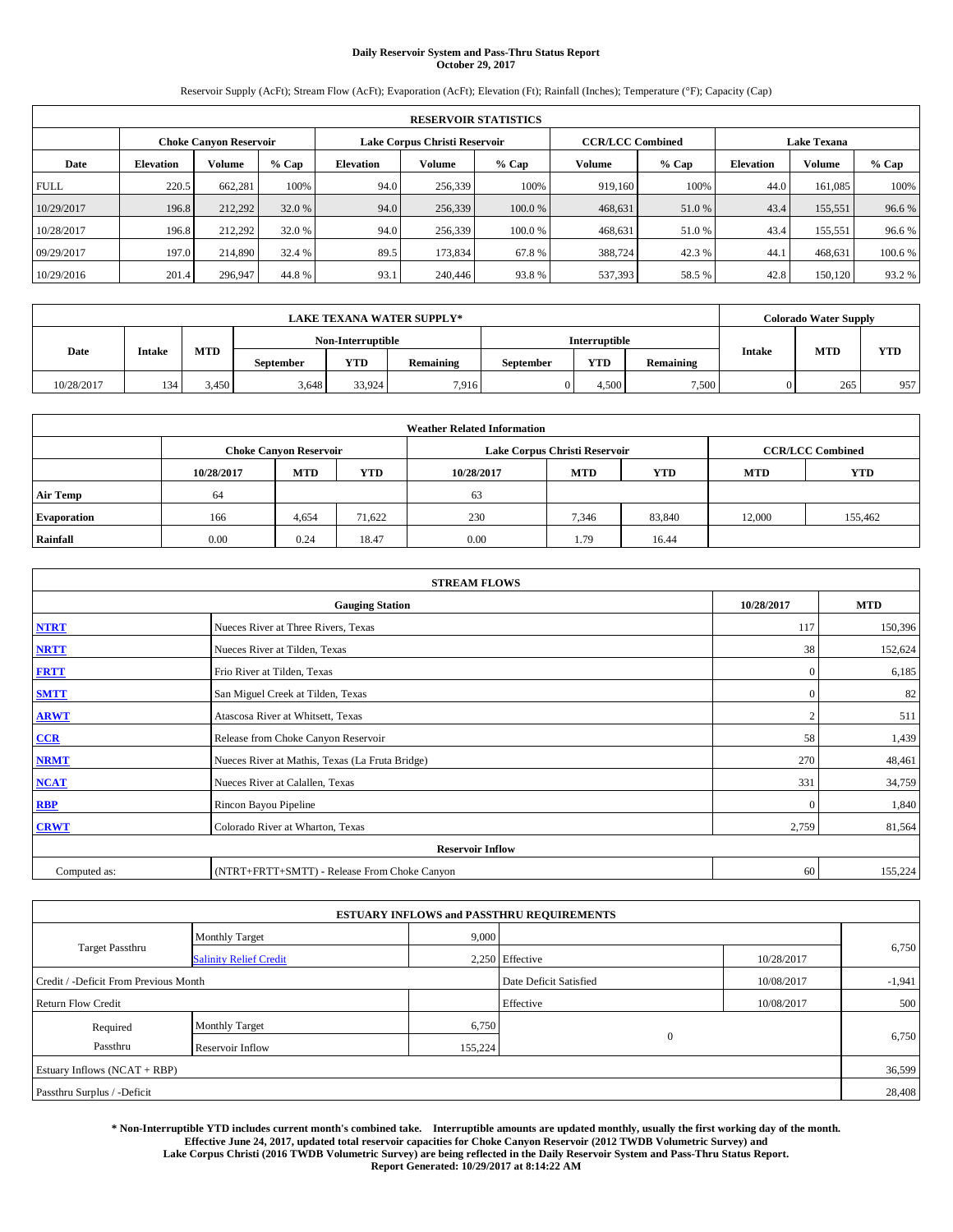# **Daily Reservoir System and Pass-Thru Status Report October 30, 2017**

Reservoir Supply (AcFt); Stream Flow (AcFt); Evaporation (AcFt); Elevation (Ft); Rainfall (Inches); Temperature (°F); Capacity (Cap)

|             | <b>RESERVOIR STATISTICS</b> |                               |         |           |                               |        |                         |         |                    |               |        |  |
|-------------|-----------------------------|-------------------------------|---------|-----------|-------------------------------|--------|-------------------------|---------|--------------------|---------------|--------|--|
|             |                             | <b>Choke Canyon Reservoir</b> |         |           | Lake Corpus Christi Reservoir |        | <b>CCR/LCC Combined</b> |         | <b>Lake Texana</b> |               |        |  |
| Date        | <b>Elevation</b>            | Volume                        | $%$ Cap | Elevation | Volume                        | % Cap  | Volume                  | $%$ Cap | <b>Elevation</b>   | <b>Volume</b> | % Cap  |  |
| <b>FULL</b> | 220.5                       | 662,281                       | 100%    | 94.0      | 256,339                       | 100%   | 919.160                 | 100%    | 44.0               | 161.085       | 100%   |  |
| 10/30/2017  | 196.8                       | 212.292                       | 32.0 %  | 94.0      | 256,339                       | 100.0% | 468,631                 | 51.0 %  | 43.2               | 153,730       | 95.4 % |  |
| 10/29/2017  | 196.8                       | 212.292                       | 32.0 %  | 94.0      | 256.339                       | 100.0% | 468,631                 | 51.0 %  | 43.4               | 155,551       | 96.6%  |  |
| 09/30/2017  | 197.0                       | 214,890                       | 32.4 %  | 89.5      | 173,834                       | 67.8%  | 388,724                 | 42.3 %  | 44.1               | 468,631       | 100.6% |  |
| 10/30/2016  | 201.3                       | 296,626                       | 44.8%   | 93.1      | 240,266                       | 93.7 % | 536,892                 | 58.4%   | 42.8               | 150.120       | 93.2 % |  |

|            |               |       |                   |        | <b>LAKE TEXANA WATER SUPPLY*</b> |                  |            |                  |               | <b>Colorado Water Supply</b> |            |
|------------|---------------|-------|-------------------|--------|----------------------------------|------------------|------------|------------------|---------------|------------------------------|------------|
|            |               |       | Non-Interruptible |        |                                  | Interruptible    |            |                  |               |                              |            |
| Date       | <b>Intake</b> | MTD   | <b>September</b>  | YTD    | Remaining                        | <b>September</b> | <b>YTD</b> | <b>Remaining</b> | <b>Intake</b> | <b>MTD</b>                   | <b>YTD</b> |
| 10/29/2017 | 134           | 3,584 | 3.648             | 34,057 | 7,783                            |                  | 4.500      | 7,500            |               | 265                          | 957        |

| <b>Weather Related Information</b> |            |                               |            |            |                               |                         |            |            |  |  |  |
|------------------------------------|------------|-------------------------------|------------|------------|-------------------------------|-------------------------|------------|------------|--|--|--|
|                                    |            | <b>Choke Canyon Reservoir</b> |            |            | Lake Corpus Christi Reservoir | <b>CCR/LCC Combined</b> |            |            |  |  |  |
|                                    | 10/29/2017 | <b>MTD</b>                    | <b>YTD</b> | 10/29/2017 | <b>MTD</b>                    | <b>YTD</b>              | <b>MTD</b> | <b>YTD</b> |  |  |  |
| <b>Air Temp</b>                    | 74         |                               |            | 74         |                               |                         |            |            |  |  |  |
| <b>Evaporation</b>                 | 98         | 4,752                         | 71.720     | 242        | 7,588                         | 84,082                  | 12,340     | 155,802    |  |  |  |
| Rainfall                           | 0.00       | 0.24                          | 18.47      | 0.00       | 1.79                          | 16.44                   |            |            |  |  |  |

| <b>STREAM FLOWS</b> |                                                 |              |         |  |  |  |  |  |  |
|---------------------|-------------------------------------------------|--------------|---------|--|--|--|--|--|--|
|                     | <b>Gauging Station</b>                          |              |         |  |  |  |  |  |  |
| <b>NTRT</b>         | Nueces River at Three Rivers, Texas             | 109          | 150,505 |  |  |  |  |  |  |
| <b>NRTT</b>         | Nueces River at Tilden, Texas                   | 33           | 152,657 |  |  |  |  |  |  |
| <b>FRTT</b>         | Frio River at Tilden, Texas                     | $\mathbf{0}$ | 6,185   |  |  |  |  |  |  |
| <b>SMTT</b>         | San Miguel Creek at Tilden, Texas               | $\mathbf{0}$ | 82      |  |  |  |  |  |  |
| <b>ARWT</b>         | Atascosa River at Whitsett, Texas               |              | 512     |  |  |  |  |  |  |
| $CCR$               | Release from Choke Canyon Reservoir             | 58           | 1,497   |  |  |  |  |  |  |
| <b>NRMT</b>         | Nueces River at Mathis, Texas (La Fruta Bridge) | 95           | 48,555  |  |  |  |  |  |  |
| <b>NCAT</b>         | Nueces River at Calallen, Texas                 | 347          | 35,106  |  |  |  |  |  |  |
| RBP                 | Rincon Bayou Pipeline                           | $\Omega$     | 1,840   |  |  |  |  |  |  |
| <b>CRWT</b>         | Colorado River at Wharton, Texas                | 2,422        | 83,985  |  |  |  |  |  |  |
|                     | <b>Reservoir Inflow</b>                         |              |         |  |  |  |  |  |  |
| Computed as:        | (NTRT+FRTT+SMTT) - Release From Choke Canyon    |              |         |  |  |  |  |  |  |

| <b>ESTUARY INFLOWS and PASSTHRU REQUIREMENTS</b> |                               |         |                        |            |          |  |  |  |  |  |
|--------------------------------------------------|-------------------------------|---------|------------------------|------------|----------|--|--|--|--|--|
|                                                  | <b>Monthly Target</b>         | 9,000   |                        |            |          |  |  |  |  |  |
| Target Passthru                                  | <b>Salinity Relief Credit</b> |         | 2,250 Effective        | 10/28/2017 | 6,750    |  |  |  |  |  |
| Credit / -Deficit From Previous Month            |                               |         | Date Deficit Satisfied | 10/08/2017 | $-1,941$ |  |  |  |  |  |
| <b>Return Flow Credit</b>                        |                               |         | Effective              | 10/08/2017 | 500      |  |  |  |  |  |
| Required                                         | <b>Monthly Target</b>         | 6,750   |                        |            |          |  |  |  |  |  |
| Passthru                                         | Reservoir Inflow              | 155,276 | $\mathbf{0}$           |            | 6,750    |  |  |  |  |  |
| Estuary Inflows (NCAT + RBP)                     |                               |         |                        |            |          |  |  |  |  |  |
| Passthru Surplus / -Deficit                      |                               |         |                        |            | 28,755   |  |  |  |  |  |

**\* Non-Interruptible YTD includes current month's combined take. Interruptible amounts are updated monthly, usually the first working day of the month. Effective June 24, 2017, updated total reservoir capacities for Choke Canyon Reservoir (2012 TWDB Volumetric Survey) and Lake Corpus Christi (2016 TWDB Volumetric Survey) are being reflected in the Daily Reservoir System and Pass-Thru Status Report. Report Generated: 10/30/2017 at 8:48:33 AM**